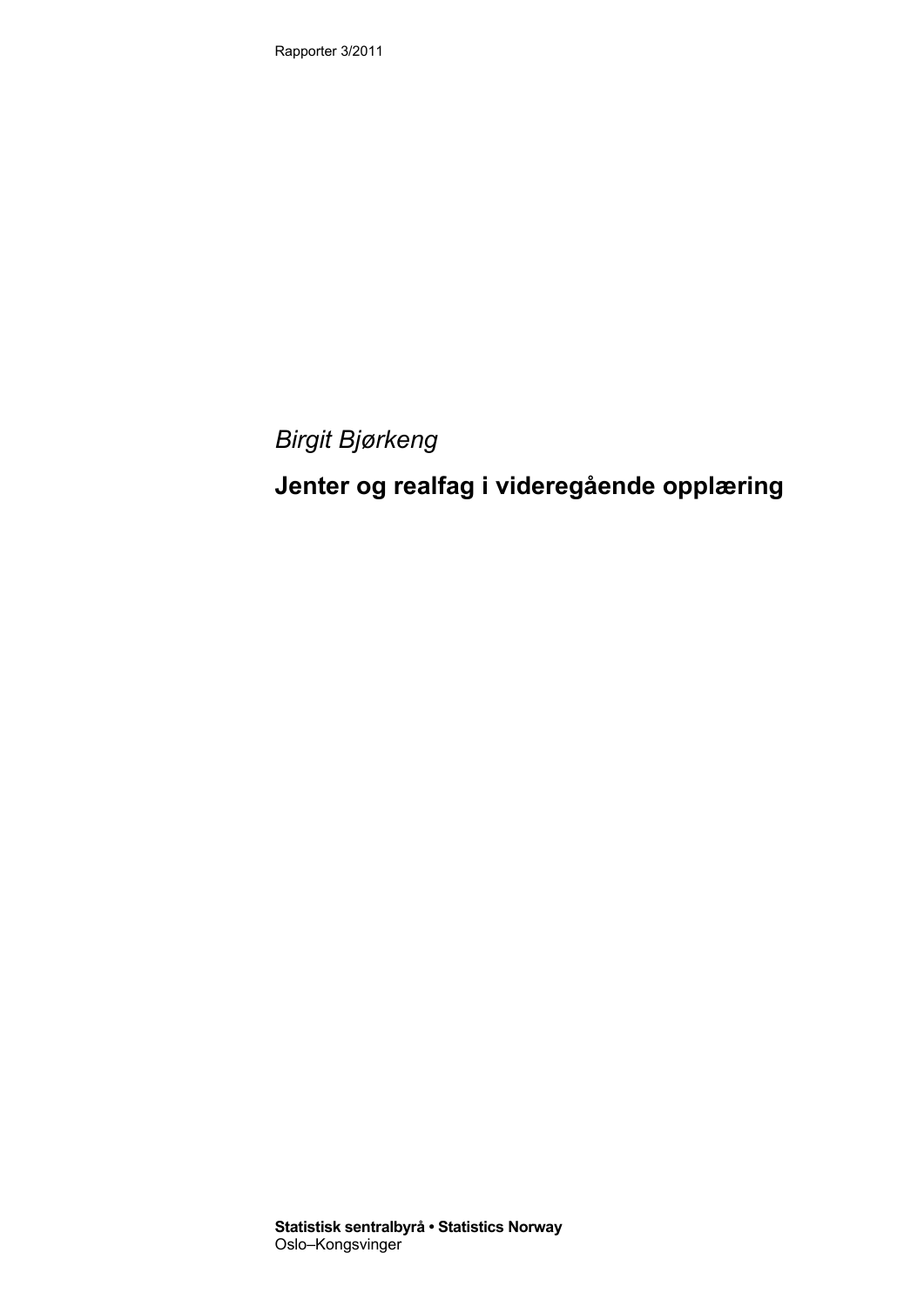I denne serien publiseres analyser og kommenterte statistiske resultater fra ulike undersøkelser. Undersøkelser inkluderer både utvalgsundersøkelser, tellinger og registerbaserte undersøkelser. *Rapporter* 

| © Statistisk sentralbyrå, januar 2011         | Standardtegn i tabeller               | Symbol    |
|-----------------------------------------------|---------------------------------------|-----------|
| Ved bruk av materiale fra denne publikasjonen | Tall kan ikke forekomme               | $\cdot$   |
| skal Statistisk sentralbyrå oppgis som kilde. | Oppgave mangler                       | $\ddotsc$ |
|                                               | Oppgave mangler foreløpig             | $\cdots$  |
| ISBN 978-82-537-8033-7 Trykt versjon          | Tall kan ikke offentliggiøres         | ÷         |
| ISBN 978-82-537-8034-4 Elektronisk versjon    | Null                                  |           |
| ISSN 0806-2056                                | Mindre enn 0,5 av den brukte enheten  | $\Omega$  |
|                                               | Mindre enn 0.05 av den brukte enheten | 0,0       |
| Emne: 04.02.30                                | Foreløpig tall                        |           |
|                                               | Brudd i den loddrette serien          |           |
| Trykk: Statistisk sentralbyrå                 | Brudd i den vannrette serien          |           |
|                                               | Desimaltegn                           |           |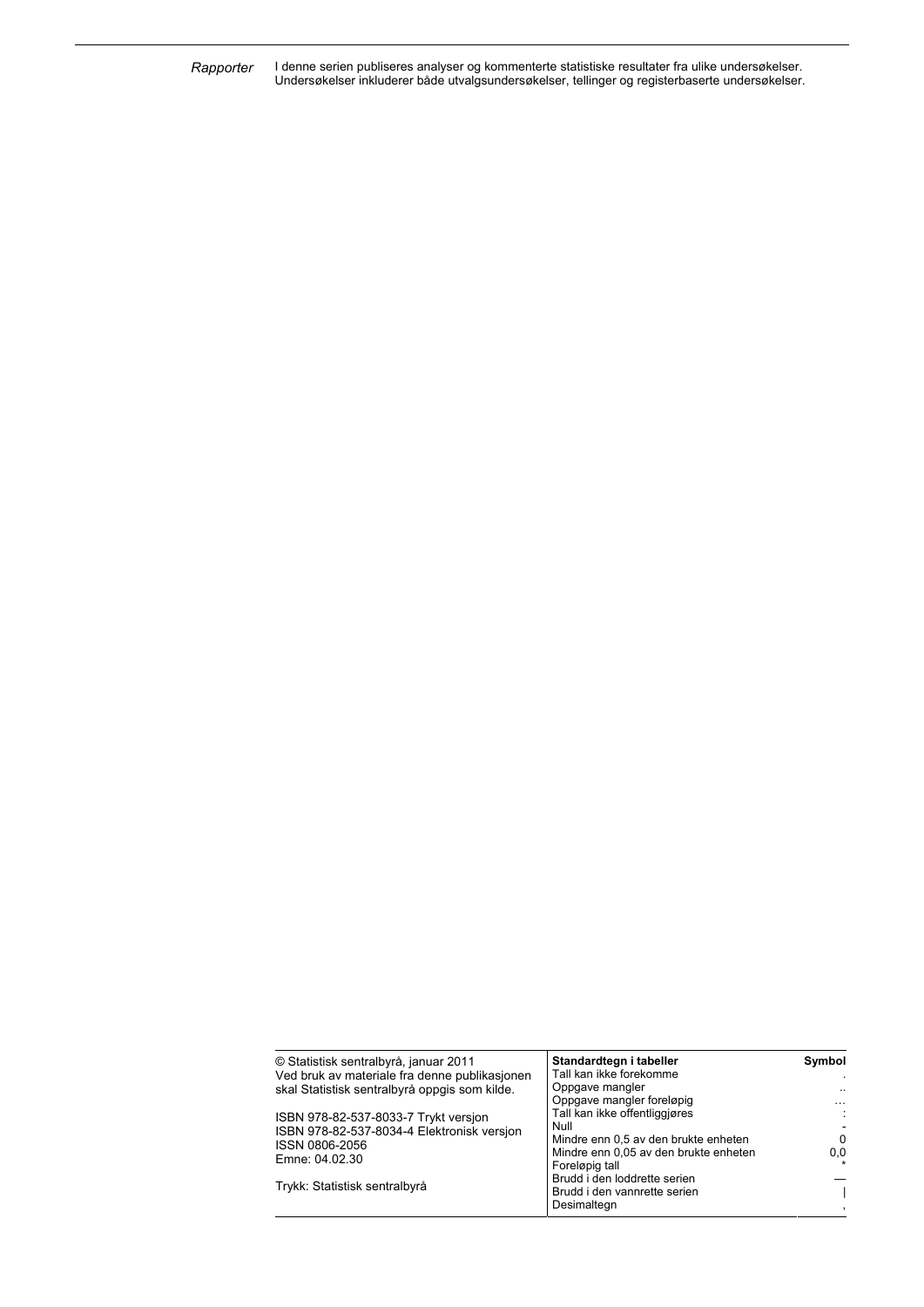## **Forord**

Denne rapporten ser på rekruttering til realfagene i videregående opplæring, og elevenes resultater i disse fagene. Rapporten tar spesielt for seg jenter, og datagrunnlaget som benyttes er i all hovedsak fra perioden 2006-2009.

Rapporten er utarbeidet av Birgit Bjørkeng ved Seksjon for utdanningsstatistikk. I tillegg har Kjartan Steffensen og Rita Aanerud bidratt.

Prosjektstøtte: Arbeidet er finansiert med oppdragsmidler fra Utdanningsdirektoratet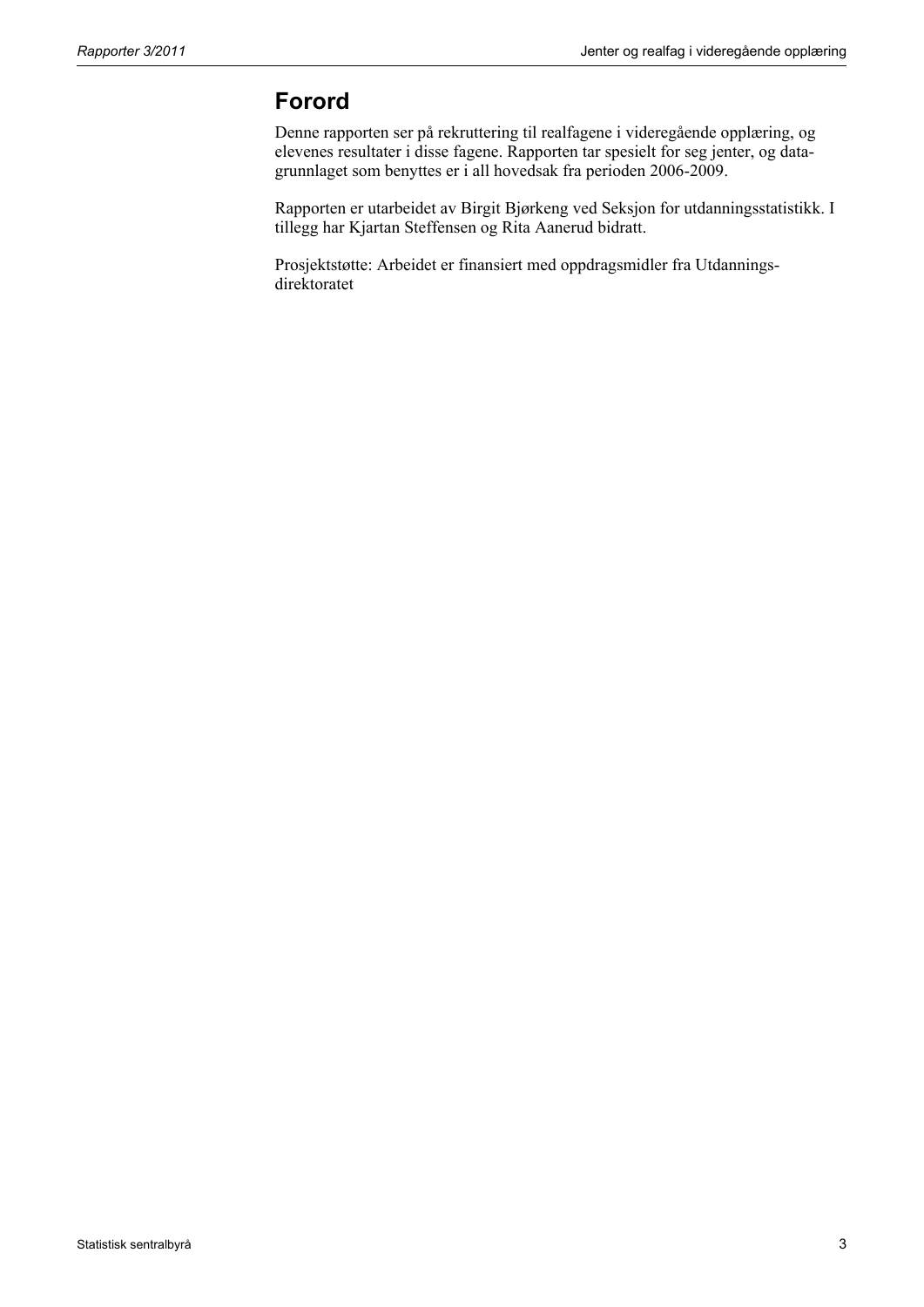## **Sammendrag**

Denne rapporten er finansiert av Utdanningsdirektoratet. Målet med prosjektet har vært å dokumentere rekruttering til og resultatoppnåelse i realfagene på videregående nivå, med spesielt fokus på kjønnsdimensjonen.

Rapporten består av enkle analyser av elevmassen på de ulike realfagene i videregående opplæring, analyser av deres karakterer, og kartlegging av deres tidligere skoleprestasjoner. I tillegg er det gjennomført multivariate analyser der elevenes hjemmebakgrunn er trukket inn. Målet med analysene er å frambringe oppdatert informasjon om rekruttering til og kjønnssammensetning på realfagene, samt å systematisk undersøke kjønnsforskjeller i resultatoppnåelsen i disse fagene.

Resultatet av analysene viser at rekrutteringen til de største realfagene gradvis økte fram til 2007, men at det de siste årene har vært en nedgang for de fleste fag. Som tidligere forskning har vist er det fortsatt ulik kjønnssammensetning på realfagene. Mens jenter dominerer på *biologi* og *geofag* er det klart flertall av gutter på *fysikk*, *IT* og *teknologi og forskningslære*. Jenteandelen på det største av realfagene, *matematikk for realfag*, ligger på om lag 40 prosent både på Vg2-nivå og Vg3 nivå. Andelen har vært svært stabil siden 2005.

I realfagene på Vg2- og Vg3-nivå har jenter i all hovedsak bedre karakterer enn gutter, både til standpunkt og til eksamen. Til eksamen er det størst kjønnsforskjeller på *matematikk for realfag* på Vg3-nivå, der jenter gjennomsnittlig fikk i underkant av en halv karakter høyere enn gutter. Strykprosenten blant gutter på dette faget er svært høy, særlig til eksamen.

En multivariat analyse av sannsynligheten for å velge *matematikk for realfag* på Vg3-nivå viser at gutter i større grad enn jenter velger faget. Barn av foreldre med høyere utdanning har høyere sannsynlighet for å velge full fordypning i *matematikk for realfag* enn barn av foreldre uten høyere utdanning. Dersom foreldrene i tillegg har høyere realfagsutdanning øker sannsynligheten. Innvandrerelever og norskfødte elever med innvandrerforeldre velger i større grad dette faget enn elever fra den øvrige befolkningen. I tillegg har gode grunnskoleresultater svært mye å si for at elever skal velge full fordypning i *matematikk for realfag*.

Multivariate analyser av karakteroppnåelse i realfagene viser at kjønn har en selvstendig effekt når bakgrunnsvariabler er koblet på, og jenter får bedre karakterer enn gutter i de fleste fag. Foreldrenes utdanningsnivå er en viktig faktor når man skal forklare variasjon i realfagsresultater, og det er en sterk positiv effekt av høyt utdanningsnivå. Foreldre med realfagsbakgrunn ser også ut til å spille positivt inn i enkelte fag, og det er mors utdanning som gir utslag i flest fag. Innvandrere og norskfødte med innvandrerforeldre har lavere realfagskarakterer enn den øvrige befolkningen.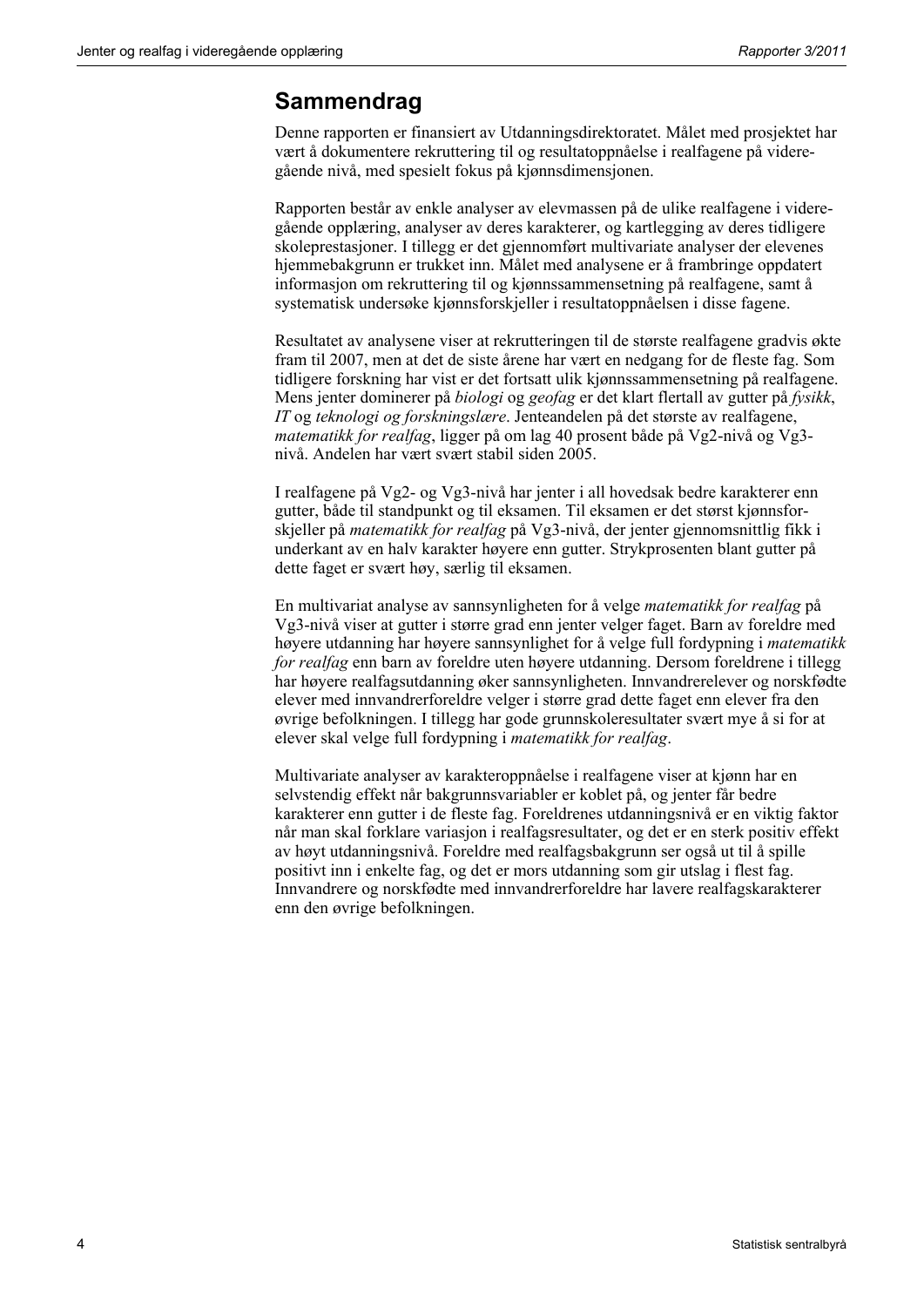### **Abstract**

This report is financed by the Norwegian Directorate of Education and Training. The objective of this project is to document recruitment of pupils to the scientific subjects in upper secondary education, and to examine the pupils' achievements in these subjects. An area that will be given particular attention is the gender differences in the scientific subjects.

Gender differences within Norwegian upper secondary education are well documented. While boys are a clear majority in the education programmes *building and construction* and *electricity and electronics*, girls dominate *design, arts and crafts* and *health and social care*. Previous research also show that far more boys than girls choose scientific subjects, particularly "hard" subjects such as *mathematics for scientific subjects* and *physics*. When girls choose scientific subjects, they are more likely to attend subjects that are considered "softer", such as biology and less theoretical mathematics.

This report contains simple analyses of the number of pupils in the various scientific subjects in upper secondary education, and analyses of the marks that the pupils attain. In addition, the effect of the pupils' background on their marks and their likelihood of choosing scientific subjects is measured through multivariate analyses.

The main findings show that there was a steady increase in the number of pupils in scientific subjects until 2007, but this trend is now reversed. Since 2007 the scientific subjects have experienced a decline, both in number of pupils, and as a proportion of people in the right age group that choose these subjects. *Mathematics for scientific subjects* is the largest of the scientific subjects in upper secondary education.

There are still pronounced gender differences in the scientific subjects. Girls dominate *biology*, and make up more than 70 per cent of the participants in this subject on the Vg3 level. In contrast, only 28 per cent of the pupils attending *physics* on the Vg3 level are girls. The largest of the scientific subjects, *mathematics for scientific subjects,* has 40 per cent girls on both the Vg2 and the Vg3 level.

In the scientific subjects on the Vg2 and Vg3 level, girls generally achieve better results. The gender differences are most marked in *mathematics for scientific subjects* on Vg3 level, where girls scored approximately 0,5 marks higher than boys. 18 per cent of boys failed the final exam in this subject, compared with 10 per cent of girls.

A multivariate analysis of the pupils' likelihood of choosing *mathematics for scientific subjects* on the Vg3 level show that boys are more likely than girls to choose this subject. Pupils who have parents with higher education are also more likely to choose full in depth-study of *mathematics for scientific subjects*, as are immigrant pupils and Norwegian-born pupils to immigrant parents. If the parents have long higher education in scientific subjects, this also has a positive effect on the pupils' probability of choosing *mathematics for scientific subjects.* Another important factor is the pupils' results from lower secondary school. A high number of achieved lower secondary school points increases the pupils' likelihood of choosing *mathematics for scientific subjects* on the Vg3 level.

Multivariate analyses of the marks attained in the scientific subjects show that girls achieve better results than boys in most subjects. Parental level of education is a key factor in explaining variation in marks attained, as there is a strong positive effect of higher education on the pupils' marks. Having parents with long higher education in scientific subjects has a positive effect in some subjects. Immigrant pupils and Norwegian-born pupils to immigrant parents have lower marks in the scientific subjects than other pupils.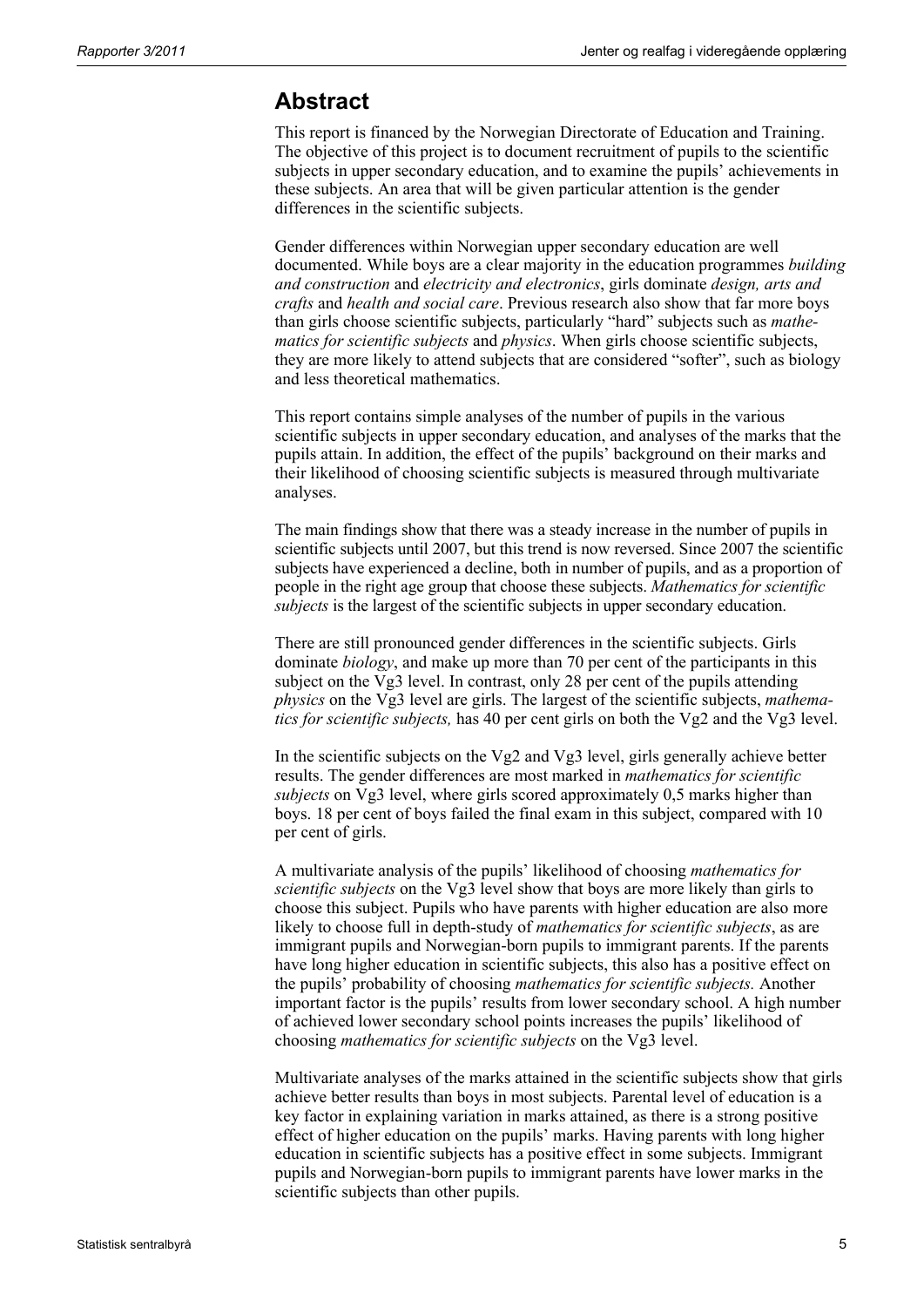# Innhold

| 1.<br>1.1.<br>1.2<br>1.3.                                                      |  |
|--------------------------------------------------------------------------------|--|
| 2.<br>2.1<br>2.2.                                                              |  |
| 3 <sub>1</sub>                                                                 |  |
| $\mathbf{4}$<br>4.1.<br>4.2.                                                   |  |
| 5.<br>5.1.<br>5.2.                                                             |  |
|                                                                                |  |
| Vedlegg A: Fylkesvis fordeling av elever registrert på realfag og prosentandel |  |
| Vedlegg B: Antall elever som har gått opp til eksamen i realfag  37            |  |
|                                                                                |  |
|                                                                                |  |
|                                                                                |  |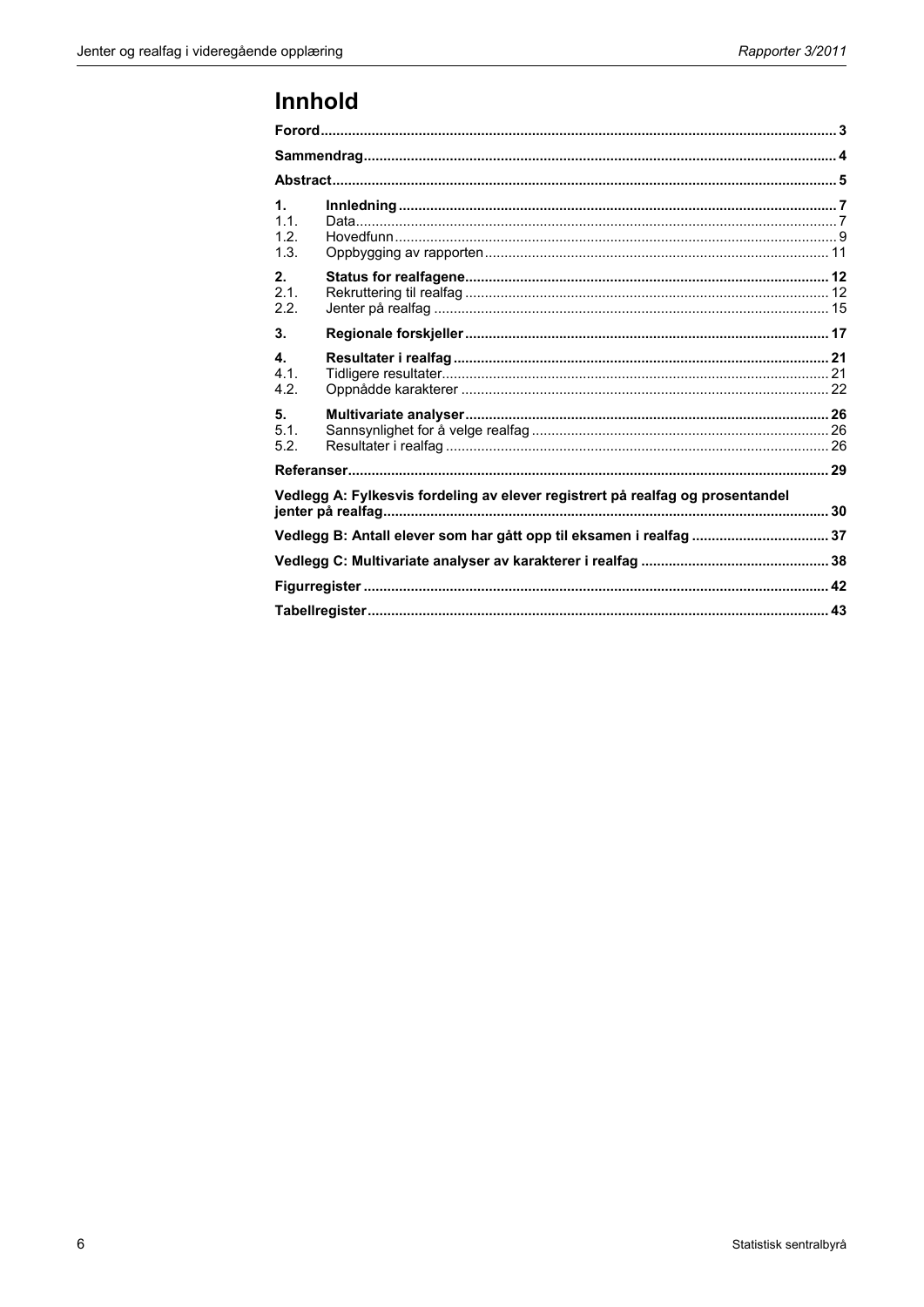## **1. Innledning**

Denne rapporten er utarbeidet på oppdrag fra Utdanningsdirektoratet. Målet med prosjektet har vært å dokumentere rekruttering til og resultatoppnåelse i realfagene på videregående nivå, med spesielt fokus på kjønnsdimensjonen.

I *Handlingsplan for likestilling i barnehage og grunnopplæring 2008-2010* (2008) fokuseres det på årsaker til kjønnsulikhet i arbeidsmarkedet, og på tiltak i utdanningssystemet som på sikt kan redusere disse forskjellene. En av hovedutfordringene er at gutter og jenter fortsatt velger svært tradisjonelt. De tradisjonelle utdanningsvalgene får konsekvenser for framtidige karrieremuligheter og lønnsutvikling, der kvinner ofte kommer dårligere ut enn menn. I den videregående opplæringen er kjønnsforskjellene svært tydelige når man ser på de ulike utdanningsprogrammene. Mens utdanningsprogrammene bygg og anleggsteknikk og elektrofag er svært guttedominerte, med henholdsvis 96 og 95 prosent gutter, har design- og håndverk og helse- og sosialfag nærmere 90 prosent jenter (Statistisk sentralbyrå 2010). Kjønnsfordelingen på utdanningsprogrammet studiespesialisering er mye jevnere, men også her velger elevene i stor grad tradisjonelle fag. Dette innebærer at det er guttedominans på de fleste realfagene.

I forbindelse med handlingsplanen er det behov for oppdatert informasjon om realfag i videregående sett i sammenheng med elevenes kjønn. I et tidligere prosjekt, *Realfagskompetanse fra videregående opplæring og søkning til høyere utdanning* (Hægeland, Kirkebøen og Skogstrøm 2007) er det blitt gjort analyser av elever i videregående opplærings valg av realfag i perioden 2001 til 2006. Hovedfunnene fra dette prosjektet var at valg av realfag holdt seg nokså stabilt i den aktuelle perioden, og at gutter i større grad enn jenter valgte de "harde" realfagene, som *fysikk* og *teoretisk matematikk*. Jenter som valgte realfag hadde større sannsynlighet for å ta de "mykere" fagene, som *biologi* og mer praktisk rettede matematikkfag. Hægeland, Kirkebøen og Skogstrøm fant også at det en klar sammenheng mellom elevenes fagvalg tidlig i videregående, og deres sannsynlighet for å velge realfagsutdanning på høyere nivå. I dette prosjektet videreføres deler av undersøkelsen til Hægeland et al. (2007) med nye data.

Rapporten består av enkle analyser av elevmassen på de ulike realfagene i videregående opplæring, analyser av deres karakterer, og kartlegging av deres tidligere skoleprestasjoner. I tillegg er det gjennomført multivariate analyser der elevenes hjemmebakgrunn er trukket inn. Målet med analysene å frambringe oppdatert informasjon om rekruttering til og kjønnssammensetning på realfagene, samt å systematisk undersøke kjønnsforskjeller i resultatoppnåelsen i disse fagene.

### **1.1. Data**

Datagrunnlaget som er benyttet i analysen er registerbaserte individdata for årgangene 2006 til 2009, som omfatter elever som er registrert på fag, deres karakterer, samt bakgrunnsdata. De ulike datakildene er koblet sammen ved hjelp av elevenes personnummer. I enkelte tabeller og figurer er også tallmateriale fra *Realfagskompetanse fra videregående opplæring og søkning til høyere utdanning* (Hægeland, Kirkebøen og Skogstrøm 2007) benyttet. Datamaterialet som er brukt i rapporten er fra en periode med omfattende endringer i videregående opplæring. I 2006 ble Kunnskapsløftet innført, og avløste dermed Reform 94. Med innføringen av Kunnskapsløftet ble strukturen i videregående opplæring endret, slik at elevene nå kan velge mellom 12 ulike utdanningsprogram; ni yrkesfaglige og tre studieforberedende. I alle fellesfagene og noen av programfagene (tidligere studieretningsfag) er læreplanene endret. Fagene har fått nye navn og fagkoder, men de store fagene som benyttes i dette prosjektet har ikke fått vesentlige innholdsmessige endringer, og skal være sammenlignbare over tid. Unntakene er *IT*, *geofag* og *teknologi og forskningslære*, men disse fagene er fag fra Kunnskapsløftet, og er kun analysert fra og med 2007.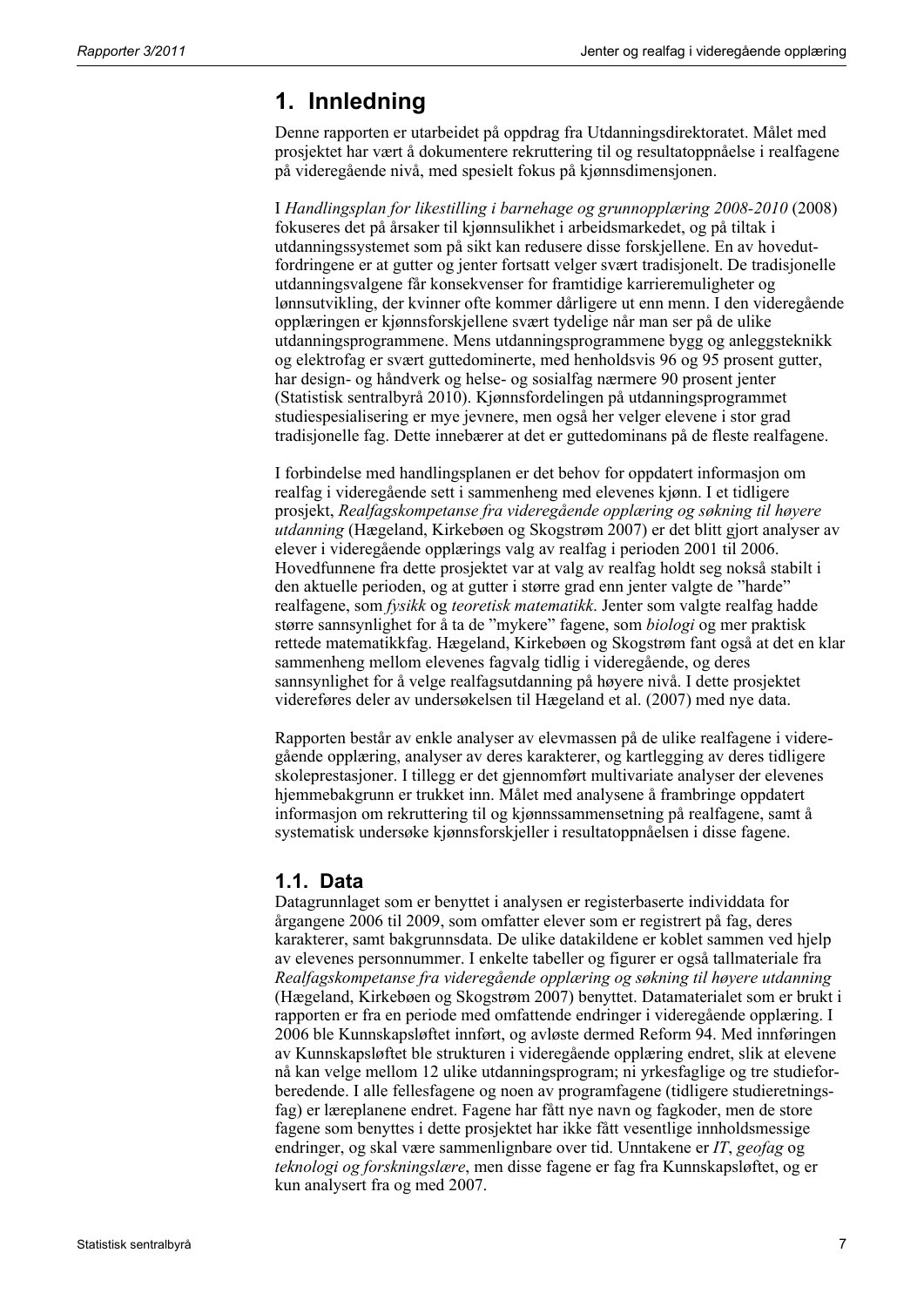#### **Elever på fag**

Utdanningsdirektoratet henter årlig inn data om elever som er registrert på de ulike fagene i videregående opplæring per 1. oktober gjennom datasystemet VIGO. Filene er individbasert registerstatistikk som registreres av skolene, og overføres via fylkeskommunene til VIGO sentralbase. Utdanningsdirektoratet bearbeider og kontrollerer data, som er benyttet for skoleårene 2006, 2007, 2008 og 2009 i dette prosjektet. Fagene som er inkludert i analysen er på Vg1-nivå (inkluderer Vg1 i Kunnskapsløftet og GK i Reform 94) Vg2-nivå (inkluderer Vg2 i Kunnskapsløftet og VKI i Reform 94) og Vg3-nivå (inkluderer Vg3 i Kunnskapsløftet og VKII i Refom 94). Vg1, Vg2 og Vg3 er benevnelser for de tre trinnene i videregående opplæring. Programfagene har tallet 1 dersom de er på Vg2-nivå og tallet 2 dersom de er på Vg3-nivå. Realfagene som er inkludert i dette prosjektet er fellesfaget *teoretisk matematikk* på Vg1-nivå (1T), *biologi* 1 og 2, *kjemi* 1 og 2, *fysikk* 1 og 2, *geofag* 1 og 2, *IT* 1 og 2, *teknologi og forskningslære* 1 og 2, *matematikk for realfag* 1 og 2, *matematikk for samfunnsfag* 1 og 2, *teoretisk matematikk* Vg2 og *praktisk matematikk* Vg2. For oversikt over fagnavn brukt i denne rapporten med tilhørende fagkoder, se tabell 1.1.

| Tabell 1.1. | Realfag og fagkoder |
|-------------|---------------------|
|-------------|---------------------|

| Fagnavn                                  | Fagkoder                                     |
|------------------------------------------|----------------------------------------------|
| Teoretisk matematikk, fellesfag Vg1 (1T) | VG1301 VG1303 VG1306 VG1330 VG1332 VG1335    |
|                                          | VG1337 VG1342 VG1346 MAT1006 MAT1013 MAT1014 |
| Teoretisk matematikk, fellesfag Vg2      | MAT1008 MAT1010                              |
| Praktisk matematikk, fellesfag Vg2       | MAT1003 MAT1005                              |
| Matematikk for realfag 1                 | AA6510 AA6511 AA6512 AA6513 AA6514 AA6515    |
|                                          | AA6516 AA6519 REA3022 REA3023                |
| Matematikk for realfag 2                 | AA6520 AA6521 AA6522 AA6524 AA6525 AA6526    |
|                                          | AA6527 AA6529 REA3024 REA3025                |
| Matematikk for samfunnsfag 1             | AA6534 AA6535 AA6536 AA6539 AA6530 AA6531    |
|                                          | AA6532 REA3026 REA3027                       |
| Matematikk for samfunnsfag 2             | AA6544 AA6546 AA6547 AA6549 AA6540 AA6545    |
|                                          | REA3028 REA3029                              |
| Biologi 1                                | AA6250 AA6257 REA3001                        |
| Biologi <sub>2</sub>                     | AA6260 AA6267 AA6268 AA6269 REA3002 REA3003  |
| Fysikk 1                                 | AA6210 AA6217 REA3004                        |
| Fysikk 2                                 | AA6220 AA6227 AA6228 AA6229 REA3005 REA3006  |
| Kjemi 1                                  | AA6230 AA6237 REA3011                        |
| Kjemi 2                                  | AA6240 AA6247 AA6248 AA6249 REA3012 REA3013  |
| Geofag 1                                 | <b>REA3008</b>                               |
| Geofag 2                                 | REA3009 REA3010                              |
| IT 1                                     | <b>REA3014</b>                               |
| IT <sub>2</sub>                          | REA3015 REA3016                              |
| Teknologi og forskningslære 1            | <b>REA3018</b>                               |
| Teknologi og forskningslære 2            | REA3019 REA3020                              |

For matematikkfagene er *matematikk for realfag* 1 og *matematikk for samfunnsfag* 1 programfag som kan velges videre på Vg3-nivå. Disse fagene tilsvarer og inkluderer henholdsvis matematikk MX og matematikk MZ fra Reform 94. *Matematikk for realfag "skal gi en innføring i logisk og analytisk tankegang med vekt på matematisk argumentasjon og framstillingsform"* (Utdanningsdirektoratet 2006a). Formålet i *matematikk for samfunnsfag* er å *"gi elevene anledning til å uttrykke praktiske problemer og fenomener fra virkeligheten i et matematisk formelspråk og deretter behandle dem ved hjelp av matematiske metoder"* (Utdanningsdirektoratet 2006b). *Matematikk for realfag* er det mest teoretiske matematikkfaget, og kreves ofte for å komme inn på realfagsrettet høyere utdanning. *Teoretisk matematikk* og *praktisk matematikk* er fellesfag som ikke kan velges videre på Vg3-nivå. Disse fagene fantes ikke under Reform 94.

I denne rapporten er det undersøkt data for elever på alle realfagene, men i enkelte analyser er *matematikk for realfag* og *fysikk* brukt alene, da disse er tradisjonelt guttedominerte fag, og *matematikk for realfag* i tillegg er det største av realfagene.

#### **Karakterer i fag**

Elevenes karakterer i fagene de har tatt registreres av de videregående skolene hvert år, og rapporteres inn i VIGO sentralbase via fylkeskommunene. Data om karakterer er i dette prosjektet benyttet for skoleårene 2006/2007 til og med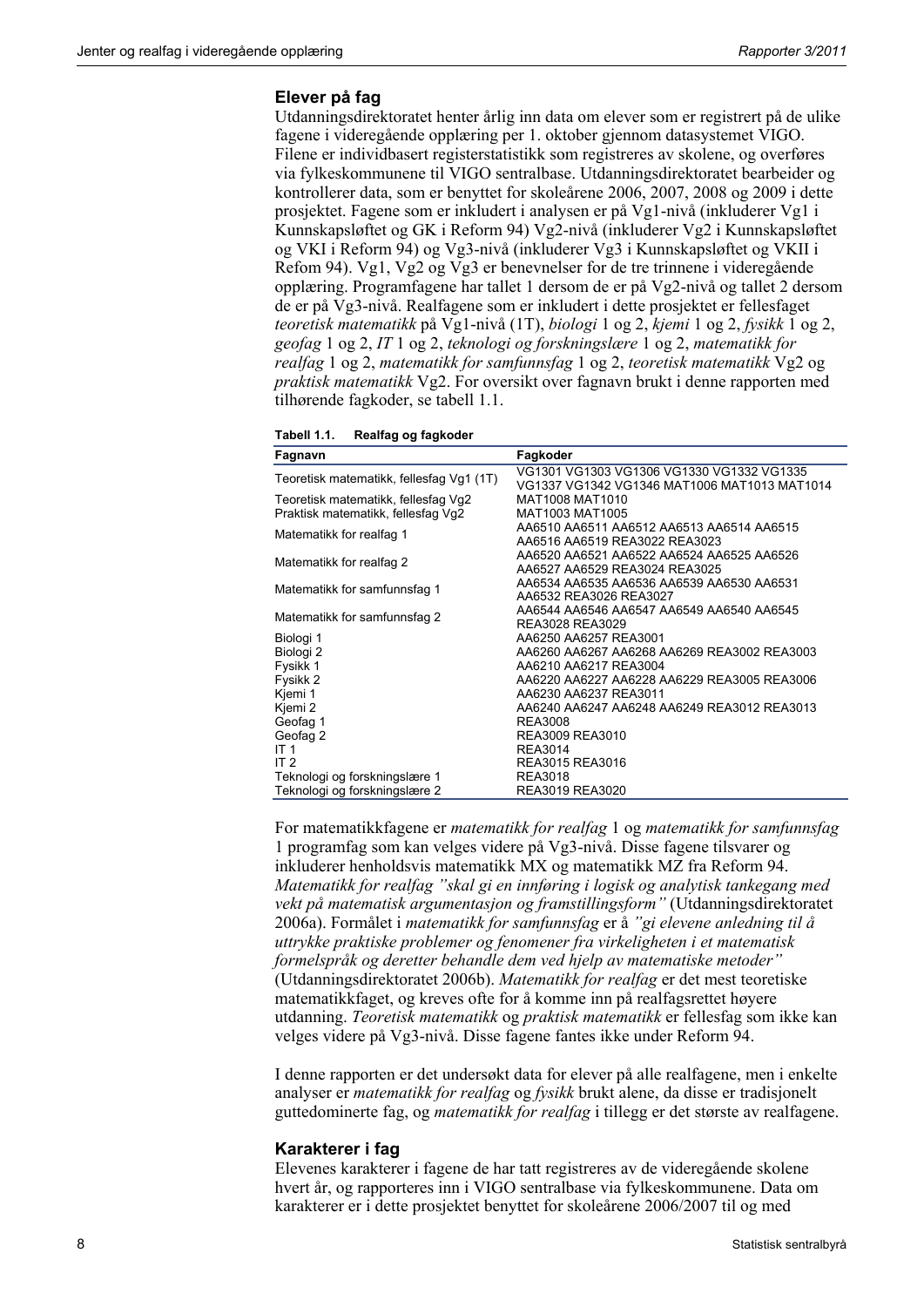2008/2009. Både standpunktkarakterer og eksamenskarakterer er registrert og undersøkt. Karakterskalaen går fra 1 til 6, der karakterene 2 til 6 er bestått. Dersom elevene har bestått standpunkt, men stryker til eksamen har de strøket i faget. Tilsvarende består elevene faget dersom de består eksamen, selv om de har strøket til standpunkt. Fagene som er tatt med, og definisjonene av dem er de samme som for elever på fag.

#### **Grunnskolepoeng**

Data om grunnskolepoeng registreres i likhet med data om elever på fag per 1. oktober og karakterdata i fylkeskommunenes inntakssystem VIGO. Grunnskolepoeng er snittet av standpunkt- og eksamenskarakterer fra grunnskolen ganget med 10, og kan sees på som et samlemål for alle karakterene. I dette prosjektet er data om grunnskolepoeng koblet på elever som hadde valgt *teoretisk matematikk* 1 per 1. oktober 2009, og elever med null grunnskolepoeng er ikke medregnet. Grunnskolepoengene settes til null dersom eleven mangler karakter i mer enn halvparten av fagene.

### **Bakgrunnsinformasjon om elevene**

Bakgrunnsinformasjon om elevene er hentet fra SSBs registre. Foreldrenes utdanningsnivå er en kombinasjonsvariabel der begge foreldres utdanning er tatt med i beregningen. Foreldres utdanning settes til nivået til den av foreldrene som har høyest utdanning. Definisjonen av lang høyere utdanning er mer enn fire års høyere utdanning, mens høyere utdanning under fire års varighet går inn under definisjonen kort høyere utdanning.

Innvandringsbakgrunn er en variabel med tre kategorier. Elever som selv har innvandret til Norge, og som ikke har norsk bakgrunn regnes som innvandrere. Elever som er født i Norge av to utenlandsfødte foreldre regnes som norskfødte med innvandrerforeldre. Under kategorien øvrige elever regnes norskfødte uten innvandrerforeldre, elever som er født i utlandet med minst en norsk forelder, og elever som er født i Norge med en norskfødt forelder.

Mors og fars fagbakgrunn beregnes ut fra NUS2000-inndelingen. Betegnelsen realfagsbakgrunn er i dette prosjektet brukt om personer som har lang universitetseller høgskoleutdanning i naturvitenskapelige fag, håndverksfag og tekniske fag.

Data om fylke og sentralitet er beregnet ut fra kommunen som eleven går på skole i. Sentralitet er kodet ut fra Standard for sentralitet 2008, som har følgende inndeling:

- 1. Kommuner som ikke fyller kravene til reisetid fra tettstedene (minst sentrale kommuner)
- 2. Kommuner som omfatter et tettsted på nivå  $1^1$  eller som ligger innenfor 45 minutters reisetid fra et slikt tettsteds sentrum (mindre sentrale kommuner)
- 3. Kommuner som omfatter et tettsted på nivå 2 eller som ligger innenfor 60 minutters reisetid fra et slikt tettsteds sentrum (noe sentrale kommuner)
- 4. Kommuner som omfatter et tettsted på nivå 3 (landsdelssenter) eller som ligger innenfor 75 minutters (for Oslo: 90 minutters) reisetid fra et slikt tettsteds sentrum (sentrale kommuner)

### **1.2. Hovedfunn**

l

Rekrutteringen til de største realfagene har økt gradvis fram til 2007, da utviklingen begynte å gå nedover for de fleste fag. Disse endringene ser ikke ut til å kunne forklares ut fra naturlige variasjoner i størrelsen på årskullene, da det også har vært en tilsvarende nedgang i prosentandelen personer i målgruppen som velger de ulike realfagene. Nedgangen er imidlertid mindre markert på Vg3-nivå enn på Vg2-nivå. *Matematikk for realfag* er fortsatt det største av realfagene, med

<sup>1</sup> Tettsteder på nivå 3 er landsdelssentrene (eller et folketall på minst 50 000), nivå 2 har et folketall mellom 15 000 og 50 000, nivå 1 har et folketall mellom 5 000 og 15 000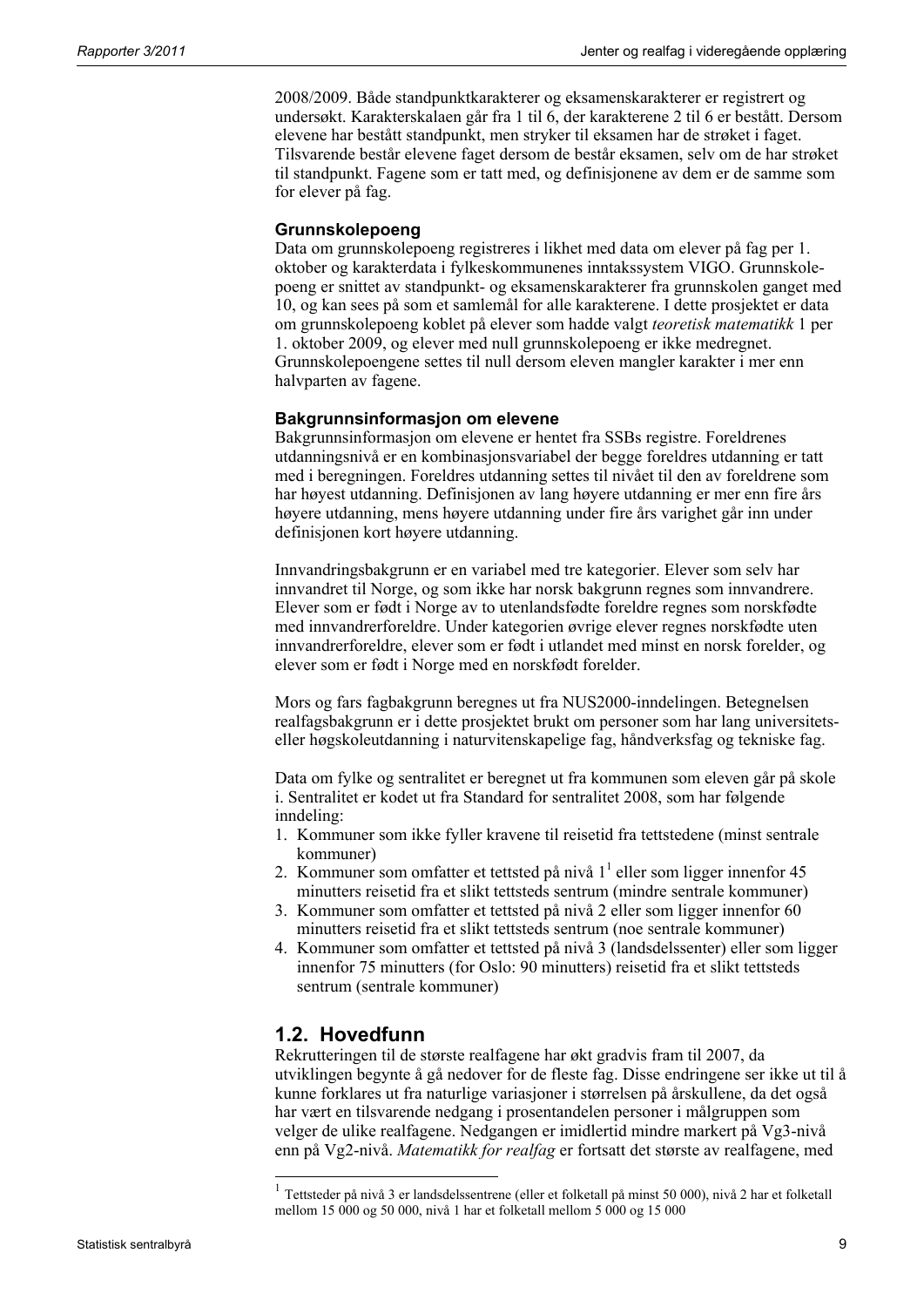om lag 8000 registrerte elever på Vg2-nivå og 6000 registrerte elever på Vg3-nivå per 1. oktober 2009. For *matematikk for realfag* 2 tilsvarer dette om lag 10 prosent av det 18-årige årskullet.

Som tidligere forskning har vist er det fortsatt ulik kjønnssammensetning på realfagene. Mens jenter dominerer på *biologi* og *geofag* er det klart flertall av gutter på *fysikk*, *IT* og *teknologi og forskningslære*. Eksempelvis var 71 prosent av elevene på *biologi* på Vg3-nivå per 1. oktober 2009 jenter, sammenlignet med bare 28 prosent på *fysikk*. Jenteandelen på det største av realfagene, *matematikk for realfag*, ligger på om lag 40 prosent både på Vg2-nivå og Vg3-nivå. Andelen har vært svært stabil siden 2005.

Mens jenteandelen på *matematikk for realfag* er relativt stabil på nasjonalt nivå, varierer den noe fra år til år på fylkesnivå, og den varierer også til en viss grad mellom fylker. Aust-Agder skiller seg ut med en lav jenteandel i perioden som er undersøkt, mens Hedmark har større andel jenter enn landsgjennomsnittet i denne perioden. Jenteandelen på *matematikk for realfag* er størst i de minst sentrale kommunene, men resultatene i dette faget er best for elever i de mest sentrale kommunene. Graden av sentralitet ser ikke ut til å påvirke forskjellen i resultatoppnåelse mellom kjønnene.

Elever som velger *teoretisk matematikk* på Vg1 har svært gode resultater fra grunnskolen, hele 82 prosent av elevene som velger dette faget har oppnådd mer enn gjennomsnittlig antall grunnskolepoeng. En fjerdedel av elevene som er registrert på *teoretisk matematikk* på Vg1 har mer enn 50 grunnskolepoeng. Jenter som velger faget har bedre grunnskoleresultater enn guttene, noe som tyder på at jenter må ha langt sterkere resultater før de velger de tradisjonelt mannsdominerte fagene.

Det er stor forskjell på gjennomsnittlig standpunktkarakter og gjennomsnittlig eksamenskarakter i de fleste realfagene, i snitt er det i overkant av en halv karakter i forskjell mellom standpunkt og eksamen. I underkant av 90 prosent av elevene som er registrert på realfag per 1.10 består faget i løpet av skoleåret.

I realfagene på Vg2- og Vg3-nivå har jenter i all hovedsak bedre karakterer enn gutter, både til standpunkt og til eksamen. Til eksamen er det størst kjønnsforskjeller på *matematikk for realfag* på Vg3-nivå, der jenter gjennomsnittlig fikk i underkant av en halv karakter høyere enn gutter. Strykprosenten blant gutter på dette faget er svært høy, særlig til eksamen. For skoleåret 2008-2009 fikk 18 prosent av guttene karakteren 1 på eksamen i *matematikk for realfag* 2, sammenlignet med 10 prosent av jentene.

En multivariat analyse av sannsynligheten for å velge *matematikk for realfag* på Vg3-nivå viser at gutter i større grad enn jenter velger faget. Barn av foreldre med høyere utdanning har høyere sannsynlighet for å velge full fordypning i *matematikk for realfag* enn barn av foreldre uten høyere utdanning. Dersom foreldrene i tillegg har høyere realfagsutdanning øker sannsynligheten. Innvandrerelever og norskfødte elever med innvandrerforeldre velger i større grad dette faget enn elever fra den øvrige befolkningen. I tillegg har gode grunnskoleresultater svært mye å si for at elever skal velge full fordypning i *matematikk for realfag*.

Multivariate analyser av karakteroppnåelse i realfagene viser at kjønn har en selvstendig effekt når bakgrunnsvariabler er koblet på, og jenter får bedre karakterer enn gutter i de fleste fag. Foreldrenes utdanningsnivå er en viktig faktor når man skal forklare variasjon i realfagsresultater, og det er en sterk positiv effekt av høyt utdanningsnivå. Foreldre med realfagsbakgrunn ser også ut til å spille positivt inn i enkelte fag, og det er mors utdanning som gir utslag i flest fag. Innvandrere og norskfødte med innvandrerforeldre har lavere realfagskarakterer enn den øvrige befolkningen.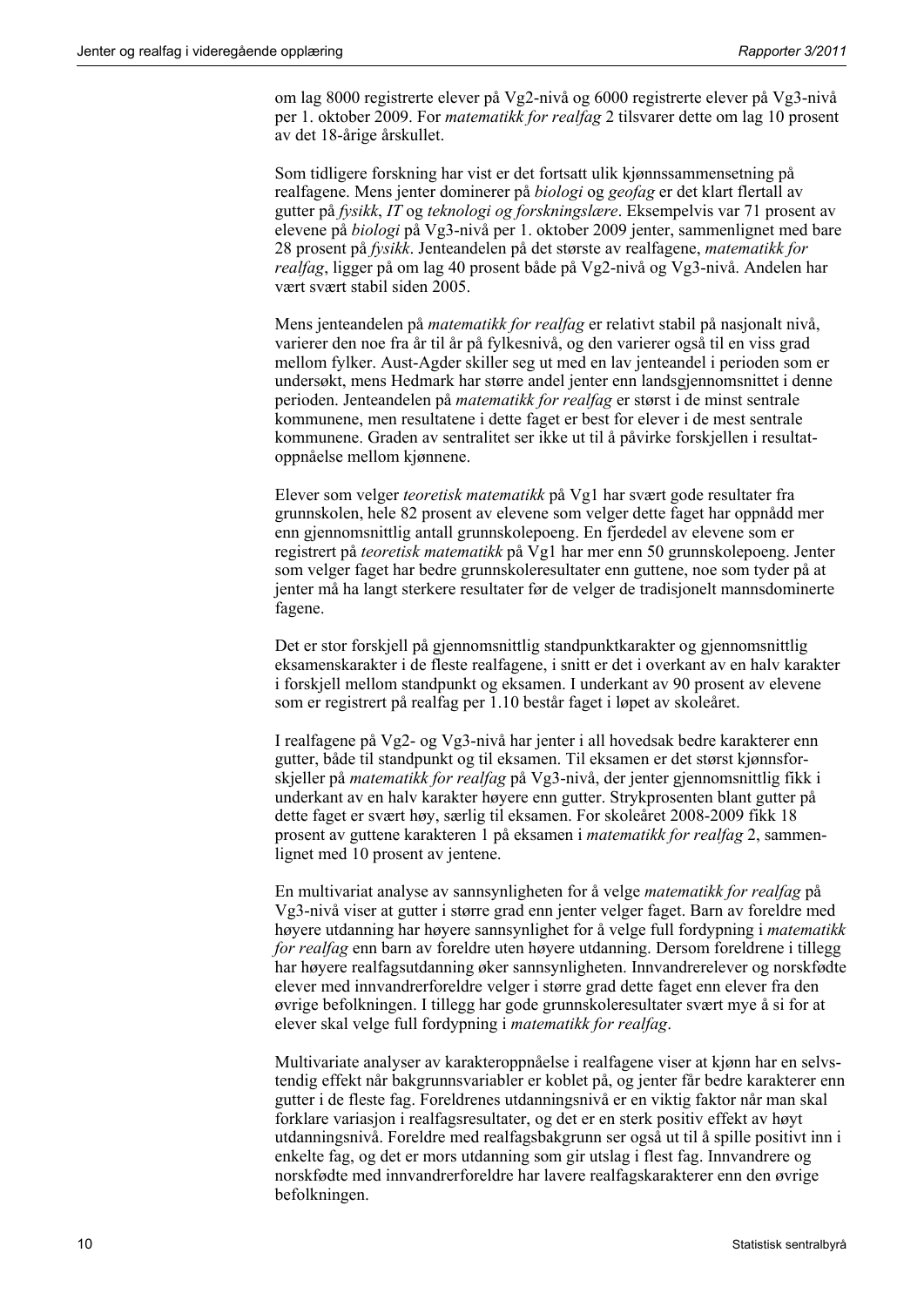### **1.3. Oppbygging av rapporten**

Denne rapporten inneholder fire deler. I Kapittel 2 kartlegges elevmassen som er registrert på de ulike realfagene per 1. oktober, både i absolutte tall og i andel av årskullene. Det fokuseres på jenteandelen på realfagene, og utviklingen over tid. Data fra dette prosjektet sammenlignes med tallmateriale fra Hægeland et als (2007) rapport. I Kapittel 3 undersøkes fylkesvise forskjeller i jenteandel på *matematikk for realfag* og forskjeller i jenteandel mellom sentrale og mindre sentrale kommuner. Kapittel 4 kartlegger grunnskoleresultatene til elvene som valgte *teoretisk matematikk* på Vg1, samt elevenes eksamens- og standpunktkarakterer i realfagene. Kapittel 5 består av multivariate analyser av elevenes sannsynlighet for å velge *matematikk for realfag* 2, samt analyser av elevenes karakterer i *matematikk for realfag* 2 og *fysikk* 2, med utgangspunkt i kjønn, foreldrenes utdanningsnivå, innvandringskategori og foreldrenes fagbakgrunn.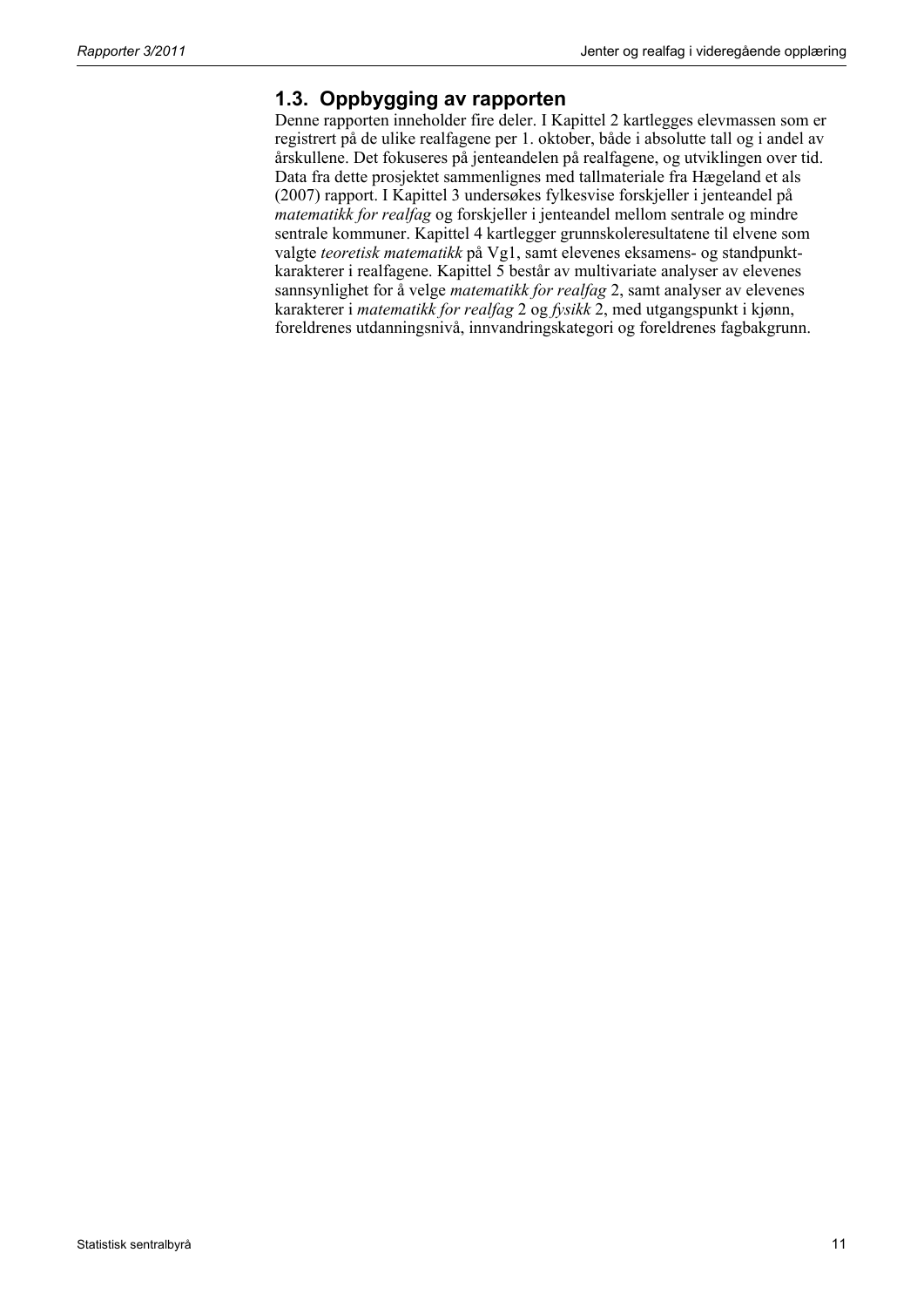## **2. Status for realfagene**

Fra politisk hold har det vært et ønske om å rekruttere flere elever til realfagene i videregående skole. Med tiltaksplanene *Realfag, naturligvis! 2002-2007, Et felles løft for realfagene 2006-2009* og *Realfag for framtida 2010-2014* har man både satset på å skape mer interesse for å velge realfag, samt å øke jenteandelen på disse fagene. I underkant av halvparten av skolelederne rapporterte høsten 2009 at de har hatt en realfagssatsning spesielt rettet mot jenter det siste året (Støren, Waagene, Arnesen, Hovdhaugen 2010).

Hægeland, Kirkebøen og Baumgarten (2007) fant at antall elever på realfagene hadde vært relativt stabilt i perioden fra 2003 til 2005, og i dette prosjektet undersøkes elevtallet på realfagene de påfølgende fire årene. I 2006 ble reformen Kunnskapsløftet innført, noe som både førte endret struktur på utdanningsprogrammene, og til endringer i læreplanen i flere fag. Læreplanene i største realfagene skal imidlertid være direkte sammenlignbare før og etter Kunnskapsløftet.

### **2.1. Rekruttering til realfag**

Som man kan se av tabell 2.1 er *matematikk for realfag* det største av realfagene, med i overkant av 8000 elever på Vg2-nivå og nesten 6500 elever på Vg3-nivå i 2009. På alle de største realfagene er det flere elever på Vg2-nivå enn det er på Vg3-nivå året etter, noe som viser at noen av elevene ikke tar full fordypning i fag som de velger på Vg2-nivå. Mens elevmassen på Vg3 *matematikk for samfunnsfag* i 2009 er om lag 78 prosent av elevmassen på Vg2 året før, er det tilsvarende tallet for *fysikk* 56 prosent. Det ser ut til at størst andel fortsetter til Vg3-nivå i matematikkfagene, mens færre fortsetter på *kjemi*, *biologi* og *fysikk*. Dette kan skyldes inntakskrav for høyere utdanning, der full fordypning i matematikk er et vanlig kriterium, gjerne kombinert med andre realfag på Vg2-nivå.

Blant de tre realfagene som er innført på realfagslinja etter Kunnskapsløftet er *IT* det største, med over 4000 elever på Vg2-nivå i 2009. *Geofag* og *teknologi og forskningslære* er forholdsvis små fag, med under 1000 elever på Vg2-nivå. Med innføringen av Kunnskapsløftet ble matematikk på Vg2 obligatorisk for de studieforberedende utdanningsprogrammene, mens det under Reform 94 kun var obligatorisk på grunnkurs. Elevene som startet Vg2 i 2007 måtte derfor ha ett av fellesfagene *teoretisk matematikk* eller *praktisk matematikk*, med mindre de valgte programfagene *matematikk for realfag* eller *matematikk for samfunnsfag*. Som man kan se av tabell 1.1 gikk antall elever på alle realfagene på Vg2-nivå ned fra 2006 til 2007, og *biologi* og *matematikk for realfag* hadde den største absolutte nedgangen. Elevtallet gikk ned med i underkant av 2200 personer på *biologi* og omtrent 1700 personer *matematikk for realfag*. Sistnevnte fag kan imidlertid ha hatt en viss reduksjon fordi enkelte elever heller valgte fellesfaget *teoretisk matematikk*, som hadde om lag 1500 elever i 2007.

I figur 2.1 og 2.2 er tallene for 2003-2005 hentet fra rapporten til Hægeland et al (2007). Ut fra figuren kan man se som en generell trend at det har vært en gradvis økning i antall elever på realfagene på Vg2-nivå, men at elevtallet på disse fagene nå har gått noe ned. Siden 2006 har nedgangen i antall elever som tar *matematikk for realfag* og *biologi* på dette nivået vært betydelig. *Matematikk for samfunnsfag* er det av realfagene som har færrest registrerte elever over tid, selv om det per 1. oktober 2009 ligger på omtrent samme nivå som *biologi*. Grunnen til den gradvise økningen på dette faget de siste årene kan være at elever som ville valgt vekk matematikk på VKI under Reform 94 etter innføringen av Kunnskapsløftet må ha et matematikkfag på dette nivået. Siden elevene likevel må velge et matematikkfag, er det ikke usannsynlig at flere av dem ser seg mest tjent med å starte på et fag man også kan fordype seg i på Vg3, selv om disse elevene ikke ville valgt matematikk under reform 94.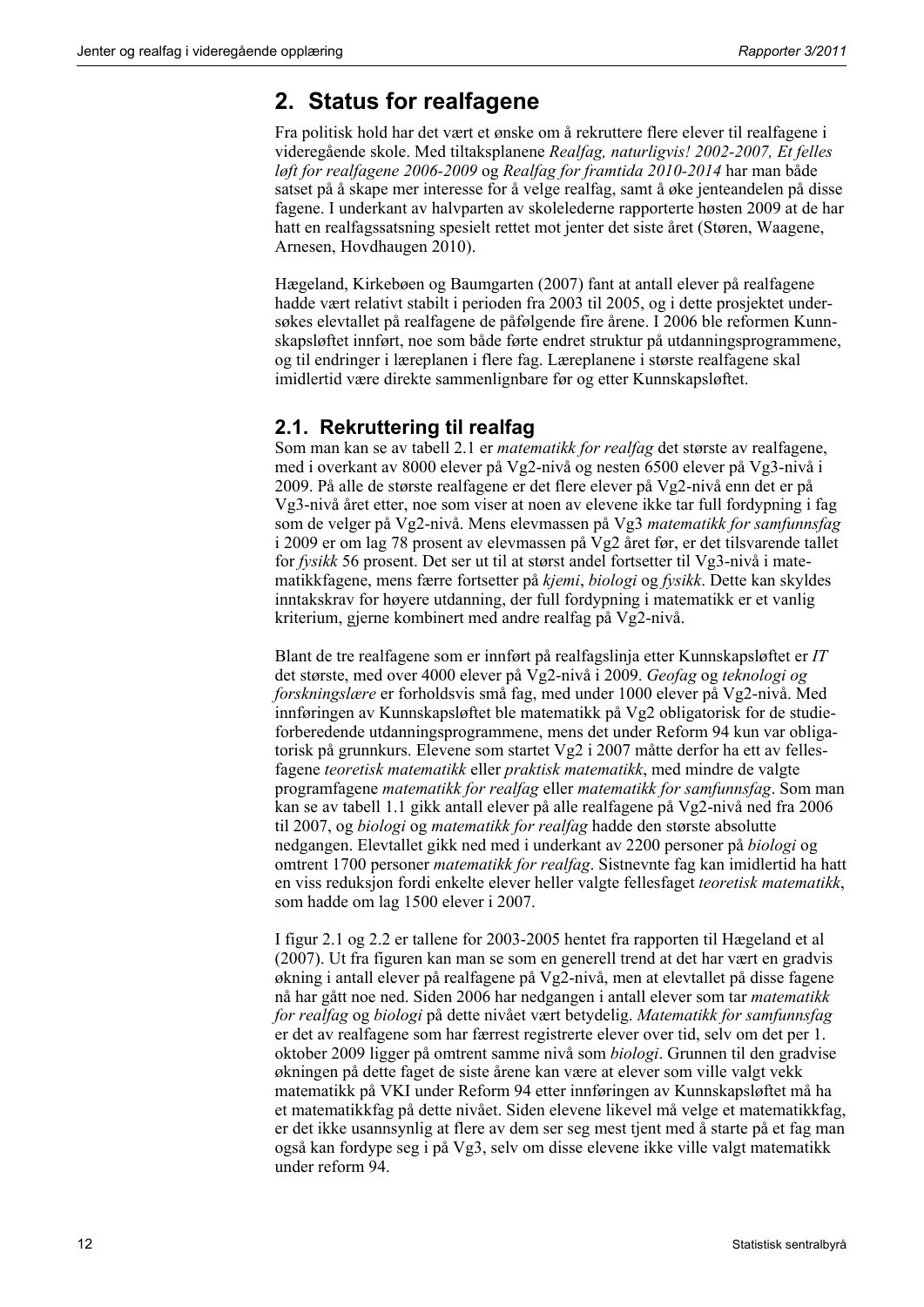#### **Tabell 2.1. Elever registrert på realfag per 1. oktober, etter kjønn og andel av årskull. 2006-2009. Prosent**

|                           | Antall elever på fag |         |         | Andel jenter |      |      | Andel av 17-åringer |      |      |      |      |      |
|---------------------------|----------------------|---------|---------|--------------|------|------|---------------------|------|------|------|------|------|
|                           | 2006                 | 2007    | 2008    | 2009         | 2006 | 2007 | 2008                | 2009 | 2006 | 2007 | 2008 | 2009 |
| Vg2/VKI                   |                      |         |         |              |      |      |                     |      |      |      |      |      |
| Biologi 1                 | 8 2 2 3              | 6079    | 5922    | 6018         | 68,8 | 67,3 | 70,3                | 68,5 | 13,6 | 9,8  | 9,2  | 9,3  |
| Kjemi 1                   | 7 1 9 8              | 6776    | 6947    | 7 1 4 5      | 50,8 | 52,5 | 52,5                | 52,8 | 11,9 | 10,9 | 10,8 | 11,1 |
| Fysikk 1                  | 8 1 1 8              | 7824    | 7840    | 7539         | 37,1 | 39,8 | 39,7                | 40,1 | 13,5 | 12,6 | 12,2 | 11,7 |
| Matematikk for realfag 1. | 11 047               | 9 3 3 7 | 8722    | 8 2 1 1      | 43,1 | 43,6 | 43,4                | 42,7 | 18,3 | 15,0 | 13,6 | 12,7 |
| Matematikk for            |                      |         |         |              |      |      |                     |      |      |      |      |      |
| samfunnsfag 1<br>.        | 4 5 4 1              | 3 9 5 0 | 5961    | 6437         | 57,4 | 54,8 | 54,4                | 54,5 | 7,5  | 6,3  | 9,3  | 10,0 |
| Teoretisk matematikk,     |                      |         |         |              |      |      |                     |      |      |      |      |      |
| fellesfag Vg2             |                      | 1443    | 1 3 5 0 | 723          |      | 58,8 | 57                  | 50,5 |      | 2,3  | 2,1  | 1,1  |
| Praktisk matematikk,      |                      |         |         |              |      |      |                     |      |      |      |      |      |
| fellesfag Vg2             |                      | 14 861  | 25 182  | 25 24 1      |      | 60,3 | 60,9                | 59,4 |      | 23,9 | 39,1 | 39,1 |
| Geofag 1                  |                      | 378     | 557     | 855          |      | 54,5 | 52,6                | 53,1 |      | 0,6  | 0,9  | 1,3  |
| IT 1                      |                      | 3 2 6 2 | 4 0 1 9 | 4 2 6 8      |      | 30,4 | 34,2                | 34,1 |      | 5,2  | 6,2  | 6,6  |
| Teknologi og              |                      |         |         |              |      |      |                     |      |      |      |      |      |
| forskningslære 1          |                      | 619     | 967     | 876          |      | 28,4 | 24,2                | 20,9 |      | 1,0  | 1,5  | 1,4  |
| Antall 17-åringer         | 60 309               | 62 264  | 64 340  | 64 601       |      |      |                     |      |      |      |      |      |
| Vg3/VKII                  |                      |         |         |              |      |      |                     |      |      |      |      |      |
| Biologi 2                 | 4 8 6 4              | 5716    | 4 4 2 5 | 4 1 7 8      | 69.5 | 68,9 | 69,3                | 70,8 | 8,5  | 9,4  | 7,1  | 6,5  |
| Kjemi 2                   | 4 2 8 2              | 4 8 0 8 | 4618    | 4 3 4 9      | 50.4 | 49.8 | 56,7                | 55,9 | 7,5  | 7,9  | 7,4  | 6,7  |
| Fysikk 2                  | 4 0 8 6              | 4 3 9 3 | 4 6 9 6 | 4 2 4 4      | 28,9 | 29,5 | 29,7                | 28   | 7,1  | 7,3  | 7,5  | 6,6  |
| Matematikk for realfag 2. | 7037                 | 7713    | 6980    | 6400         | 39,6 | 40,3 | 40,7                | 39,9 | 12,3 | 12,7 | 11,2 | 9,9  |
| Matematikk for            |                      |         |         |              |      |      |                     |      |      |      |      |      |
| samfunnsfag 2             | 3 1 8 1              | 3 4 9 2 | 3 0 0 8 | 4 1 4 5      | 57,3 | 59,3 | 56,2                | 55,4 | 5,6  | 5,8  | 4,8  | 6,4  |
| Geofag 2                  |                      |         | 456     | 406          |      |      | 58,8                | 48,5 |      |      | 0,7  | 0,6  |
|                           |                      |         | 2708    | 2482         |      |      | 27,7                | 28,2 |      |      | 4,3  | 3,8  |
| Teknologi og              |                      |         |         |              |      |      |                     |      |      |      |      |      |
| forskningslære 2          |                      |         | 327     | 292          |      |      | 33                  | 29,5 |      |      | 0,5  | 0,5  |
| Antall 18-åringer         | 57 236               | 60 587  | 62 574  | 64 754       |      |      |                     |      |      |      |      |      |





Ut fra figur 2.2 kan man se at nedgangen i antall elever som var registrert på *matematikk for realfag* på Vg2-nivå gjenspeiles i andelen 17-åringer som valgte denne fordypningen. Mens 19 prosent av 17-åringene valgte *matematikk for realfag* i 2006, gjaldt dette bare 13 prosent av kullet i 2009. Generelt er trenden for hvor stor prosentandel av 17-åringene som valgte ulike realfag svært lik trenden for antall elever som valgte realfag. Det er dermed ikke sannsynlig at variasjoner i kullstørrelse påvirker antall elever på realfag i nevneverdig grad.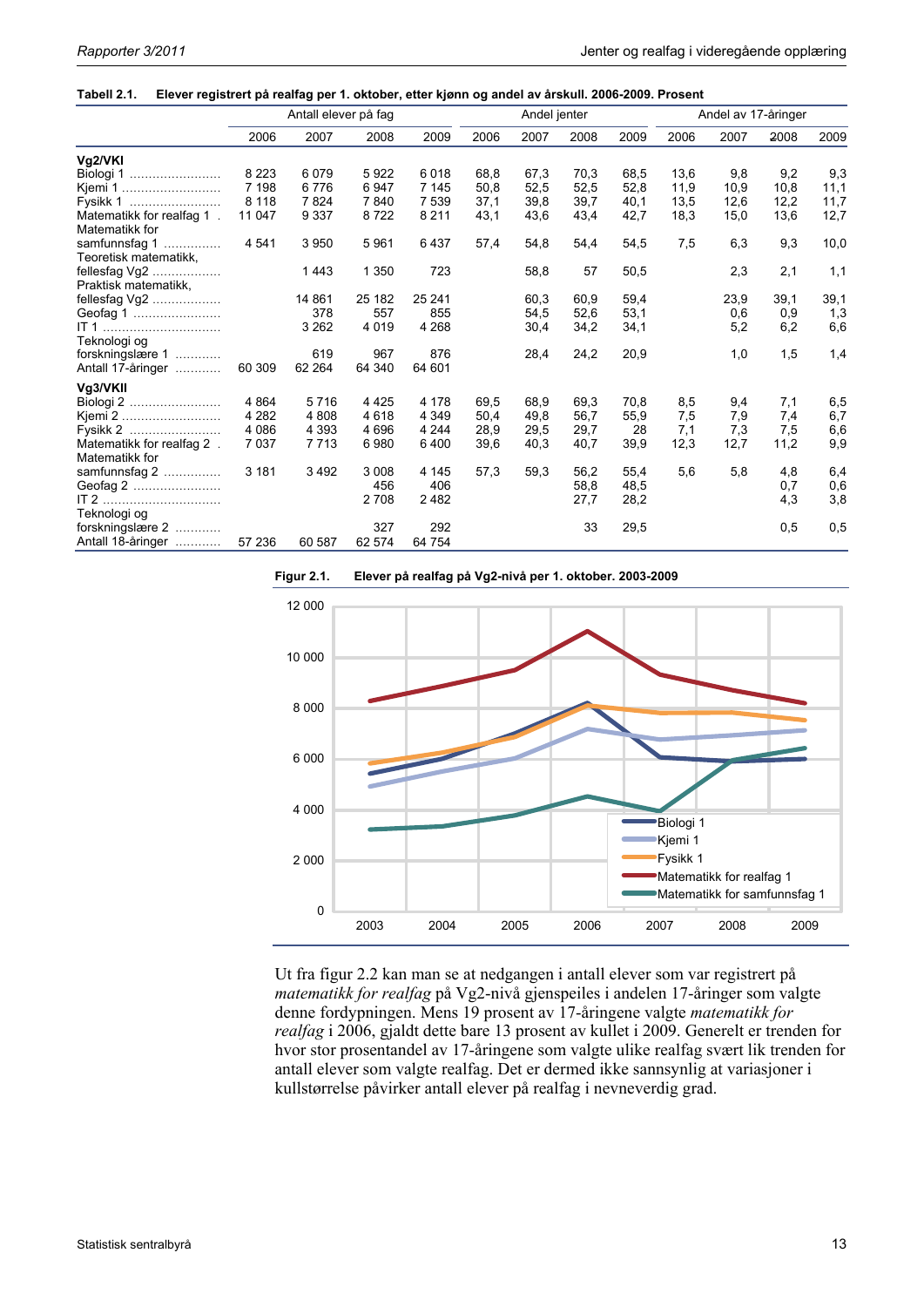

**Figur 2.2. Andel av årskull som var registrert på realfag på Vg2-nivå per 1. oktober. 2003- 2009. Prosent** 

Også på Vg3-nivå er tendensen at de fleste realfagene har hatt en gradvis økning i elevtallet, og deretter en nedgang. På flere av realfagene toppet elevmassen seg i 2007, noe som samsvarer med toppen på Vg2-nivå året før. Reduksjonen i antall elever som har valgt *matematikk for realfag* har imidlertid ikke vært like kraftig på Vg3-nivå som på Vg2-nivå. Heller ikke som prosentandel av det 18-årige årskullet er nedgangen like stor på det høyeste nivået. Elevtallet på *matematikk for realfag* på Vg2-nivå i 2008 var 21 prosent lavere enn i toppåret 2006. Det samme faget på Vg3-nivå hadde en nedgang på 17 prosent i treårsperioden etter toppåret 2007. Dette kan være en indikasjon på at flere av dem som ikke ønsker å ta full fordypning i *matematikk for realfag* velger bort faget også på Vg2-nivå, men tidsserien i dette prosjektet er ikke lang nok til å kunne si noe sikkert om dette.



**Figur 2.3. Elever på realfag på Vg3-nivå per 1. oktober. 2003-2009** 

Som man kan se av figur 2.4 har om lag 10 prosent av det 18-årige årskullet valgt full fordypning i *matematikk for realfag* i 2009. I likhet med på Vg2-nivå er trenden for prosentandel 18-åringer på ulike realfag svært lik trenden for antall personer på disse fagene, og man kan se at de fleste fag har hatt en gradvis økning i prosentandelen som tar realfag fram til 2007, og deretter en nedgang.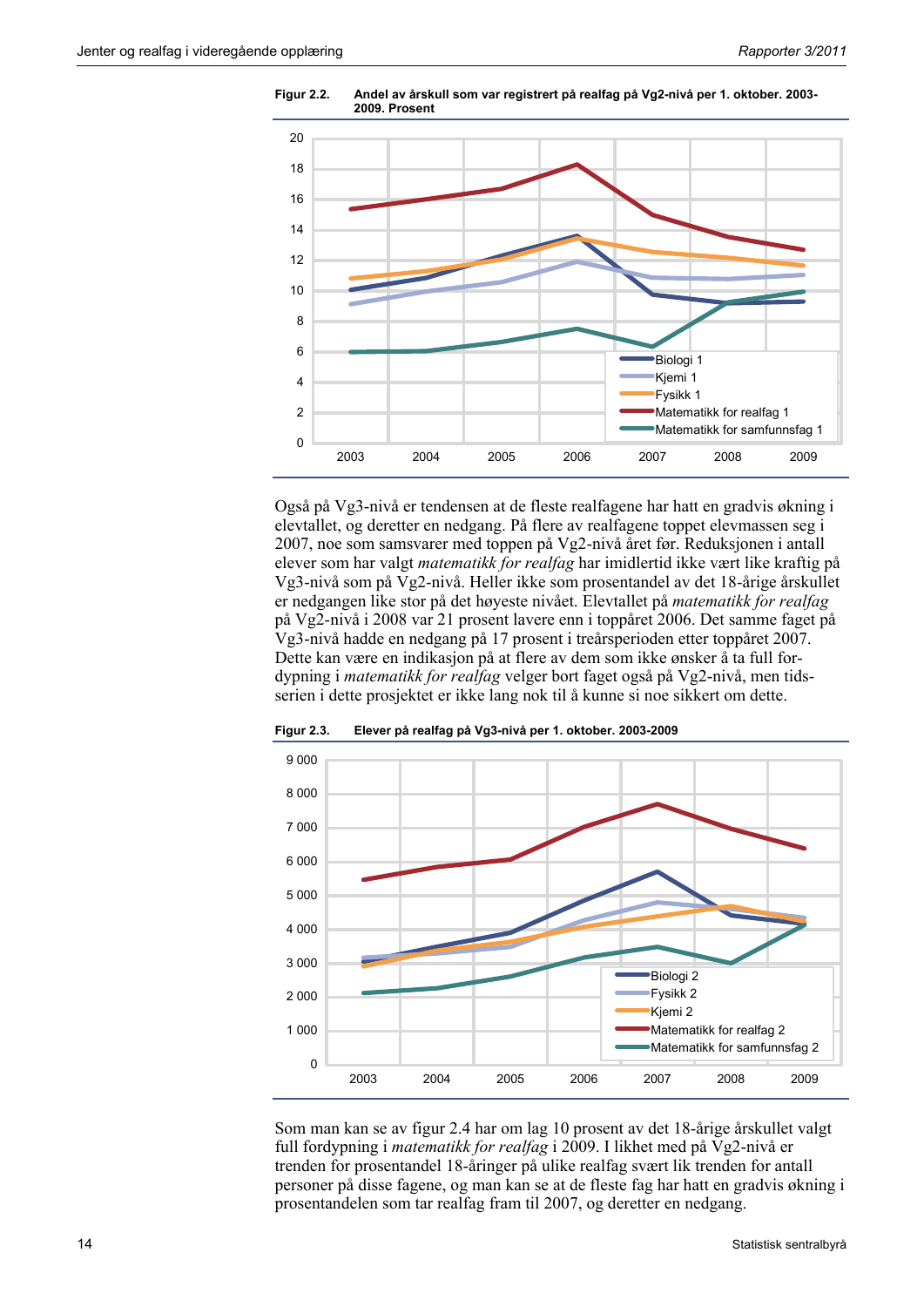

**Figur 2.4. Andel av årskull som var registrert på realfag på Vg3-nivå per 1. oktober. 2003- 2009. Prosent** 

### **2.2. Jenter på realfag**

Hægeland et al. fant at jenteandelen varierte mye mellom de ulike realfagene, og deres hovedfunn er fremdeles gjeldende. Mens 71 prosent av elevene som tok *biologi* på Vg3-nivå i 2009 var jenter, var kjønnsfordelingen omvendt på *fysikk*, der 72 prosent var gutter. *Matematikk for realfag* hadde om lag 40 prosent jenter, både på Vg2- og Vg3-nivå. Som man kan se av figur 2.5 hadde *kjemi*, *geofag*, *matematikk for samfunnsfag* og *teoretisk matematikk* jevnest kjønnsfordeling på Vg2 nivå i 2009. Kjønnssammensetningen er relativt lik på Vg2- og Vg3-nivå for de fleste realfagene, men *fysikk* skiller seg ut ved å ha om lag 10 prosentpoeng færre jenter på Vg3-nivå enn på Vg2-nivå. Denne trenden er stabil, og gjelder alle de fire årene som er undersøkt i dette prosjektet.



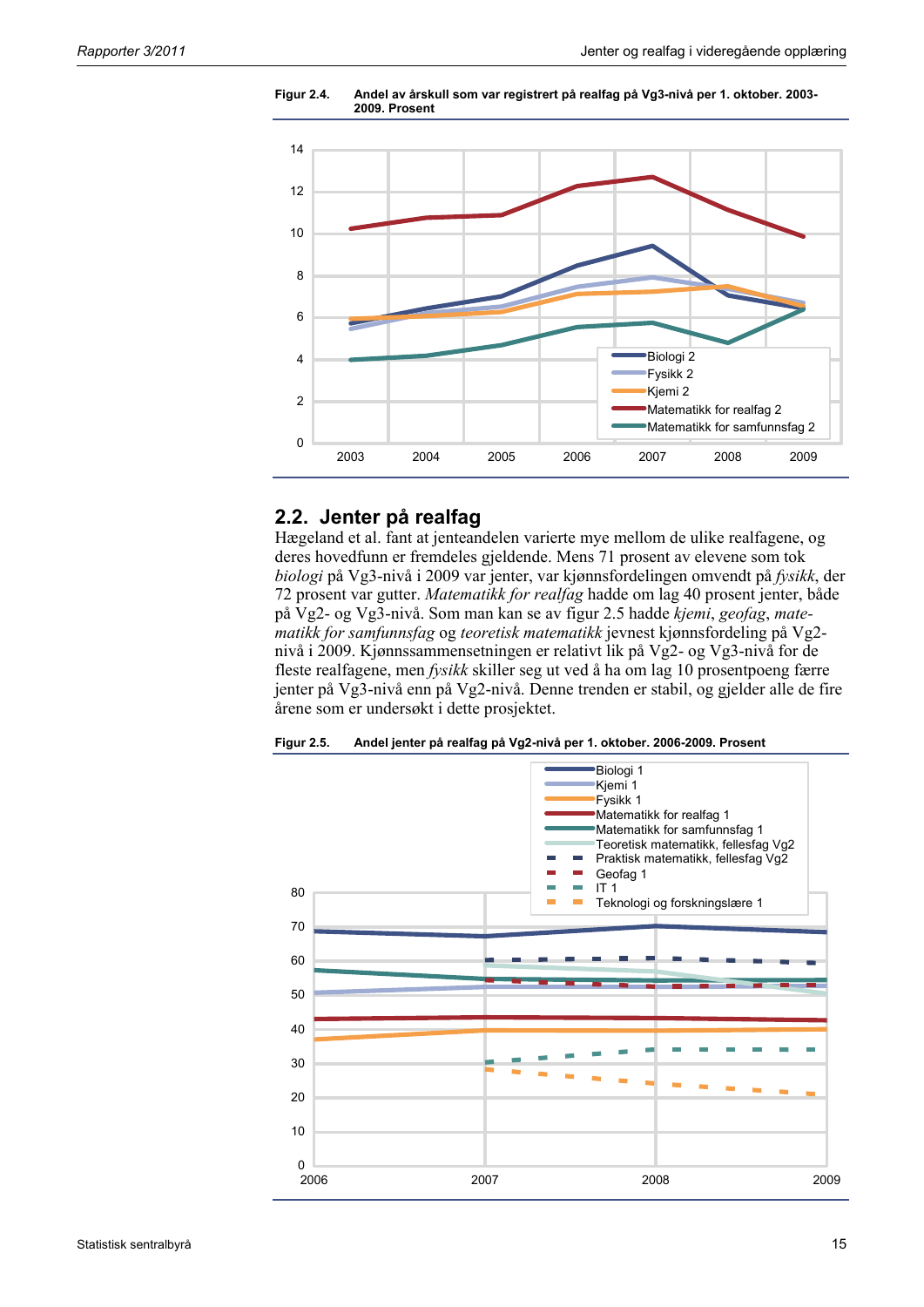

**Figur 2.6. Andel jenter på realfag på Vg3-nivå per 1. oktober. 2006-2009. Prosent** 

Det er først og fremst på Vg3-nivå at det er mulig å sammenligne tall fra dette prosjektet med funnene til Hægeland et al. I figur 2.7 går det fram at kjønnsfordelingen på de to tradisjonelt guttedominerte fagene *fysikk* og *matematikk for realfag* har vært relativt stabil de siste årene, men at jenteandelen har økt noe på begge fag. Økningen er størst på *matematikk for realfag*, der det i 2009 var i underkant av 4 prosentpoeng flere jenter enn i 2003. *Matematikk for samfunnsfag* har stabilt flertall av jenter, men jenteovervekten er litt mindre i 2009 enn i 2003. Felles for alle fag er at det ikke ser ut til å ha vært dramatiske endringer i kjønnssammensetningen de siste fire årene.



**Figur 2.7. Andel jenter på utvalgte realfag på Vg3-nivå per 1. oktober. 2003-2009**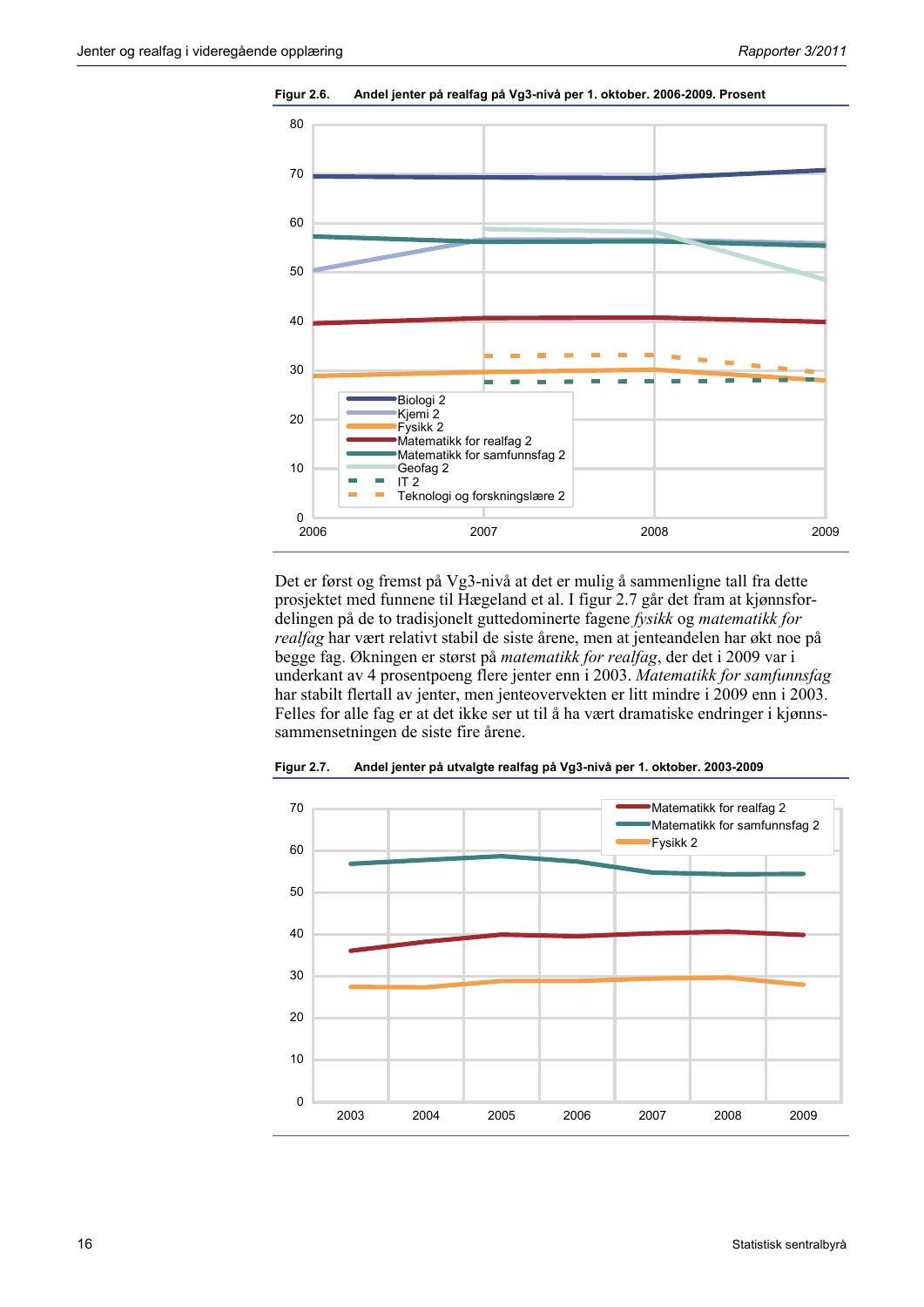## **3. Regionale forskjeller**

Kjønnsforskjellen i valg av realfag er relativt stabil fra år til år på nasjonalt nivå, men dette er ikke nødvendigvis tilfelle på regionalt plan. Jenteandelen på Vg3-nivå på de guttedominerte fagene *matematikk for realfag* og *fysikk* varierer fra fylke til fylke, og er ikke like stabil på fylkesnivå som den er på nasjonalt nivå<sup>2</sup>. Som man kan se ut fra figur 3.1 er det mer variasjon over tid.





1

<sup>&</sup>lt;sup>2</sup> Fylkesvise tabeller for alle fag i vedlegg 1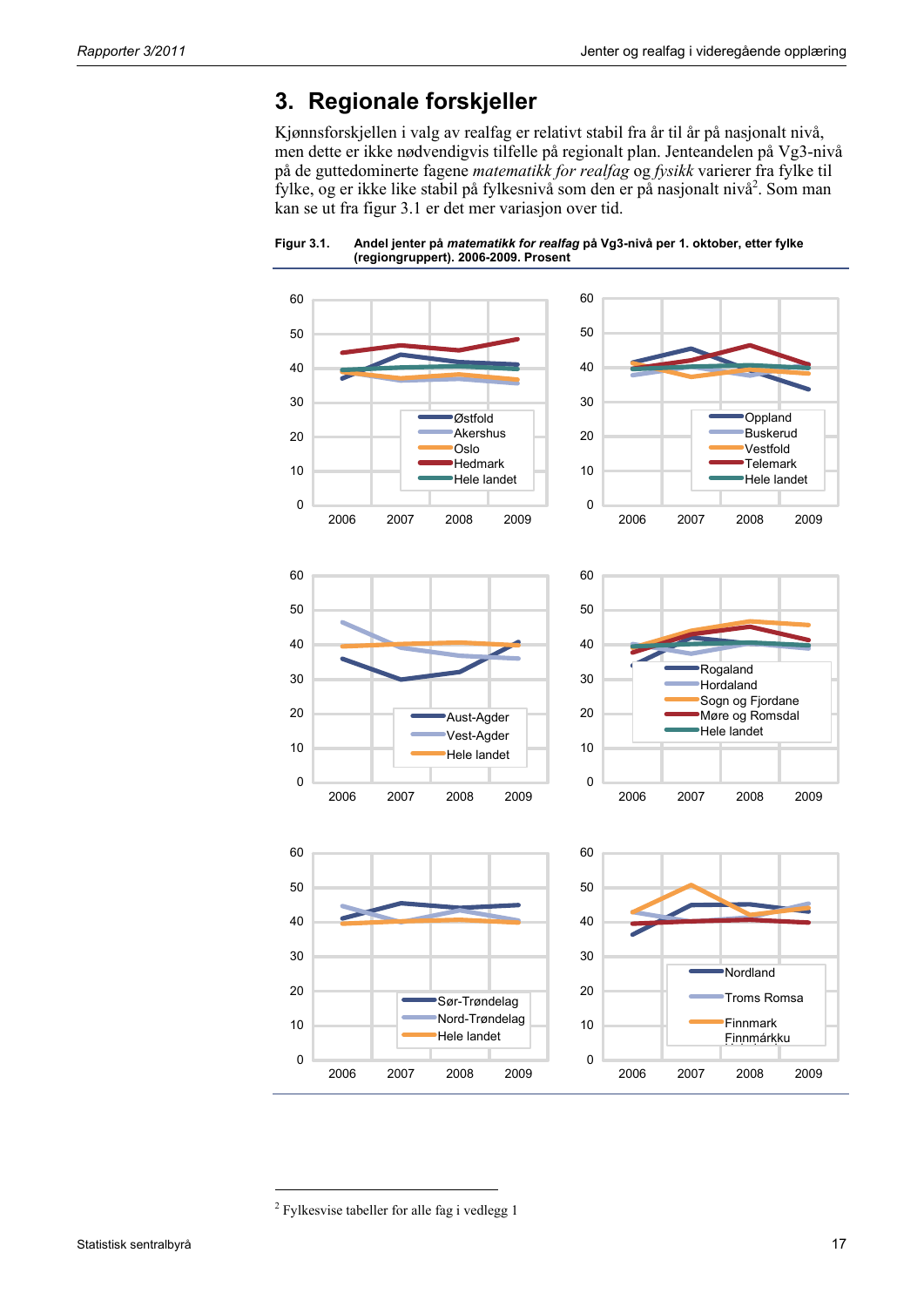På faget *matematikk for realfag* var det største spriket mellom jenteandelen i fylkene i 2007, da over 50 prosent av elevene i Finnmark var jenter, mens jenteandelen i Aust-Agder bare var 30 prosent. De minst folkerike fylkene er mer utsatt for at små absolutte tall kan gi uforholdsmessig store prosentvise utslag, men det er en generell trend at Aust-Agder har lavere jenteandel enn de andre fylkene. Hedmark har en stabilt høy jenteandel, som i 2009 lå på 49 prosent. Dette er nesten 10 prosentpoeng høyere enn landsgjennomsnittet. Oslo og Akershus, som er svært folkerike fylker, har relativt stabil andel jenter på *matematikk for realfag*. Jenteandelen ser ut til å være litt lavere enn landsgjennomsnittet for disse fylkene, men Oslo og Akershus har mindre overvekt av jenter på Utdanningsprogram for studiespesialisering enn andre fylker.



**Figur 3.2. Andel jenter på** *fysikk* **på Vg3-nivå per 1. oktober, etter fylke (regiongruppert). 2006- 2009. Prosent**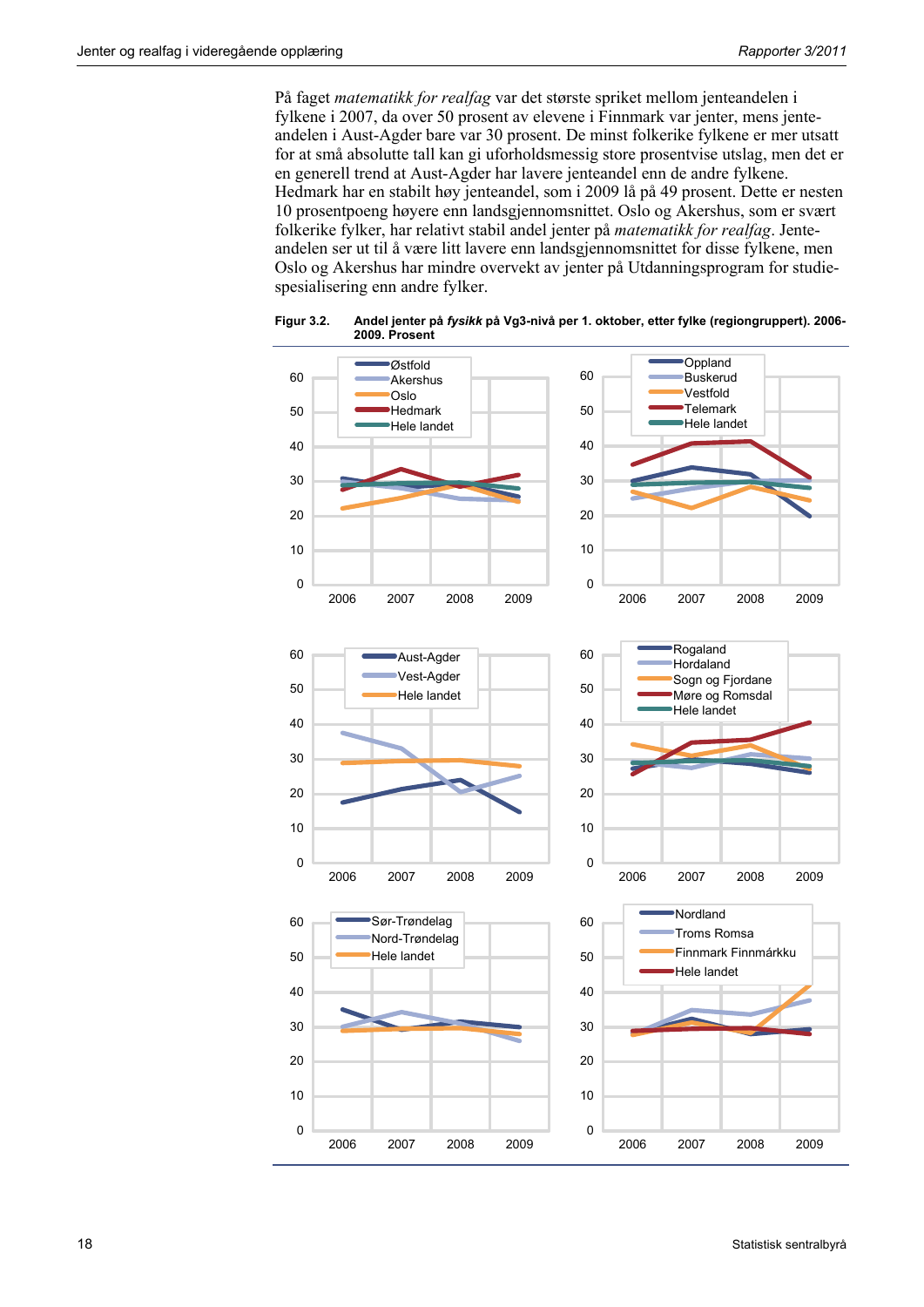Også på *fysikk* på Vg3-nivå er det fylkesvise forskjeller i jenteandelen. Som figur 3.2 viser er det også på dette faget stabilt lavere jenteandel i Aust-Agder. I 2009 finner vi det største spriket mellom fylkene, da var 42 prosent av fysikkelevene i Finnmark jenter, sammenlignet med 15 prosent av elevene i Aust-Agder.

Jenteandelen på *matematikk for realfag* og *fysikk* på Vg3-nivå ser ut til å være høyere ute i distriktene enn i landets mest sentrale kommuner. Som man kan se av figur 3.3 er det i den gjeldende fireårsperioden en stabil forskjell mellom de mest sentrale og de minst sentrale kommunene. Forskjellen var størst i 2009, og lå da på om lag 12 prosentpoeng. Dette kan tyde på at jenter velger mindre tradisjonelt i de minst sentrale kommunene, men kan også henge sammen med at jenteovervekten på studieforberedende utdanningsprogram er større i disse kommunene. Sammenhengen mellom sentralitet og jenters valg av *matematikk for realfag* er imidlertid ikke entydig, da det er et stort sprik mellom de minst sentrale og de mindre sentrale kommunene i 2009.

**Figur 3.3. Andel jenter på** *matematikk for realfag* **på Vg3-nivå per 1. oktober, etter sentralitet. 2006-2009. Prosent** 



**Figur 3.4. Andel jenter på** *fysikk* **på Vg3-nivå per 1. oktober, etter sentralitet. 2006-2009. Prosent** 

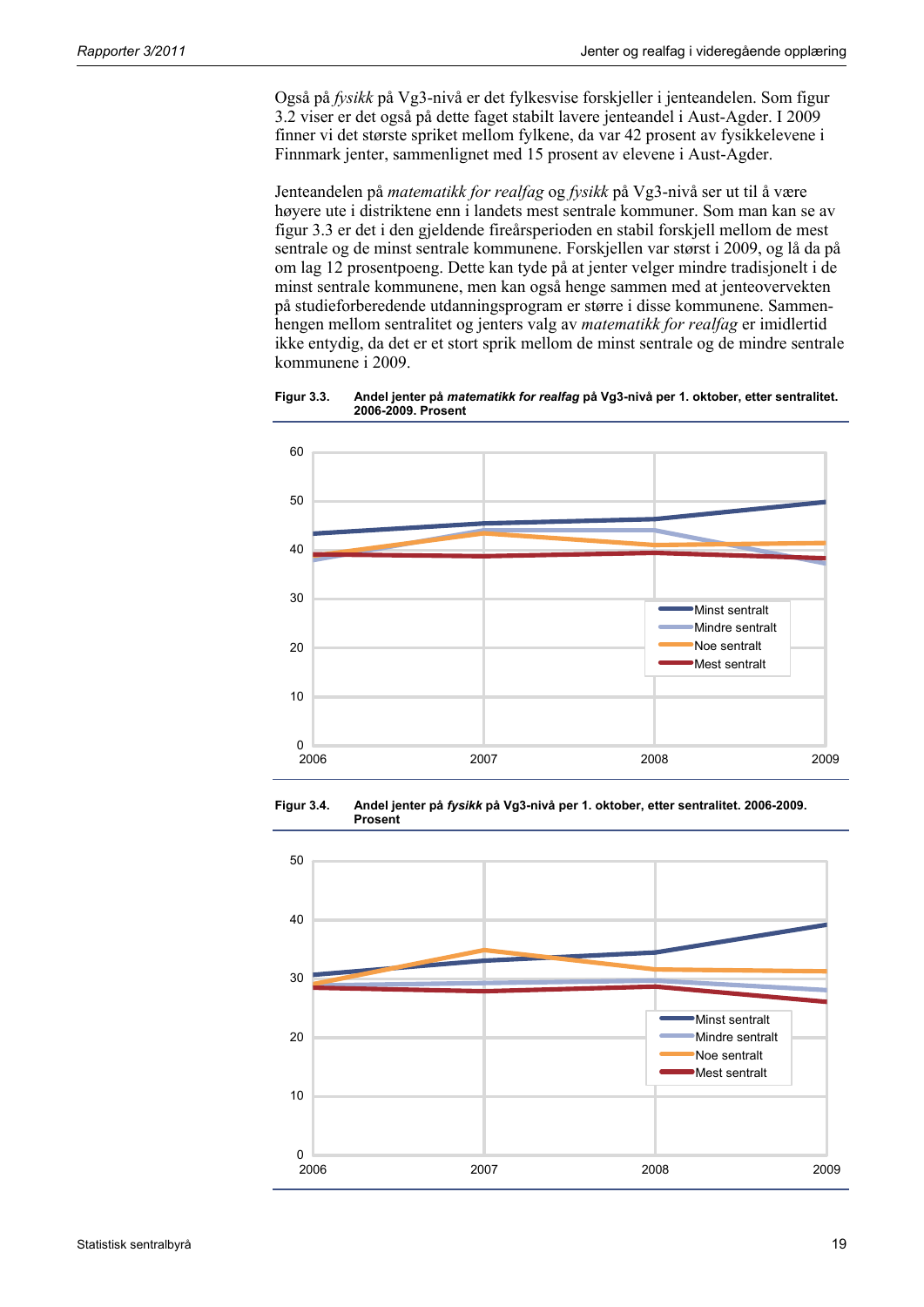På *fysikk* på det øverste nivået gjør den samme trenden seg gjeldende, og ut fra den begrensede tidsserien i dette prosjektet kan det se ut som om forskjellen mellom de mest sentrale og minst sentrale kommunene øker. I 2009 var 39 prosent av fysikkelevene jenter i de minst sentrale kommunene, mot 26 prosent i de mest sentrale kommunene. Dette utgjør en forskjell på 13 prosentpoeng, og i 2006 var denne forskjellen på om lag 2 prosentpoeng. Som på *matematikk for realfag* er det ikke en entydig sammenheng mellom sentralitet og jenters valg av *fysikk*. På dette faget er det større prosentandel jenter i de noe sentrale kommunene enn i de mindre sentrale kommunene.

Det ser ikke ut til å være systematiske kjønnsforskjeller i resultatoppnåelsen i *matematikk for realfag* på Vg3-nivå mellom sentrale og usentrale kommuner. Som man kan se av tabell 3.1 har jenter høyere standpunktkarakterer enn gutter i dette faget, uavhengig av sentralitetsgrad i perioden som er undersøkt.

|         | 2006 | 2007 | 2008 |
|---------|------|------|------|
| alt     |      |      |      |
|         | 3.77 | 3.72 | 3.78 |
|         | 3.77 | 3.78 | 3.68 |
|         | 3.71 | 3.69 | 3.7  |
|         | 3.87 | 3.8  | 3.75 |
| Gutter  |      |      |      |
|         | 3,6  | 3.54 | 3,62 |
|         | 3.69 | 3.61 | 3.65 |
|         | 3.52 | 3.54 | 3.58 |
|         | 3.72 | 3.67 | 3.56 |
| Jenter. |      |      |      |
|         | 3.99 | 3.92 | 3.96 |
|         | 3.91 | 4.01 | 3.73 |
|         | 3.98 | 3,9  | 3.86 |
|         | 4.09 | 4    | 4.04 |
|         |      |      |      |

**Tabell 3.1. Gjennomsnittlige standpunktkarakterer i** *matematikk for realfag* **2, etter kjønn og sentralitet. Skoleårene 2006/2007-2008/2009** 

Tabell 3.1 viser imidlertid at jenter i sentrale kommuner ser ut til å oppnå bedre karakterer i *matematikk for realfag* enn jenter i de minst sentrale kommunene. For 2006 og 2007 er dette også tilfelle for guttene. På grunnskolenivå oppnår elever i sentrale kommuner bedre resultater på alle de nasjonale prøvene, inkludert regning, enn elever i de minst sentrale kommunene, men deler av denne sammenhengen kan sannsynligvis forklares med at utdanningsnivået i sentrale strøk er høyere (Statistisk sentralbyrå 2010b, Bonesrønning og Iversen 2008).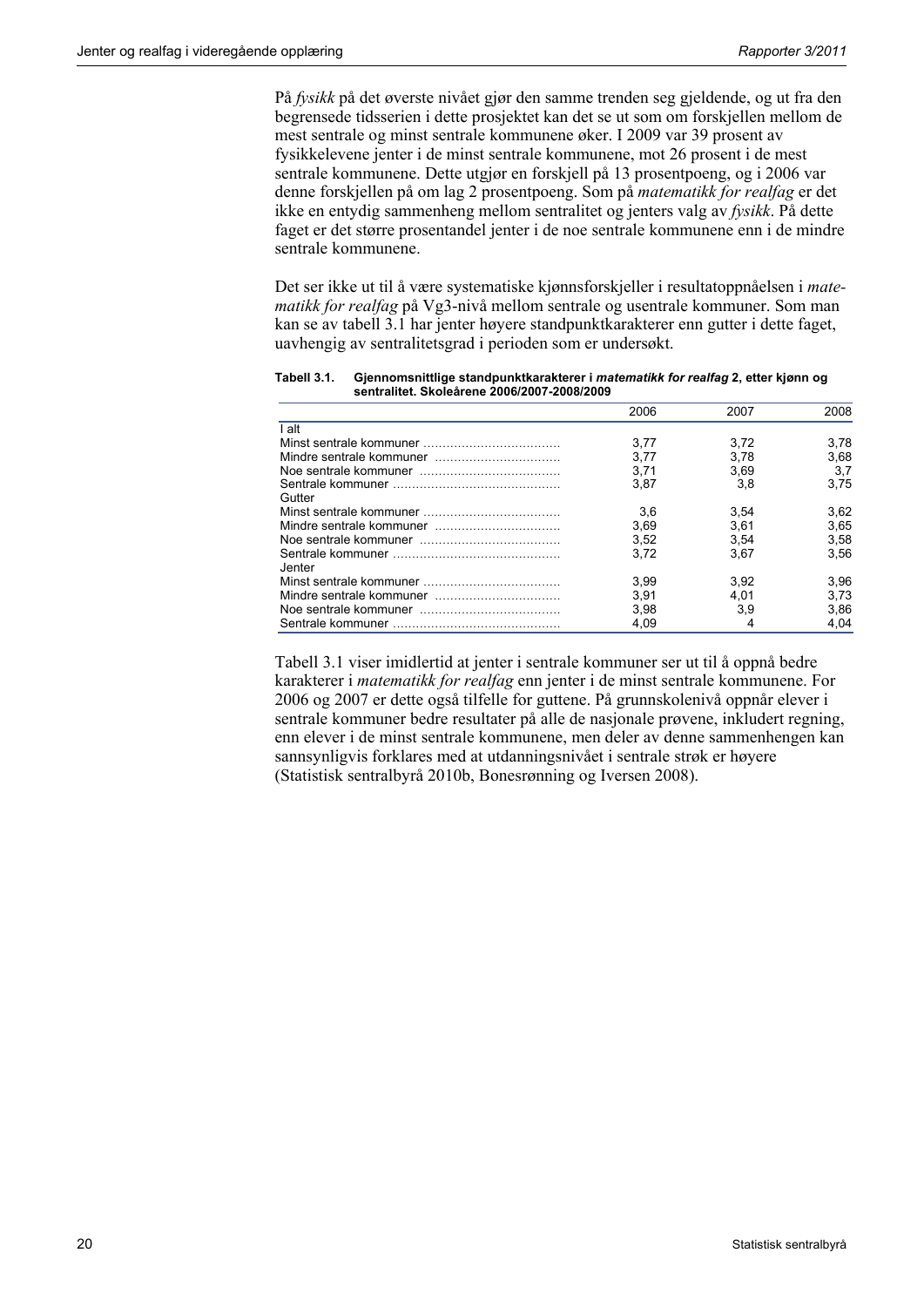## **4. Resultater i realfag**

### **4.1. Tidligere resultater**

Elever som ønsker å fordype seg i matematikk på Vg2 og Vg3 må velge *teoretisk matematikk* det første året i videregående opplæring. Tabell 4.1 viser at elevgruppen som valgte *teoretisk matematikk* på Vg1 i 2009 hadde gode resultater fra grunnskolen. Gjennomsnittlig antall grunnskolepoeng for hele elevmassen ved avsluttet grunnskole er 39,5 poeng (Statistisk sentralbyrå 2009), og hele 82 prosent av elevene som tok *teoretisk matematikk* i 2009 hadde oppnådd flere grunnskolepoeng enn gjennomsnittet. Dette tyder på at det først og fremst er de sterkeste elevene fra grunnskolen som ønsker å fordype seg i matematikk i videregående skole.

| Antall grunnskolepoeng | Antall elever på fag | Andel jenter | Andel av elever på<br>teoretisk matematikk |
|------------------------|----------------------|--------------|--------------------------------------------|
| $-29$                  | 594                  | 33.7         |                                            |
|                        | 2532                 | 24.2         | 14.5                                       |
|                        | 9851                 | 46.8         | 56,3                                       |
| $50 -$                 | 4 5 3 2              | 65.4         | 25.9                                       |
| Sum                    | 17 509               | 479          | 00.0                                       |

**Tabell 4.1. Elever på** *teoretisk matematikk* **på Vg1 per 1. oktober, etter kjønn og grunnskolepoeng. 2009. Prosent** 

Jentene som velger *teoretisk matematikk* det første året i videregående har bedre resultater fra grunnskolen enn gutter som velger det samme faget. Som man kan se i figur 4.1 er jenteandelen lav blant elever som har færre enn 39 grunnskolepoeng. I gruppen som har mellom 40 og 49 grunnskolepoeng er det omtrent halvparten av hvert kjønn, mens det i gruppen som har flere enn 50 grunnskolepoeng er om lag 65 prosent jenter. Samlet sett er det litt i underkant av 48 prosent jenter på *teoretisk matematikk* på dette nivået. Funnet tyder på at jenter må ha bedre resultater fra grunnskolen for å velge realfag i videregående. Dette harmonerer med resultatene til Turmo (2007), som fant at selv om jenter ofte har like gode realfagsresultater som gutter, har de mindre motivasjon og dårligere oppfatning av egne ferdigheter. Dette er funnet også i andre studier, og Schreiner, Henriksen, Sjaastad, Jensen og Løken (2010) peker på lavere mestringsforventning som en av årsakene til jenters bortvalg av realfag.



**Figur 4.1. Elever på** *teoretisk matematikk* **på Vg1 per 1. oktober, etter grunnskolepoeng og kjønn. 2009. Prosent**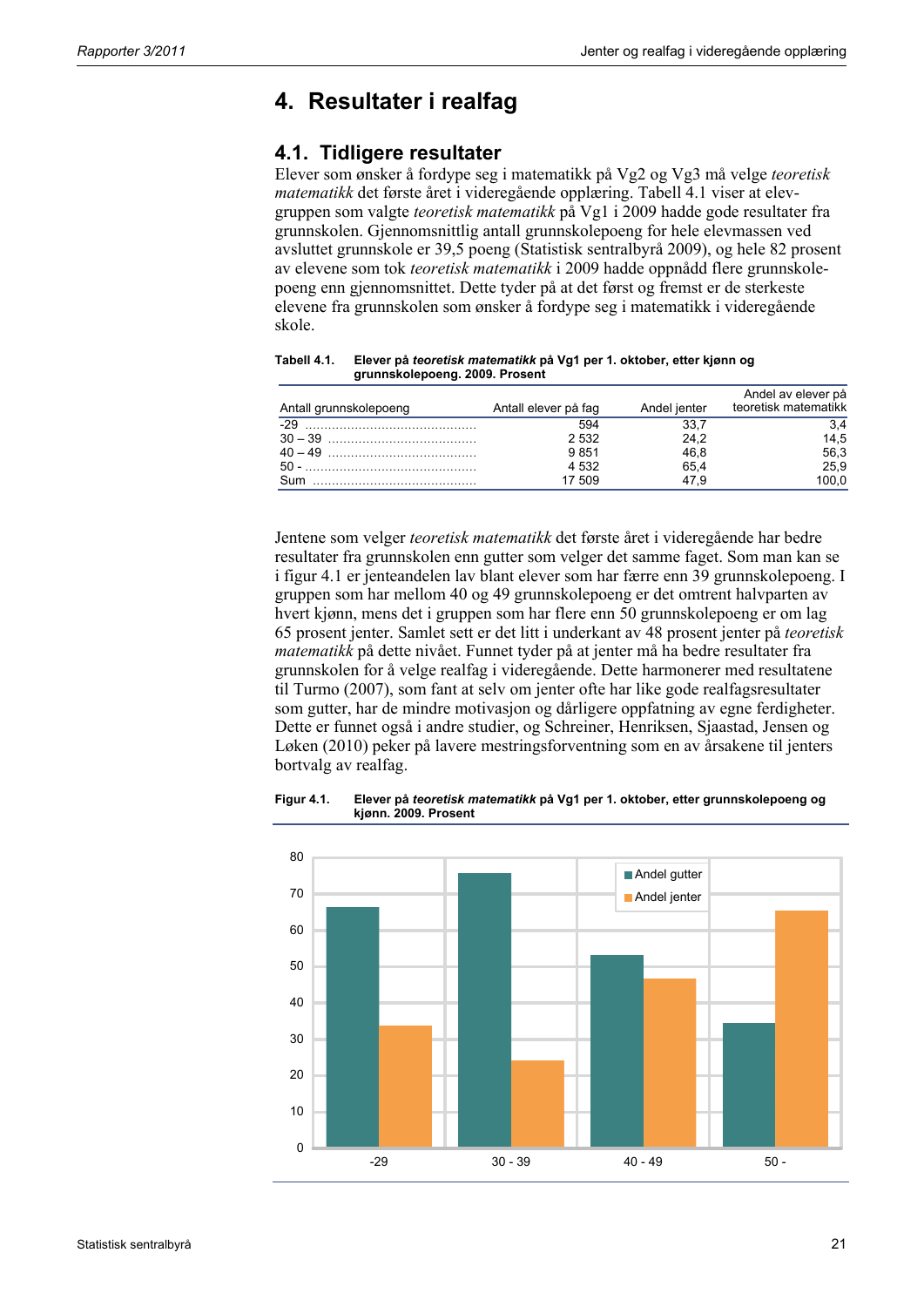### **4.2. Oppnådde karakterer**

### **Standpunktkarakterer**

Tabell 4.2 viser antall elever som er med i beregningen av den gjennomsnittlige standpunktkarakteren i de ulike realfagene. Dersom man sammenligner antall elever med karakterer i de ulike realfagene med antall elever som er registrert i faget per 1. oktober samme skoleår, er sistnevnte tall noe høyere. Dette skyldes at noen elever slutter underveis.

**Tabell 4.2. Antall elever med standpunktkarakter i realfag, etter kjønn. Skoleårene 2006/2007- 2008/2009** 

|                          |         | Alle    |         |         | Jenter  |         |         | Gutter  |         |  |
|--------------------------|---------|---------|---------|---------|---------|---------|---------|---------|---------|--|
|                          | 2006/   | 2007/   | 2008/   | 2006/   | 2007/   | 2008/   | 2006/   | 2007/   | 2008/   |  |
|                          | 2007    | 2008    | 2009    | 2007    | 2008    | 2009    | 2007    | 2008    | 2009    |  |
| Vg2/VKI                  |         |         |         |         |         |         |         |         |         |  |
| Biologi 1                | 7760    | 6095    | 5683    | 5 3 9 2 | 4 142   | 3 9 9 4 | 2 3 6 8 | 1953    | 1689    |  |
| Kjemi 1                  | 6762    | 6731    | 6651    | 3449    | 3586    | 3485    | 3 3 1 3 | 3 1 4 5 | 3 1 6 6 |  |
| Fysikk 1                 | 7800    | 7801    | 7 5 9 4 | 2917    | 3 1 0 9 | 3 0 1 0 | 4883    | 4 6 9 2 | 4584    |  |
| Matematikk for realfag 1 | 10795   | 9581    | 8820    | 4651    | 4 1 2 6 | 3795    | 6 144   | 5455    | 5025    |  |
| Matematikk for           |         |         |         |         |         |         |         |         |         |  |
| samfunnsfag 1<br>.       | 4 3 2 1 | 4 188   | 5896    | 2 503   | 2 3 0 3 | 3 2 1 4 | 1818    | 1885    | 2682    |  |
| Teoretisk matematikk.    |         |         |         |         |         |         |         |         |         |  |
| fellesfag Vg2            | 26      | 1 5 5 9 | 871     | 12      | 918     | 486     | 14      | 641     | 385     |  |
| Praktisk matematikk,     |         |         |         |         |         |         |         |         |         |  |
| fellesfag $Vg2$          | 158     | 15757   | 25 640  | 43      | 9530    | 15 7 64 | 115     | 6 2 2 7 | 9876    |  |
| Geofag 1                 |         | 389     | 561     |         | 212     | 299     | 0       | 177     | 262     |  |
| IT 1                     | 34      | 3 1 3 6 | 3829    | 12      | 952     | 1 307   | 22      | 2 1 8 4 | 2522    |  |
| Teknologi og             |         |         |         |         |         |         |         |         |         |  |
| forskningslære 1         |         | 601     | 924     |         | 171     | 223     |         | 430     | 701     |  |
| Vg3/VKII                 |         |         |         |         |         |         |         |         |         |  |
| Biologi 2                | 4711    | 5 5 6 4 | 4513    | 3318    | 3871    | 3 1 3 5 | 1 3 9 3 | 1693    | 1 3 7 8 |  |
| Kjemi 2                  | 4 1 1 0 | 4655    | 4 6 0 5 | 2083    | 2 3 4 2 | 2638    | 2027    | 2 3 1 3 | 1967    |  |
| Fysikk 2                 | 3926    | 4 2 4 1 | 4637    | 1 1 4 4 | 1 2 3 7 | 1 3 8 1 | 2782    | 3 0 0 4 | 3 2 5 6 |  |
| Matematikk for realfag 2 | 6907    | 7716    | 7096    | 2747    | 3098    | 2860    | 4 1 6 0 | 4618    | 4 2 3 6 |  |
| Matematikk for           |         |         |         |         |         |         |         |         |         |  |
| samfunnsfag 2            | 3 1 4 1 | 3485    | 3 2 4 5 | 1815    | 2 106   | 1819    | 1 3 2 6 | 1 3 7 9 | 1426    |  |
| Geofag 2                 |         |         | 451     |         |         | 275     |         |         | 176     |  |
| $IT 2$                   |         | 23      | 2574    |         | 5       | 708     |         | 18      | 1866    |  |
| Teknologi og             |         |         |         |         |         |         |         |         |         |  |
| forskningslære 2         |         |         | 316     |         |         | 107     |         |         | 209     |  |
|                          |         |         |         |         |         |         |         |         |         |  |

Karakterene i de ulike realfagene holder seg relativt stabile i treårsperioden som er undersøkt i dette prosjektet. På både Vg2- og Vg3-nivå ligger de gjennomsnittlige standpunktkarakterene i realfag på rundt 4. Som man kan se av tabell 4.3 er det i all hovedsak relativt små forandringer i gjennomsnittlige standpunktkarakterer fra år til år.

*Geofag* hadde den høyeste gjennomsnittlige standpunktkarakteren både på Vg2- og Vg3-nivå i 2008, som man kan se av figur 4.2 og 4.3. Dette er imidlertid det minste av realfagene, og det lave elevtallet kan ha innvirkning på karaktergjennomsnittet. På Vg2-nivå har også *teknologi og forskningslære* litt høyere snittkarakter enn de andre fagene. Gjennomsnittskarakterene i *biologi*, *kjemi*, *fysikk* og *IT* ligger på omtrent samme nivå, mens vi finner de aller laveste snittkarakterene i matematikkfagene. Særlig fellesfaget *praktisk matematikk* skiller seg ut med lavere karaktersnitt, og ligger mer enn et helt karaktertrinn under *geofag* på Vg2-nivå.

Jenter skårer i snitt bedre enn gutter i de fleste fag i hele treårsperioden. I 2008 hadde jentene best standpunktkarakterer i alle realfagene, bortsett fra *IT* og *kjemi* på Vg3-nivå. Jenter som velger realfag mestrer dermed disse fagene godt.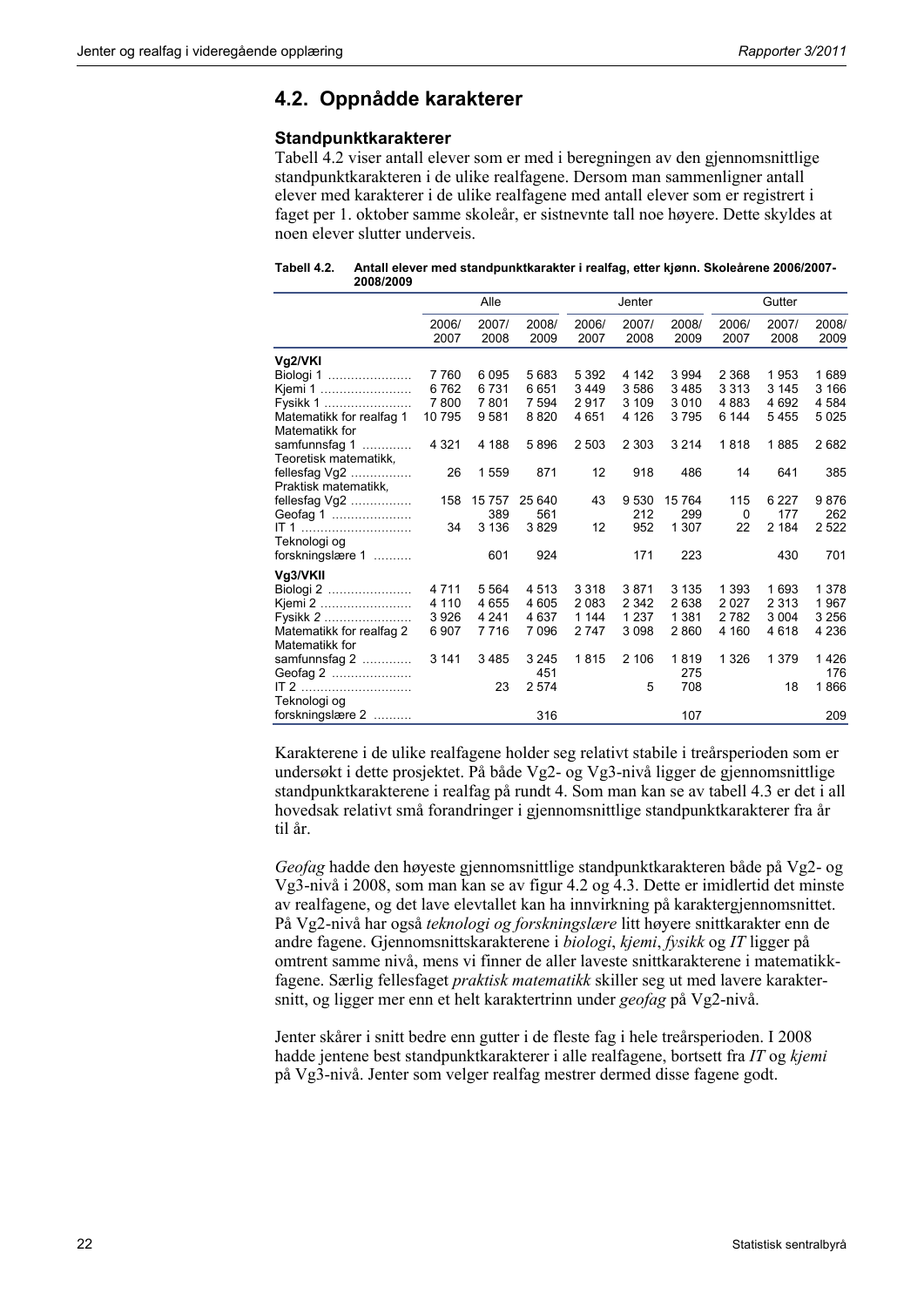|  |  |  | Tabell 4.3. Standpunktkarakterer i realfag, etter kjønn. Skoleårene 2006/2007-2008/2009 |
|--|--|--|-----------------------------------------------------------------------------------------|
|--|--|--|-----------------------------------------------------------------------------------------|

|                                             |               |               | annanarantoron moanagy ottor njørnn |                |               |               |               |               |               |
|---------------------------------------------|---------------|---------------|-------------------------------------|----------------|---------------|---------------|---------------|---------------|---------------|
|                                             |               | Alle          |                                     |                | Jenter        |               | Gutter        |               |               |
|                                             | 2006/<br>2007 | 2007/<br>2008 | 2008/<br>2009                       | 2006/<br>2007  | 2007/<br>2008 | 2008/<br>2009 | 2006/<br>2007 | 2007/<br>2008 | 2008/<br>2009 |
| Vg2/VKI                                     |               |               |                                     |                |               |               |               |               |               |
| Biologi 1                                   | 4,03          | 4,16          | 4,22                                | 4,14           | 4,26          | 4,29          | 3,75          | 3,95          | 4,06          |
| Kjemi 1                                     | 4,18          | 4,16          | 4,17                                | 4,25           | 4.22          | 4.21          | 4,1           | 4,09          | 4,12          |
| Fysikk 1                                    | 4,09          | 4,11          | 4,18                                | 4,24           | 4,27          | 4,27          | 4             | 4             | 4,12          |
| Matematikk for realfag 1<br>Matematikk for  | 3,66          | 3,66          | 3,71                                | 3,86           | 3,87          | 3,86          | 3,52          | 3,5           | 3,61          |
| samfunnsfag 1<br>.<br>Teoretisk matematikk, | 3,41          | 3,4           | 3,51                                | 3,65           | 3,65          | 3,75          | 3,07          | 3,11          | 3,23          |
| fellesfag $Vg2$<br>Praktisk matematikk.     | 2,58          | 3,31          | 3,56                                | 2,25           | 3,44          | 3,66          | 2,86          | 3,12          | 3,44          |
| fellesfag Vg2                               | 3,56          | 3,28          | 3,26                                | 3,67           | 3,34          | 3,29          | 3,51          | 3,18          | 3,22          |
| Geofag 1                                    |               | 4,44          | 4,4                                 |                | 4,54          | 4,5           |               | 4,32          | 4,28          |
| Teknologi og                                |               | 4,21          | 4,2                                 |                | 4,21          | 4,2           |               | 4,2           | 4,2           |
| forskningslære 1                            |               | 4,32          | 4,39                                |                | 4,57          | 4,55          |               | 4,22          | 4,34          |
| Vg3/VKII                                    |               |               |                                     |                |               |               |               |               |               |
| Biologi 2                                   | 3.79          | 3,76          | 3,8                                 | 3,92           | 3,88          | 3,95          | 3,5           | 3,47          | 3,46          |
| Kjemi 2                                     | 3,92          | 3,88          | 3,81                                | $\overline{4}$ | 3.94          | 3,81          | 3,84          | 3,81          | 3,82          |
| Fysikk 2                                    | 3,9           | 3,94          | 3.76                                | 4,11           | 4,18          | 3.95          | 3,81          | 3,83          | 3,68          |
| Matematikk for realfag 2<br>Matematikk for  | 3,78          | 3,72          | 3,64                                | 4,01           | 3,93          | 3,92          | 3,62          | 3,58          | 3,46          |
| samfunnsfag 2                               | 3,65          | 3,53          | 3,56                                | 3,89           | 3,78          | 3,79          | 3,32          | 3,15          | 3,27          |
| Geofag 2                                    |               |               | 4,37                                |                |               | 4,51          |               |               | 4,16          |
| $IT 2$<br>Teknologi og                      |               | 3,39          | 3,9                                 |                | 2,8           | 3,75          |               | 3,56          | 3,96          |
| forskningslære 2                            |               |               | 3,98                                |                |               | 4,19          |               |               | 3,88          |







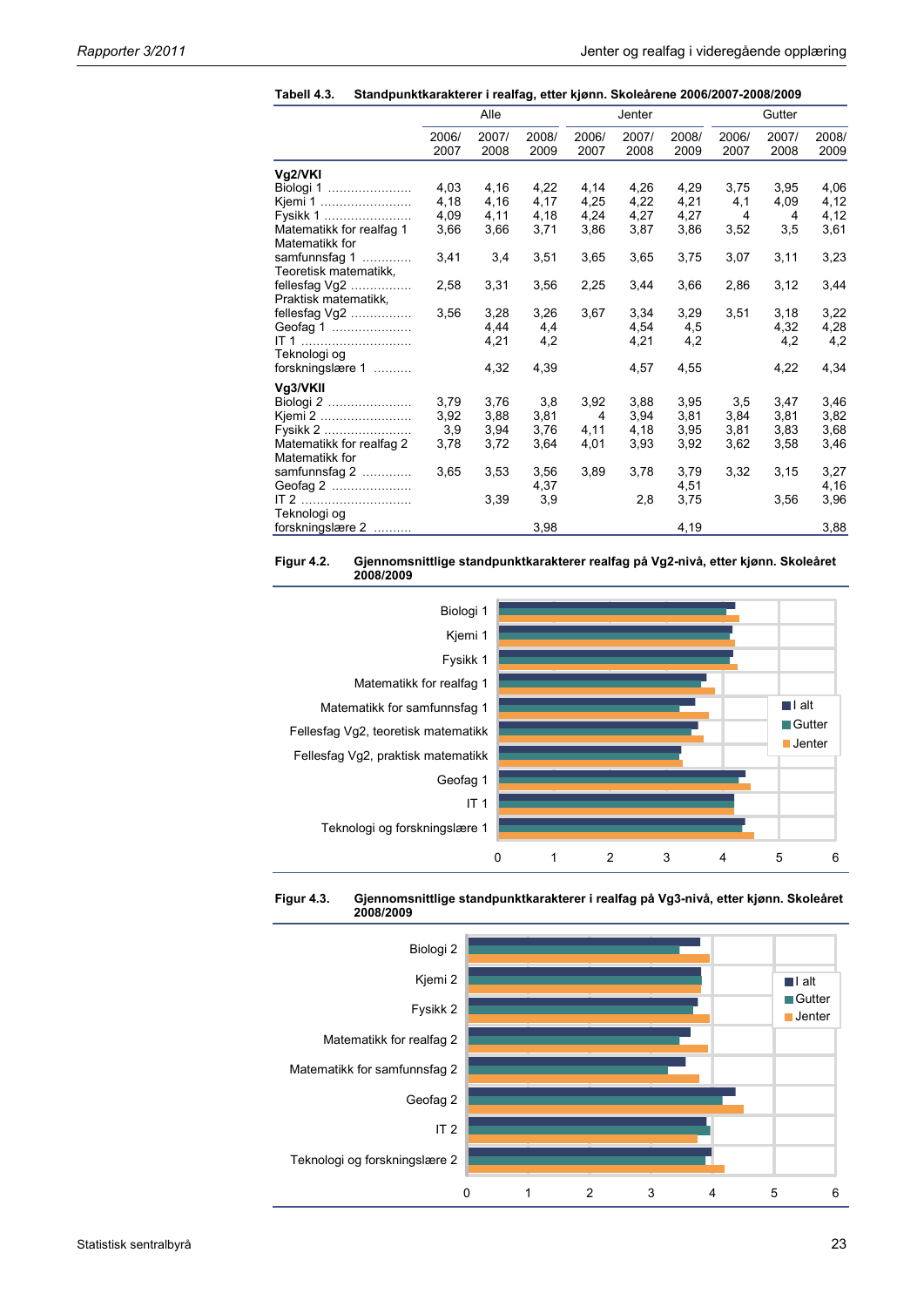Tabell 4.4 viser hvor mange av elevene som var registrert på realfag i 2008 som var registrert med bestått i faget ved skoleårets slutt. På de fleste fag har om lag 90 prosent av elevene bestått i løpet av året, men fellesfaget *teoretisk matematikk* skiller seg ut med svært lav beståttandel, på bare 52 prosent. Vel 440 av disse elevene er imidlertid registrert med karakter i fellesfaget *praktisk matematikk*, og det er derfor sannsynlig at en stor andel av elevene har byttet fag i løpet av skoleåret.

Dersom man sammenligner tabell 4.2 og tabell 4.4 kan man se at flere elever har bestått fagene, i tillegg til de som var registrert som elever 1. oktober. Disse elevene kommer til i løpet av året, og en stor andel av dem er privatister.

|                                     | Antall elever     |         |               |  |  |
|-------------------------------------|-------------------|---------|---------------|--|--|
|                                     | Registrert på fag | Bestått | Andel bestått |  |  |
| Vg <sub>2</sub>                     |                   |         |               |  |  |
|                                     | 5922              | 5402    | 91,2          |  |  |
|                                     | 6947              | 6375    | 91,8          |  |  |
|                                     | 7840              | 7 304   | 93,2          |  |  |
| Matematikk for realfag 1            | 8722              | 7702    | 88,3          |  |  |
| Matematikk for samfunnsfag 1        | 5961              | 5043    | 84,6          |  |  |
| Teoretisk matematikk, fellesfag Vg2 | 1 350             | 705     | 52,2          |  |  |
| Praktisk matematikk, fellesfag Vg2  | 25 182            | 21 160  | 84,0          |  |  |
|                                     | 557               | 492     | 88,3          |  |  |
|                                     | 4 0 1 9           | 3699    | 92,0          |  |  |
| Teknologi og forskningslære 1       | 967               | 903     | 93,4          |  |  |
| Vg3                                 |                   |         |               |  |  |
|                                     | 4425              | 3961    | 89,5          |  |  |
|                                     | 4618              | 4 0 2 0 | 87,1          |  |  |
|                                     | 4 6 9 6           | 4 1 7 5 | 88,9          |  |  |
| Matematikk for realfag 2            | 6980              | 6081    | 87,1          |  |  |
| Matematikk for samfunnsfag 2        | 3 0 0 8           | 2 609   | 86,7          |  |  |
|                                     | 456               | 419     | 91,9          |  |  |
|                                     | 2 7 0 8           | 2459    | 90,8          |  |  |
| Teknologi og forskningslære 2       | 327               | 305     | 93,3          |  |  |

#### **Tabell 4.4. Antall elever registrert på realfag per 1. oktober som har bestått året etter. Skoleåret 2008/2009**

### **Eksamenskarakterer**

1

Som man kan se av tabell  $4.5<sup>3</sup>$  får realfagselevene gjennomgående betydelig lavere eksamenskarakterer enn de gjør til standpunkt. Denne effekten er kjent også fra grunnskolenivå, og gjelder også i andre fag enn realfagene (Steffensen og Ziade 2009). I snitt er det i overkant av en halv karakter forskjell mellom standpunkt og eksamen på de ulike realfagene. Jenter har i all hovedsak bedre karakterer enn gutter også til eksamen, men kjønnsforskjellene er mindre markerte enn til standpunkt. Som en generell trend er eksamens- og standpunktkarakterene litt jevnere for gutter enn for jenter. Det er imidlertid sannsynlig at dette er et resultat av at guttene har lavere karakterer i utgangspunktet, og dermed har mindre mulighet til å "gå ned" til eksamen.

I *matematikk for realfag* på Vg3-nivå er det i underkant av en halv karakter forskjell mellom jenters og gutters karakterer, i jentenes favør i 2009. Dette er tilfelle både til standpunkt og til eksamen. Dersom man ser nærmere på fordelingen for standpunktkarakteren i faget, har gutter høyere strykprosent enn jenter, og jentene har gjennomgående bedre karakterer.

Fordelingen av eksamenskarakterer i samme fag viser at gutter har svært høy strykprosent til eksamen. 18 prosent av guttene fikk karakteren 1 på skriftlig eksamen, sammenlignet med 10 prosent av jentene.

<sup>&</sup>lt;sup>3</sup> Antall personer som gjennomsnittskarakteren er beregnet ut fra, finnes i vedlegg 2.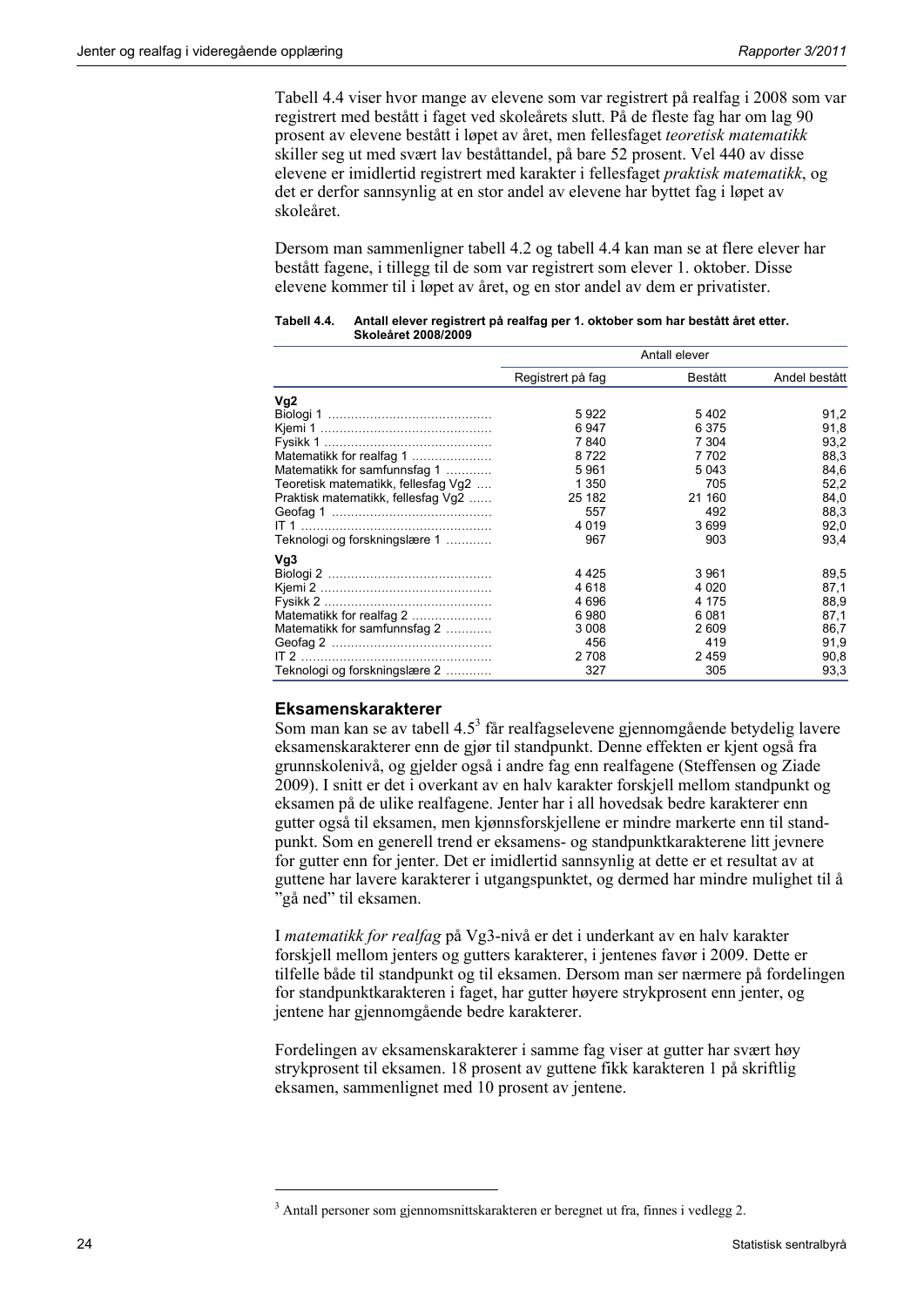| Tabell 4.5. | Eksamenskarakterer i realfag, etter kjønn. Skoleårene 2006/2007-2008/2009 |  |  |  |
|-------------|---------------------------------------------------------------------------|--|--|--|
|-------------|---------------------------------------------------------------------------|--|--|--|

|                                             |               | Alle          |               |               | Jenter        |               |               | Gutter        |               |
|---------------------------------------------|---------------|---------------|---------------|---------------|---------------|---------------|---------------|---------------|---------------|
|                                             | 2006/<br>2007 | 2007/<br>2008 | 2008/<br>2009 | 2006/<br>2007 | 2007/<br>2008 | 2008/<br>2009 | 2006/<br>2007 | 2007/<br>2008 | 2008/<br>2009 |
| Vg2/VKI                                     |               |               |               |               |               |               |               |               |               |
| Matematikk for realfag 1<br>Matematikk for  | 3,21          | 3,13          | 3,08          | 3,34          | 3,26          | 3,17          | 3,1           | 3,04          | 3,01          |
| samfunnsfag 1<br>.<br>Teoretisk matematikk, | 3.05          | 2,78          | 2,68          | 3,29          | 2,94          | 2,84          | 2,74          | 2,58          | 2,51          |
| fellesfag $Vg2$<br>Praktisk matematikk,     |               | 3,08          | 2,99          |               | 3,04          | 2,98          |               | 3,13          | 3,01          |
| fellesfag $Vg2$                             |               | 3,07          | 2,82          |               | 3,03          | 2,74          |               | 3,13          | 2,94          |
| Vg3/VKII                                    |               |               |               |               |               |               |               |               |               |
| Biologi 2                                   | 3,19          | 3,12          | 3,23          | 3,23          | 3,14          | 3,34          | 3,08          | 3,06          | 2,97          |
| Kjemi 2                                     | 3,27          | 3,35          | 3,23          | 3,22          | 3,34          | 3,18          | 3,34          | 3,35          | 3,31          |
| Fysikk 2                                    | 3,41          | 3,31          | 3,23          | 3,64          | 3,45          | 3,34          | 3,3           | 3,25          | 3,18          |
| Matematikk for realfag 2<br>Matematikk for  | 3,21          | 3,18          | 3,27          | 3,43          | 3,34          | 3,51          | 3,06          | 3,07          | 3,11          |
| samfunnsfag 2                               | 3.25          | 3,26          | 2,96          | 3,47          | 3,51          | 3,15          | 2,97          | 2,87          | 2,72          |
| Geofag 2                                    |               |               | 3,46          |               |               | 3,56          |               |               | 3,32          |
| $IT 2$<br>Teknologi og                      |               |               | 3,71          |               |               | 3,45          |               |               | 3,8           |
| forskningslære 2                            |               |               | 3,43          |               |               | 3,87          |               |               | 3,23          |







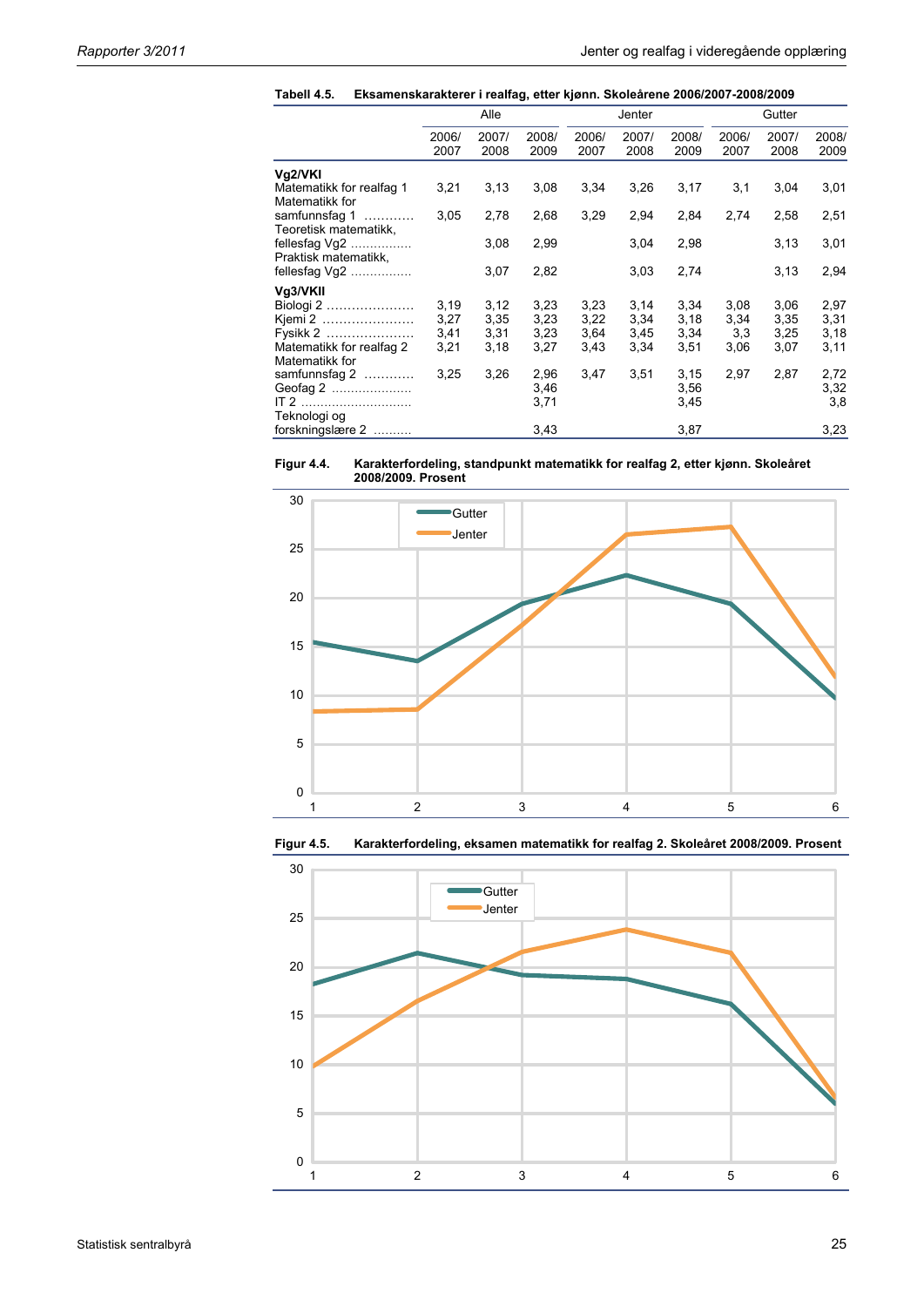## **5. Multivariate analyser**

I dette kapittelet er det gjort multivariate analyser av sannsynligheten for å velge realfag, her representert ved *matematikk for realfag* 2, og av resultatet i de ulike realfagene.

### **5.1. Sannsynlighet for å velge realfag**

For å beregne sannsynligheten for å velge *matematikk for realfag* på Vg3-nivå er det i denne rapporten benyttet en logistisk regresjonsanalyse<sup>4</sup>, hvor ulike bakgrunnsvariabler er koblet inn. Resultatet av analysen er framstilt ved hjelp av konstruerte individer. Det er tatt utgangspunkt i en gutt som har foreldre med utdanning på videregående skole-nivå. Han har ikke innvandrerbakgrunn, og ingen av foreldrene har realfagsutdanning på høyere nivå. Han har oppnådd mellom 40 og 50 grunnskolepoeng.

Som man kan se av tabell 5.1 har referansepersonen om lag 15 prosent sannsynlighet for å velge *matematikk for realfag* 2. Resultatene i resten av tabellen må sees i sammenheng med referansepersonens verdier. Dersom referansepersonen hadde vært jente, alt annet likt, ville sannsynligheten for å velge *matematikk for realfag* 2 vært 10 prosentpoeng lavere. Ved å benytte samme logikk på de andre resultatene i tabellen, kan man se at foreldrenes utdanningsnivå har positiv innvirkning på sannsynligheten for å velge *matematikk for realfag* på Vg3-nivå. Både innvandrere, og i enda større grad norskfødte med innvandrerforeldre, har større sannsynlighet for å velge *matematikk for realfag* 2 enn elever fra den øvrige befolkningen. Dersom mor og far har realfagsutdanning på høyere nivå øker også dette sannsynligheten for at eleven velger *matematikk for realfag* på Vg3-nivå. I tillegg er tidligere skoleresultater avgjørende for om elevene velger full fordypning i dette faget. Elever med mer enn 50 grunnskolepoeng har svært mye høyere sannsynlighet for å velge *matematikk for realfag* 2 enn elever med færre enn 40 poeng. Funnene samsvarer godt med tidligere forskning på dette området (se blant annet Bonesrønning 2009)

#### **Tabell 5.1. Logistisk regresjon av elever registrert på matematikk for realfag 2 per 1. oktober. 2009**

|                                                                                                                | Sannsynlighet i prosent |
|----------------------------------------------------------------------------------------------------------------|-------------------------|
|                                                                                                                | 15                      |
| Jente'                                                                                                         |                         |
|                                                                                                                |                         |
|                                                                                                                |                         |
|                                                                                                                |                         |
|                                                                                                                |                         |
|                                                                                                                | 14                      |
|                                                                                                                |                         |
|                                                                                                                |                         |
|                                                                                                                | -15                     |
|                                                                                                                | -13                     |
| Flere enn 50 grunnskolepoeng met met en een en som en som en som en som en som en en som en en en som en en en | 26                      |

1 angir at effekten er signifikant på 0,05-nivå.

### **5.2. Resultater i realfag**

1

I analysen av realfagsresultater er det tatt utgangspunkt i OLS-regresjoner<sup>5</sup> av karakterskalaen i de ulike realfagene, der standpunkt- og eksamenskarakterer er sammenstilt med ulike aspekter ved elevenes bakgrunn. Resultatene fra den multivariate analysen av karakteroppnåelse i *matematikk for realfag* og *fysikk* på Vg3-nivå presentert i tabellform, mens analysene av de andre realfagene kun er presentert i vedlegg 3. Det er ikke gjennomført analyser av fag som har færre enn 1000 deltakere.

<sup>4</sup> Avhengig variabel er dikotom, der elever på *matematikk for realfag* 2 per 1.10 2009 har verdien 1, mens øvrige elever på Vg3 per 1.10 2009 har verdien 0.

<sup>&</sup>lt;sup>5</sup> OLS-regresjonsmodellen er robust mot heteroskedastisitet, og signifikansnivå er satt til P = 0,05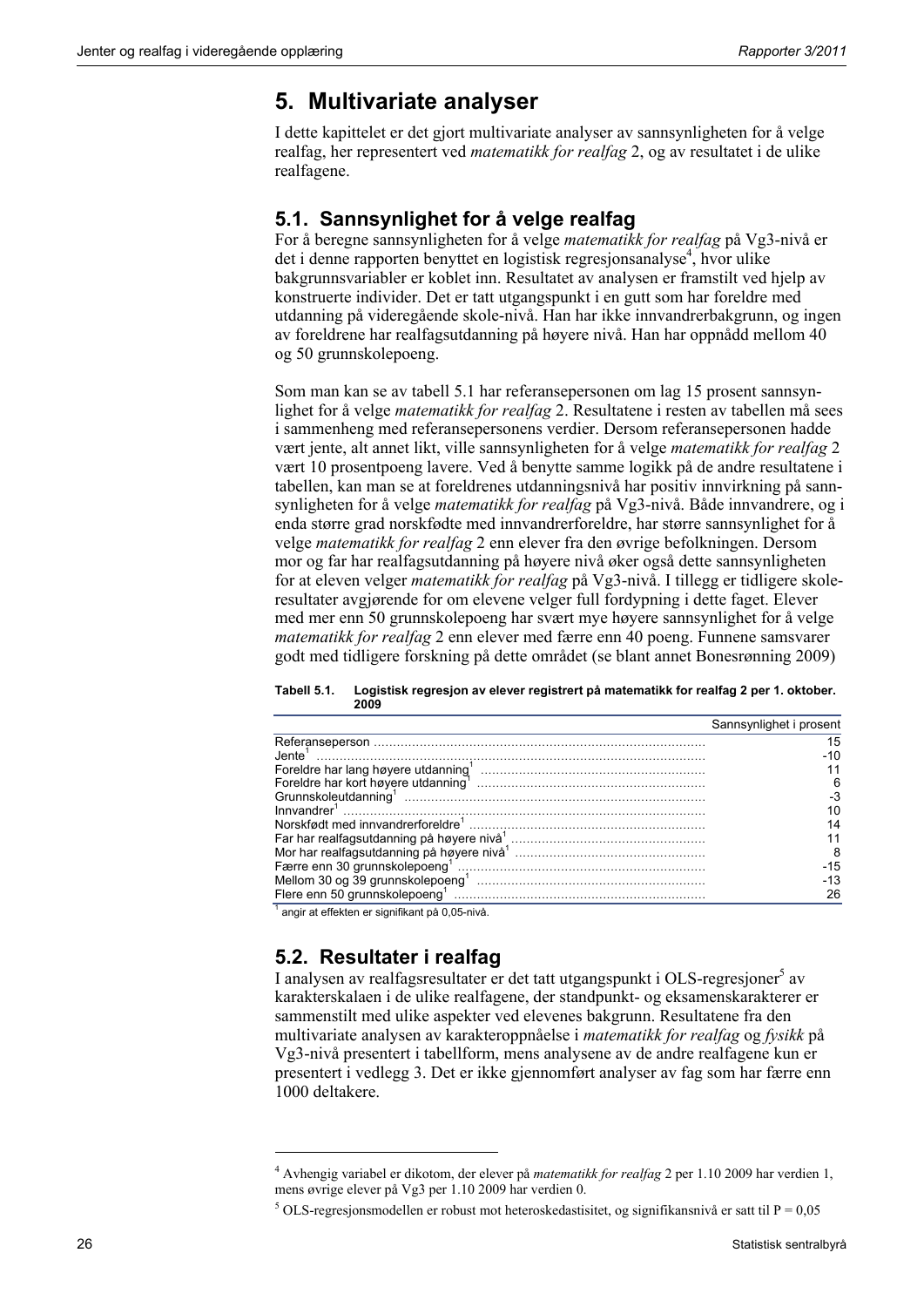En OLS-regresjon der karakterer i de ulike realfagene er brukt som avhengig variabel viser at enkelte faktorer ser ut til å påvirke elevenes resultater i flere fag. For standpunktkarakter i *matematikk for realfag* på Vg3-nivå kan man se at jenter har nesten en halv karakter bedre enn gutter, kontrollert for enkelte trekk ved elevenes hjemmebakgrunn. Foreldrenes utdanningsnivå ser imidlertid ut til å ha størst innvirkning på resultatet i faget. Dersom minst en av foreldrene har lang høyere utdanning oppnår elevene i underkant av 0,8 karakterer bedre enn dersom de har foreldre med utdanning på grunnskolenivå. Dette samsvarer med funn både fra grunnskolen og videregående skole, der foreldrenes utdanningsnivå har vist seg å være svært viktig for skoleresultater (se blant annet Bonesrønning og Iversen 2008, Steffensen og Ziade 2009, Bonesrønning og Iversen 2010). Tabell 5.2viser også at det er en negativ effekt av å ha innvandrerbakgrunn sammenlignet med å tilhøre den øvrige befolkningen, og at denne negative effekten er sterkere for de som har innvandret selv enn for elever som er født i Norge av utenlandske foreldre.

**Tabell 5.2. OLS-regresjon av standpunktkarakter på matematikk for realfag** *2***. Skoleåret 2008/2009** 

|                                          | Ustandardisert<br>koeffisient | Standardfeil | P-verdi  |
|------------------------------------------|-------------------------------|--------------|----------|
|                                          | 3.08586                       | 0.09892      | < 0.0001 |
|                                          | 0.44844                       | 0.03495      | < 0.0001 |
|                                          | 0.76110                       | 0.10585      | < 0.0001 |
|                                          | 0.39992                       | 0.10008      | < 0.0001 |
|                                          | 0.05670                       | 0.10153      | 0.5765   |
|                                          | $-0.32314$                    | 0.10918      | 0.0031   |
|                                          | $-0.17471$                    | 0.10411      | 0.0934   |
| Far har realfagsutdanning på høyere nivå | 0.04409                       | 0.06561      | 0.5016   |
| Mor har realfagsutdanning på høyere nivå | 0.13771                       | 0.09113      | 0,1308   |
| Justert $R^2$<br>N                       | 0.0644<br>7 096               |              |          |
|                                          |                               |              |          |

Dersom man sammenligner resultatene i tabell 5.2 med eksamenskarakterene i det samme faget, kan man se at de samme faktorene virker inn på resultatoppnåelsen. Også til eksamen får jenter bedre karakterer enn gutter, men forskjellen mellom kjønnene er litt mindre enn til standpunkt. Effekten av foreldrenes utdanningsnivå er tydelig, og elever med minoritetsbakgrunn har lavere karakterer enn den øvrige befolkningen. I tillegg spiller mors fagbakgrunn inn på karakteren. Dersom elevenes mor har lang høyere utdanning innen naturvitenskapelige fag, håndverksfag eller tekniske fag, oppnår de 0,3 karakterer bedre på eksamen enn dersom hun ikke har det.

| Tabell 5.3. | OLS-regresjon av eksamenskarakterer i matematikk for realfag 2. Skoleåret |
|-------------|---------------------------------------------------------------------------|
|             | 2008/2009                                                                 |

|                                          | Ustandardisert |                          |          |
|------------------------------------------|----------------|--------------------------|----------|
|                                          |                | koeffisient Standardfeil | P-verdi  |
| Konstantledd                             | 2.71811        | 0.09453                  | < 0.0001 |
| Jente                                    | 0.36746        | 0.03977                  | < 0.0001 |
|                                          | 0.79952        | 0.10416                  | < 0.0001 |
|                                          | 0.42808        | 0.09671                  | < 0.0001 |
|                                          | 0.05561        | 0.09834                  | 0.5718   |
|                                          | $-0.23495$     | 0.10790                  | 0.0295   |
|                                          | $-0.21308$     | 0.10944                  | 0.0516   |
| Far har realfagsutdanning på høyere nivå | 0.07028        | 0.07554                  | 0.3522   |
| Mor har realfagsutdanning på høyere nivå | 0.31198        | 0.10935                  | 0.0043   |
| Justert $R^2$<br>N                       | 0.0705<br>5262 |                          |          |

Jenter har signifikant bedre karakterer til standpunkt i *fysikk* på Vg3-nivå, men forskjellen mellom jenter og gutter er mindre enn i *matematikk for realfag*. Å ha foreldre med høyere utdanning gir en sterk positiv effekt på standpunktkarakteren også i *fysikk*. Som på *matematikk for realfag* har innvandrere og norskfødte med innvandrerforeldre litt lavere karakterer enn den øvrige befolkningen, og dersom mor har realfagsbakgrunn på høyere nivå påvirker dette karakteren positivt.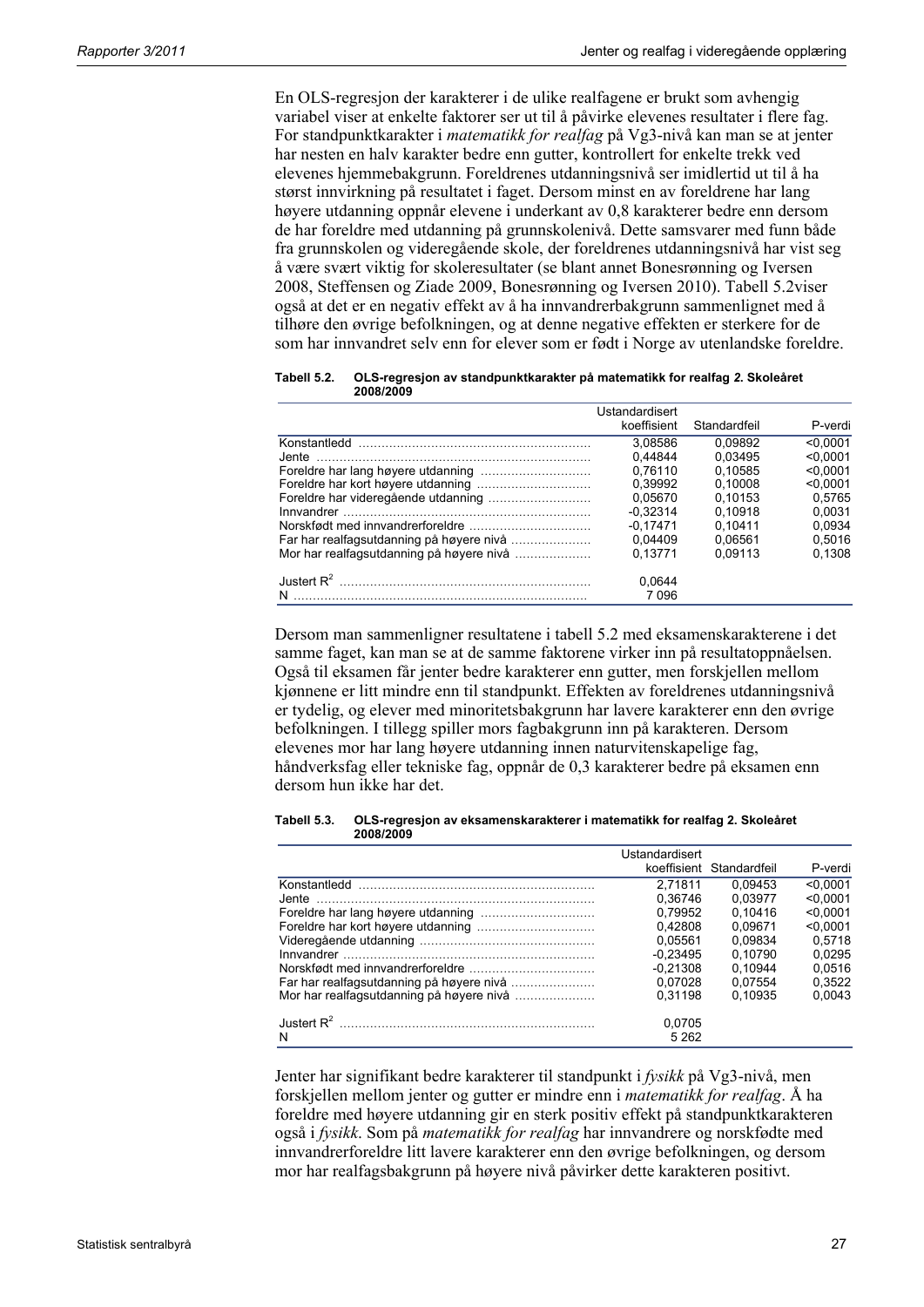|                                          | Ustandardisert |              |          |
|------------------------------------------|----------------|--------------|----------|
|                                          | koeffisient    | Standardfeil | P-verdi  |
| Konstantledd                             | 3.25960        | 0.12009      | < 0.0001 |
| Jente.                                   | 0.24281        | 0.04207      | < 0.0001 |
|                                          | 0.80083        | 0.12845      | < 0.0001 |
|                                          | 0.44135        | 0.12159      | 0.0003   |
|                                          | 0.13661        | 0.12478      | 0.2737   |
| Innvandrer                               | $-0.48178$     | 0.13780      | 0.0005   |
|                                          | $-0.28691$     | 0.13020      | 0.0276   |
| Far har realfagsutdanning på høyere nivå | 0.00322        | 0.07126      | 0.9640   |
| Mor har realfagsutdanning på høyere nivå | 0.21185        | 0.09433      | 0.0248   |
| Justert $R^2$                            | 0.0588         |              |          |
| N                                        | 4 637          |              |          |

**Tabell 5.4. OLS-regresjon av standpunktkarakter i fysikk 2. Skoleåret 2008/2009** 

Jenter har noe høyere karakterer enn gutter til eksamen i *fysikk* på Vg3-nivå, men forskjellen mellom jenter og gutter er mindre enn for *matematikk for realfag*. Foreldrenes utdanningsnivå ser ut til å ha mindre innvirkning på eksamenskarakteren enn standpunktkarakteren i dette faget, men det er likevel en sterk effekt.

| Tabell 5.5. | OLS-regresjon av eksamenskarakterer i fysikk 2. Skoleåret 2008/2009 |  |
|-------------|---------------------------------------------------------------------|--|
|             |                                                                     |  |

|                                          | Ustandardisert |              |          |
|------------------------------------------|----------------|--------------|----------|
|                                          | koeffisient    | Standardfeil | P-verdi  |
| Konstantledd                             | 2.90768        | 0.12940      | < 0.0001 |
| .Jente                                   | 0.14609        | 0.04947      | 0.0032   |
|                                          | 0.64602        | 0.14231      | < 0.0001 |
|                                          | 0.34389        | 0.13105      | 0.0087   |
|                                          | $-0.08101$     | 0.13320      | 0.5431   |
|                                          | $-0.55093$     | 0.13535      | < 0.0001 |
|                                          | $-0.61892$     | 0.12391      | < 0.0001 |
| Far har realfagsutdanning på høyere nivå | 0.05322        | 0.08724      | 0.5419   |
| Mor har realfagsutdanning på høyere nivå | 0.07937        | 0.12067      | 0.5108   |
| Justert $R^2$                            | 0.0748<br>2903 |              |          |
| N                                        |                |              |          |

Samlet sett viser OLS-regresjonene svært like resultater for de fleste fag, selv om effekten til de uavhengige variablene kan variere fra fag til fag. Det er generelt slik at jenter har bedre standpunktkarakterer enn gutter, men den positive effekten av å være jente varierer fra kun 0,08 karakterer i fellesfaget *praktisk matematikk* på Vg2-nivå til 0,55 karakterer i *matematikk for samfunnsfag* på Vg3-nivå. *IT* på Vg3 nivå skiller seg ut ved at gutter har signifikant bedre standpunktkarakterer enn jenter. Foreldrenes utdanningsnivå er den mest utslagsgivende faktoren av de uavhengige variablene som er undersøkt i dette prosjektet, og resultatene er nokså entydige; jo høyere utdanningsnivå foreldrene har, jo bedre standpunktkarakterer oppnår elevene i realfag. Generelt sett er det også slik at elever som tilhører den øvrige befolkningen har bedre standpunktkarakterer i realfagene enn innvandrere og norskfødte med innvandrere. Foreldrenes fagbakgrunn gir signifikant utslag i noen fag, men ikke alle. Det kan se ut til at mors fagbakgrunn har større innvirkning enn fars. Dersom mor har realfagsbakgrunn på høyere nivå gir dette en signifikant positiv effekt på standpunktkarakterene i *biologi*, *matematikk for realfag* og fellesfaget *praktisk matematikk* på Vg2-nivå, og i *biologi* og *fysikk* på Vg3-nivå. Til sammenligning har fars realfagsbakgrunn positiv innvirkning på *matematikk for samfunnsfag* og fellesfaget *praktisk matematikk* på Vg2-nivå. Det er i stor grad de samme effektene som gjør seg gjeldende til eksamen, men i både *praktisk matematikk* på Vg2-nivå, samt *kjemi* og *IT* på Vg3-nivå har gutter signifikant bedre karakterer enn jenter.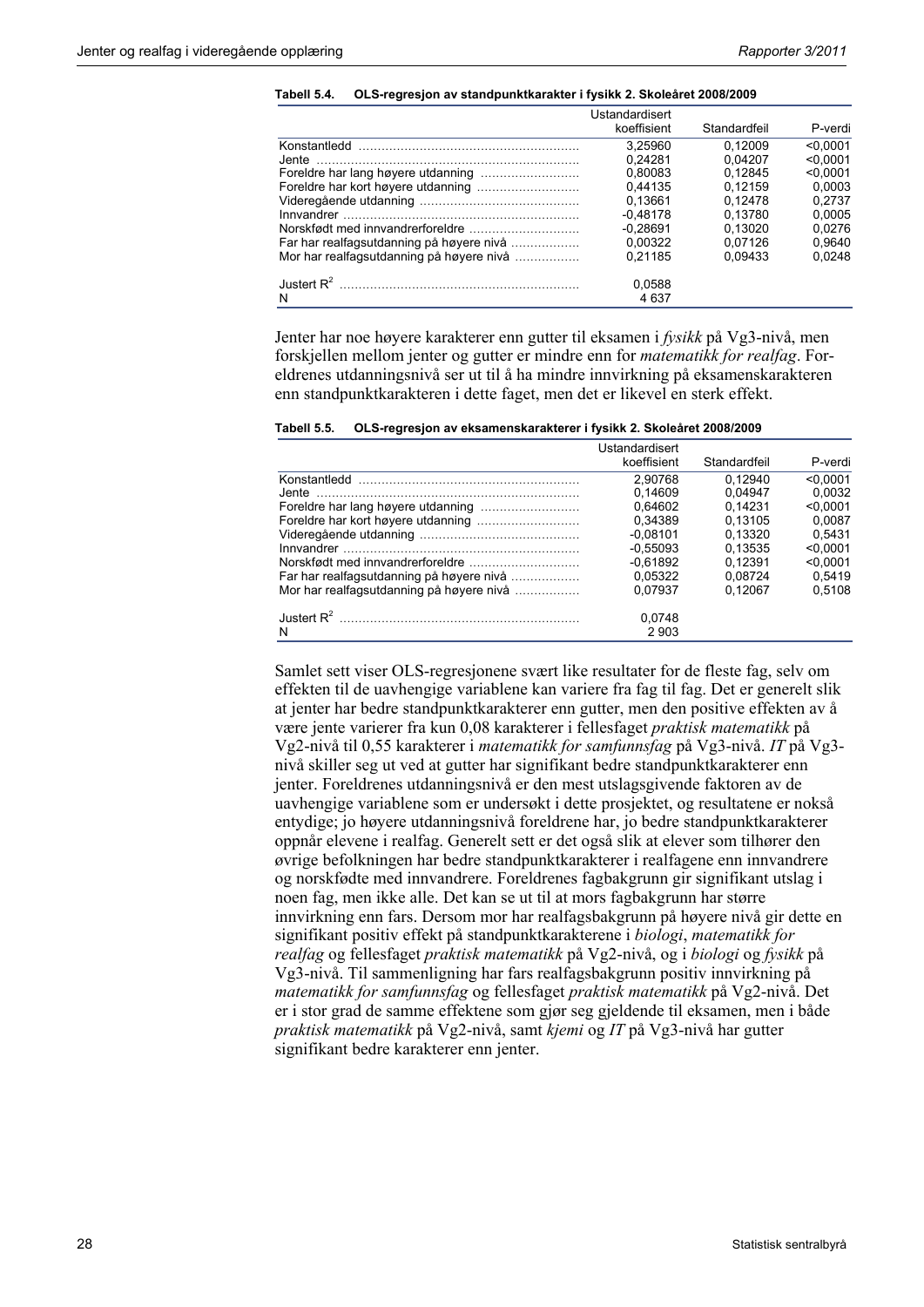### **Referanser**

Bonesrønning, Hans og Jon Marius Vaag Iversen (2008): *Suksessfaktorer i grunnskolen: Analyse av nasjonale prøver 2007*. SØF-rapport 05/08. Trondheim: Senter for økonomisk forskning

Bonesrønning, Hans og Jon Marius Vaag Iversen (2010): *Prestasjonsforskjeller mellom skoler og kommuner: Analyse av nasjonale prøver 2008*. SØF-rapport 01/10. Trondheim: Senter for økonomisk forskning

Hægeland, Torbjørn; Lars J Kirkebøen og Jens Fredrik B. Skogstrøm (2007): *Realfagskompetanse fra videregående opplæring og søkning til høyere utdanning*. Rapporter 2007/30, Statistisk sentralbyrå.

Kunnskapsdepartementet (2006): Et felles løft for realfagene 2006-2009

Kunnskapsdepartementet (2008): Handlingsplan for likestilling i barnehage og grunnopplæring 2008-2010

Kunnskapsdepartementet (2010): Realfag for framtida 2010-2014

Schreiner, Camilla; Ellen K. Henriksen, Jørgen Sjaastad, Fredrik Jensen og Marianne Løken (2010): Vilje-con-valg: Valg og bortvalg av realfag i høyere utdanning. KIMEN 2/2010. Oslo: Naturfagsenteret

Statistisk sentralbyrå (2010a): Videregående opplæring og annen videregående utdanning, 2009. [online] hentet fra http://www.ssb.no/vgu/

Statistisk sentralbyrå (2010b): Nasjonale prøver, 2009. [online] hentet fra http://www.ssb.no/nasjprov/

Statistisk sentralbyrå (2009): Karakterer, avsluttet grunnskole, 2009. [online] hentet fra http://www.ssb.no/kargrs/

Steffensen, Kjartan. og Salah E. Ziade (2009): *Skoleresultater 2008. En kartlegging av karakterer fra grunnskoler og videregående skoler i Norge*. Rapporter 2009/23, Statistisk sentralbyrå

Støren, Liv Anne; Erica Waagene, Clara Åse Arnesen og Elisabeth Hovdhaugen (2010):"Likestilling er jo ikke lenger det helt store…." *Likestillingsarbeid i skolen 2009-2010*. Rapport 15/2010. Oslo: NIFU STEP

Turmo, Are (2007): *Norske skoleelevers selvregulerte læring. I Utdanning 2007 – muligheter, mål og mestring*. Statistiske analyser 90, Statistisk sentralbyrå

Utdanningsdirektoratet (2006a): Læreplan i matematikk for realfag - programfag i studiespesialiserende utdanningsprogram

Utdanningsdirektoratet (2006b): Læreplan i matematikk for samfunnsfagprogramfag i studiespesialiserende utdanningsprogram

Utdannings- og forskningsdepartementet (2005): Realfag, naturligvis! 2002-2007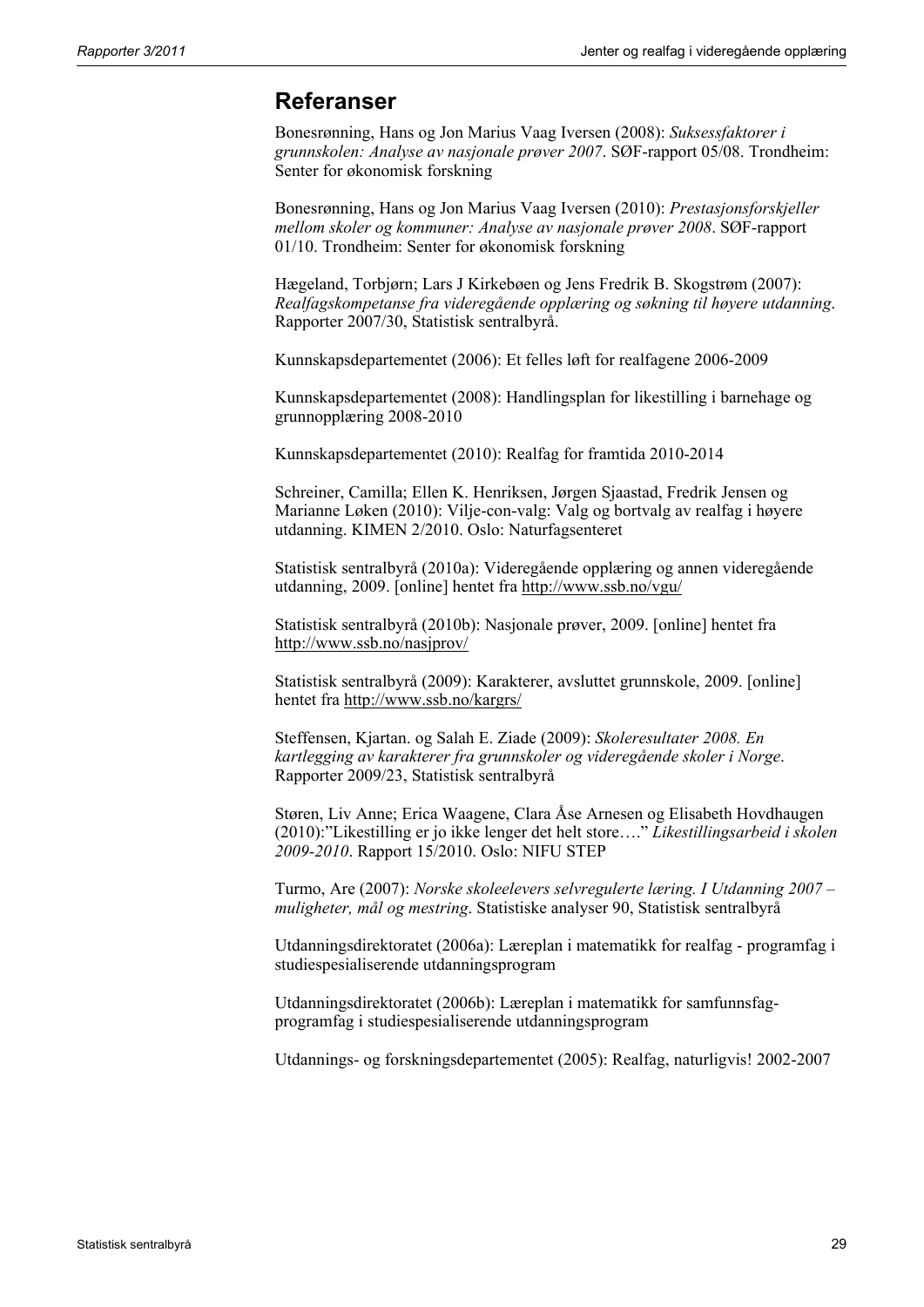## **Vedlegg A: Fylkesvis fordeling av elever registrert på realfag og prosentandel jenter på realfag**

**Elever på realfag på Vg2-nivå per 1. oktober, etter fylke. 2009** 

|                     |                            |     |     |            |            |               |                        |     |      | Tekno       |
|---------------------|----------------------------|-----|-----|------------|------------|---------------|------------------------|-----|------|-------------|
|                     |                            |     |     | Matematikk | Matematikk | Teoretisk     | Praktisk               |     |      | logi og     |
|                     |                            |     |     | for        | for sam-   | matematikk,   | matematikk.            |     |      | forsknings- |
|                     | Biologi 1 Kjemi 1 Fysikk 1 |     |     | realfag 1  | funnsfag 1 | fellesfag Vg2 | fellesfag Vg2 Geofag 1 |     | IT 1 | lære 1      |
| Østfold             | 315                        | 319 | 354 | 397        | 316        | 91            | 1451                   | 32  | 413  | 30          |
| Akershus<br>.       | 611                        | 856 | 946 | 1045       | 1171       | 61            | 2991                   | 40  | 615  | 138         |
| Oslo                | 547                        | 803 | 864 | 846        | 1045       | 60            | 2137                   | 51  | 575  | 78          |
| Hedmark             | 287                        | 233 | 201 | 245        | 216        | 11            | 1086                   | 59  | 59   |             |
| Oppland             | 163                        | 223 | 214 | 282        | 152        |               | 1025                   | 106 | 200  |             |
| Buskerud            | 294                        | 350 | 427 | 456        | 200        | 16            | 1401                   | 25  | 274  | 78          |
| Vestfold<br>.       | 241                        | 341 | 344 | 342        | 314        | 20            | 1399                   | 29  | 205  | 125         |
| Telemark            | 186                        | 222 | 207 | 275        | 98         | 21            | 965                    | 22  | 127  |             |
| Aust-Agder          | 228                        | 166 | 152 | 150        | 126        |               | 599                    |     | 31   |             |
| Vest-Agder          | 226                        | 237 | 279 | 299        | 252        | 15            | 812                    |     | 313  | 28          |
| Rogaland            | 511                        | 698 | 795 | 791        | 522        | 134           | 2072                   | 249 | 176  | 151         |
| Hordaland<br>.      | 589                        | 814 | 943 | 1013       | 609        | 84            | 2617                   | 94  | 441  | 80          |
| Sogn og Fjordane    | 188                        | 147 | 164 | 195        | 154        | 6             | 660                    |     | 178  |             |
| Møre og Romsdal     | 351                        | 352 | 371 | 384        | 432        | 29            | 1292                   | 43  | 198  |             |
| Sør-Trøndelag       | 483                        | 525 | 470 | 575        | 338        | 21            | 1409                   | 38  | 123  | 57          |
| Nord-Trøndelag      | 238                        | 202 | 210 | 263        | 183        |               | 709                    |     | 53   | 44          |
| Nordland<br>.       | 283                        | 290 | 270 | 278        | 78         | 115           | 1274                   | 33  | 107  |             |
| Troms Romsa         | 156                        | 257 | 234 | 244        | 181        | 29            | 891                    | 14  | 114  | 30          |
| Finnmark Finnmárkku | 95                         | 78  | 67  | 93         | 33         | 3             | 399                    | 15  | 61   | 26          |

**Elever på realfag på Vg3-nivå per 1. oktober, etter fylke. 2009** 

|                     |           |         |          | Matematikk for | Matematikk<br>for sam- |          |        | Teknologi og<br>forsknings- |
|---------------------|-----------|---------|----------|----------------|------------------------|----------|--------|-----------------------------|
|                     | Biologi 2 | Kjemi 2 | Fysikk 2 | realfag 2      | funnsfag 2             | Geofag 2 | IT $2$ | lære 2                      |
| Østfold             | 199       | 207     | 117      | 255            | 193                    | 19       | 209    |                             |
| Akershus            | 459       | 543     | 608      | 854            | 728                    | 20       | 349    | 15                          |
| Oslo                | 419       | 468     | 460      | 685            | 718                    | 17       | 313    | 14                          |
| Hedmark             | 149       | 132     | 116      | 183            | 96                     | 34       | 56     |                             |
| Oppland             | 115       | 146     | 86       | 166            | 99                     | 67       | 98     |                             |
| Buskerud            | 183       | 196     | 232      | 321            | 166                    |          | 184    | 20                          |
| Vestfold            | 152       | 172     | 221      | 282            | 218                    | 14       | 78     | 82                          |
| Telemark            | 151       | 181     | 126      | 198            | 62                     | 23       | 105    | 10                          |
| Aust-Agder          | 98        | 108     | 68       | 115            | 115                    |          | 28     |                             |
| Vest-Agder          | 159       | 122     | 107      | 208            | 149                    |          | 164    |                             |
| Rogaland            | 370       | 413     | 464      | 661            | 320                    | 85       | 130    | 77                          |
| Hordaland           | 470       | 514     | 533      | 836            | 433                    | 84       | 285    | 34                          |
| Sogn og Fjordane    | 120       | 123     | 92       | 153            | 65                     |          | 132    |                             |
| Møre og Romsdal     | 229       | 209     | 202      | 336            | 262                    | 17       | 127    |                             |
| Sør-Trøndelag       | 387       | 300     | 360      | 524            | 239                    | 10       | 87     | 22                          |
| Nord-Trøndelag      | 121       | 129     | 104      | 163            | 105                    |          | 40     | 12                          |
| Nordland            | 202       | 175     | 136      | 209            | 42                     | 12       | 35     |                             |
| Troms Romsa         | 142       | 143     | 151      | 163            | 119                    |          | 36     |                             |
| Finnmark Finnmárkku | 44        | 64      | 57       | 77             | 14                     |          | 23     | 6                           |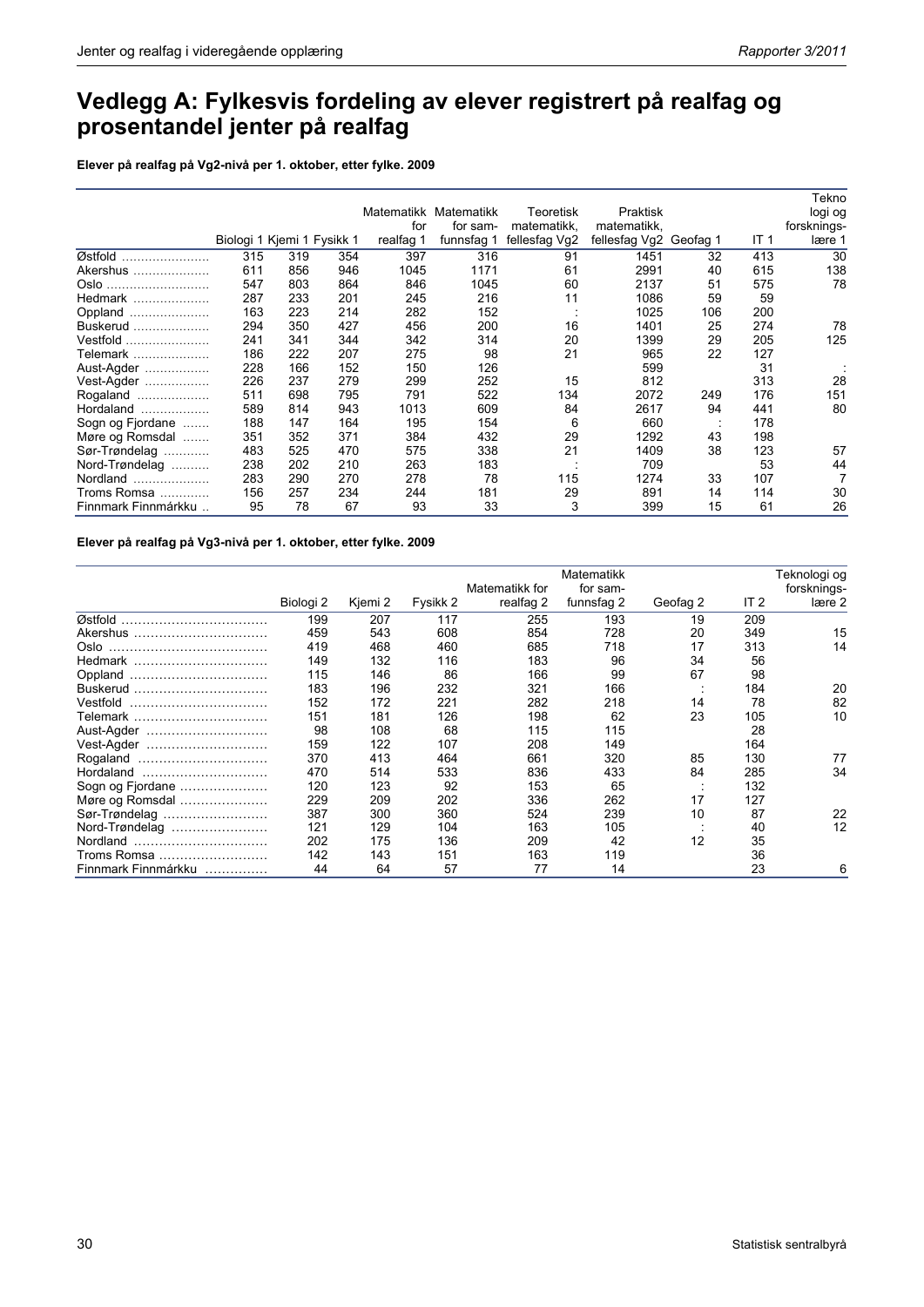### **Elever på realfag på Vg2-nivå per 1. oktober, etter fylke. 2008**

|                     |                            |     |      |           | Matematikk Matematikk | Teoretisk     | Praktisk               |     |                 | Tekno<br>logi og |
|---------------------|----------------------------|-----|------|-----------|-----------------------|---------------|------------------------|-----|-----------------|------------------|
|                     |                            |     |      | for       | for sam-              | matematikk.   | matematikk.            |     |                 | forsknings-      |
|                     | Biologi 1 Kjemi 1 Fysikk 1 |     |      | realfag 1 | funnsfag 1            | fellesfag Vg2 | fellesfag Vg2 Geofag 1 |     | IT <sub>1</sub> | lære 1           |
| Østfold             | 263                        | 311 | 315  | 372       | 274                   | 152           | 1371                   | 15  | 321             | 26               |
| Akershus            | 547                        | 811 | 1044 | 1173      | 1095                  | 91            | 3348                   | 46  | 594             | 181              |
| Oslo                | 535                        | 713 | 879  | 909       | 902                   | 121           | 2169                   | 60  | 518             | 60               |
| Hedmark             | 233                        | 208 | 222  | 287       | 179                   | 48            | 1027                   | 14  | 76              |                  |
| Oppland             | 198                        | 214 | 199  | 272       | 112                   | 115           | 1014                   | 74  | 164             |                  |
| Buskerud            | 251                        | 303 | 371  | 431       | 201                   | 59            | 1425                   | 15  | 294             | 67               |
| Vestfold,           | 242                        | 324 | 352  | 369       | 318                   | 28            | 1300                   | 17  | 132             | 150              |
| Telemark            | 163                        | 247 | 243  | 260       | 123                   | 26            | 903                    | 19  | 134             | 25               |
| Aust-Agder          | 208                        | 166 | 173  | 171       | 136                   |               | 598                    |     | 26              |                  |
| Vest-Agder          | 260                        | 210 | 231  | 294       | 228                   | 18            | 798                    |     | 302             | 28               |
| Rogaland            | 488                        | 684 | 776  | 807       | 438                   | 147           | 2162                   | 81  | 212             | 165              |
| Hordaland<br>.      | 697                        | 792 | 973  | 1103      | 590                   | 200           | 2498                   | 116 | 488             | 67               |
| Sogn og Fjordane    | 169                        | 172 | 166  | 213       | 142                   | 82            | 584                    | 15  | 146             |                  |
| Møre og Romsdal     | 355                        | 360 | 406  | 424       | 424                   | 28            | 1355                   | 46  | 220             |                  |
| Sør-Trøndelag       | 515                        | 536 | 587  | 651       | 343                   | 37            | 1455                   | 19  | 72              | 89               |
| Nord-Trøndelag      | 156                        | 195 | 217  | 225       | 161                   | 8             | 820                    |     | 50              | 54               |
| Nordland            | 338                        | 318 | 302  | 346       | 86                    | 127           | 1216                   |     | 87              | 20               |
| Troms Romsa         | 193                        | 242 | 232  | 241       | 163                   | 43            | 624                    | 14  | 109             | 17               |
| Finnmark Finnmárkku | 78                         | 108 | 109  | 113       | 23                    | 13            | 455                    |     | 62              | 16               |

**Elever på realfag på Vg3-nivå per 1. oktober, etter fylke. 2008** 

|                     |           |         |          | Matematikk for | Matematikk<br>for sam- |          |                 | Teknologi og<br>forsknings- |
|---------------------|-----------|---------|----------|----------------|------------------------|----------|-----------------|-----------------------------|
|                     | Biologi 2 | Kjemi 2 | Fysikk 2 | realfag 2      | funnsfag 2             | Geofag 2 | IT <sub>2</sub> | lære 2                      |
| Østfold             | 180       | 194     | 177      | 303            | 169                    |          | 226             |                             |
| Akershus            | 482       | 581     | 633      | 886            | 550                    | 7        | 338             | 41                          |
| Oslo                | 454       | 537     | 488      | 752            | 502                    | 17       | 381             | 10                          |
| Hedmark             | 174       | 149     | 165      | 243            | 73                     | 26       | 73              |                             |
| Oppland             | 122       | 165     | 144      | 189            | 91                     | 30       | 100             |                             |
| Buskerud            | 160       | 227     | 277      | 385            | 88                     | 25       | 226             | 15                          |
| Vestfold            | 184       | 187     | 173      | 299            | 156                    | 14       | 83              | 95                          |
| Telemark            | 162       | 169     | 152      | 230            | 17                     |          | 64              | 15                          |
| Aust-Agder          | 107       | 80      | 75       | 118            | 58                     |          |                 |                             |
| Vest-Agder          | 114       | 148     | 127      | 198            | 123                    |          | 138             |                             |
| Rogaland            | 403       | 410     | 495      | 736            | 273                    | 147      | 162             | 50                          |
| Hordaland           | 555       | 482     | 622      | 907            | 321                    | 56       | 420             | 52                          |
| Sogn og Fjordane    | 135       | 120     | 106      | 192            | 43                     |          | 128             |                             |
| Møre og Romsdal     | 288       | 259     | 267      | 404            | 201                    | 55       | 159             |                             |
| Sør-Trøndelag       | 296       | 332     | 326      | 473            | 123                    | 34       | 47              | 16                          |
| Nord-Trøndelag      | 180       | 125     | 113      | 168            | 70                     |          |                 | 9                           |
| Nordland            | 223       | 223     | 157      | 217            | 52                     | 45       | 84              | 18                          |
| Troms Romsa         | 132       | 143     | 137      | 169            | 87                     |          | 51              |                             |
| Finnmark Finnmárkku | 69        | 77      | 53       | 95             | 8                      |          | 23              | 6                           |

#### **Elever på realfag på Vg2-nivå per 1. oktober, etter fylke. 2007**

|                     |                            |     |         |           |                       |               |               |          |                 | Tekno       |
|---------------------|----------------------------|-----|---------|-----------|-----------------------|---------------|---------------|----------|-----------------|-------------|
|                     |                            |     |         |           | Matematikk Matematikk | Teoretisk     | Praktisk      |          |                 | logi og     |
|                     |                            |     |         | for       | for sam-              | matematikk.   | matematikk.   |          |                 | forsknings- |
|                     | Biologi 1 Kjemi 1 Fysikk 1 |     |         | realfag 1 | funnsfag 1            | fellesfag Vg2 | fellesfag Vg2 | Geofag 1 | IT <sub>1</sub> | lære 1      |
| Østfold             | 274                        | 260 | 287     | 400       | 160                   | 57            | 955           | 4        | 241             | 15          |
| Akershus<br>.       | 589                        | 834 | 1 0 2 7 | 1 237     | 659                   | 237           | 1784          | 12       | 475             | 55          |
| Oslo                | 589                        | 837 | 980     | 1 1 1 2   | 592                   | 169           | 1 3 1 3       | 19       | 423             | 31          |
| Hedmark             | 276                        | 231 | 271     | 364       | 98                    | 27            | 676           | 16       | 72              |             |
| Oppland             | 168                        | 222 | 203     | 250       | 81                    | 51            | 673           | 22       | 128             |             |
| Buskerud $\ldots$   | 343                        | 326 | 416     | 506       | 134                   | 141           | 891           | 23       | 235             | 48          |
| Vestfold            | 227                        | 301 | 375     | 395       | 216                   | 27            | 868           | 13       | 120             | 115         |
| Telemark            | 204                        | 254 | 246     | 338       | 88                    | 31            | 526           |          | 86              | 20          |
| Aust-Agder          | 161                        | 136 | 120     | 143       | 78                    | 24            | 372           |          |                 |             |
| Vest-Agder          | 184                        | 229 | 230     | 313       | 173                   | 37            | 538           |          | 219             |             |
| Rogaland<br>.       | 606                        | 620 | 797     | 893       | 361                   | 197           | 1 0 0 9       | 132      | 257             | 155         |
| Hordaland<br>.      | 691                        | 672 | 886     | 090       | 331                   | 106           | 1401          | 50       | 447             | 62          |
| Sogn og Fjordane    | 141                        | 181 | 190     | 231       | 126                   | 4             | 376           |          | 99              |             |
| Møre og Romsdal     | 376                        | 373 | 476     | 488       | 279                   | 47            | 739           | 31       | 205             |             |
| Sør-Trøndelag<br>.  | 376                        | 461 | 514     | 649       | 228                   | 38            | 947           | 25       | 43              | 62          |
| Nord-Trøndelag      | 235                        | 189 | 193     | 230       | 152                   | 5             | 487           |          |                 | 33          |
| Nordland<br>.       | 337                        | 252 | 263     | 294       | 74                    | 115           | 592           | 18       | 86              | 17          |
| Troms Romsa         | 207                        | 269 | 246     | 274       | 109                   | 72            | 457           | 12       | 71              |             |
| Finnmark Finnmárkku | 93                         | 128 | 102     | 126       | 11                    | 56            | 201           |          | 53              | 6           |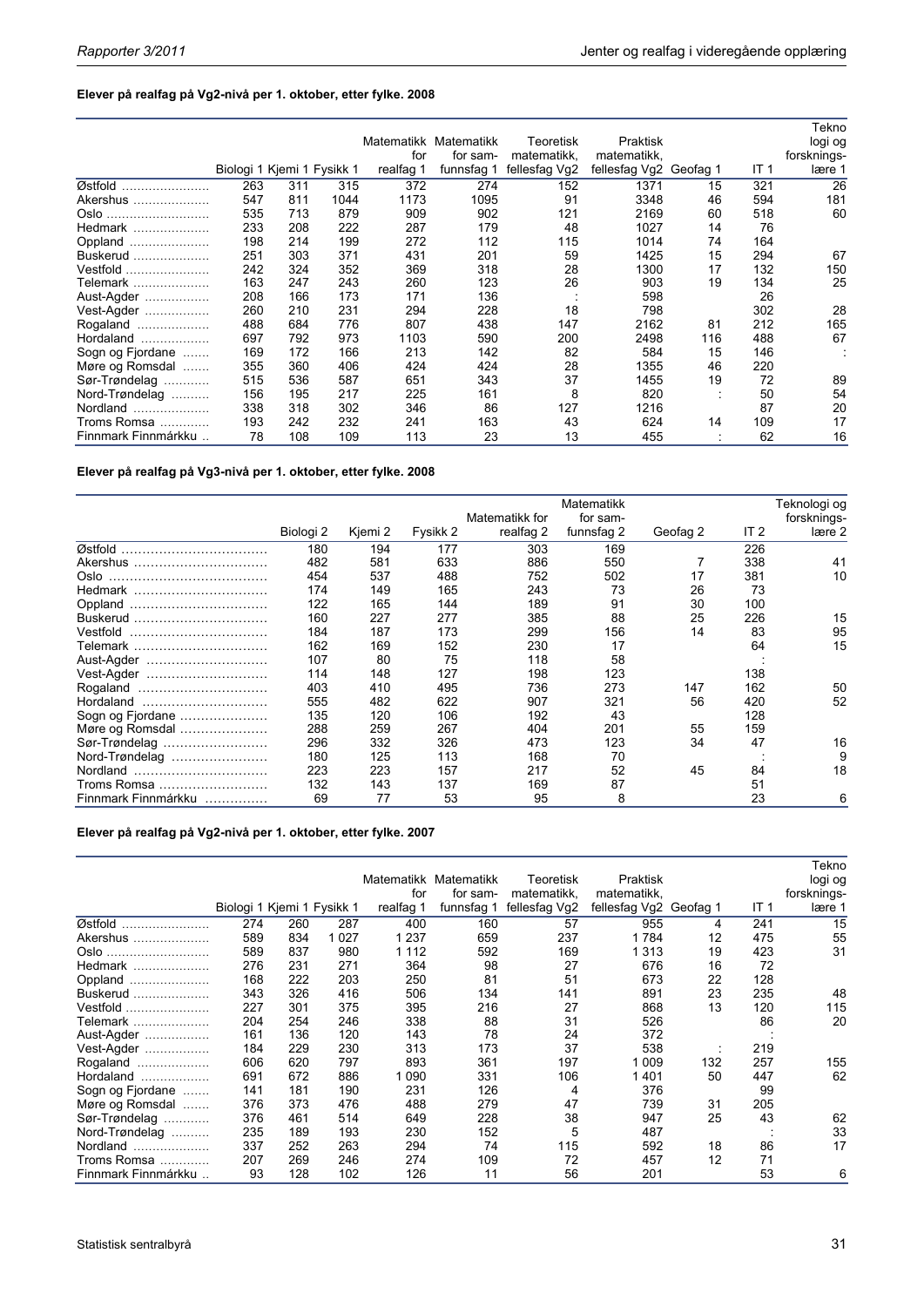### **Elever på realfag på Vg3-nivå per 1. oktober, etter fylke. 2007**

|                          |           |         |          | Matematikk for | Matematikk<br>for sam-<br>funnsfag 2 |          | IT $2$ | Teknologi og<br>forsknings- |
|--------------------------|-----------|---------|----------|----------------|--------------------------------------|----------|--------|-----------------------------|
|                          | Biologi 2 | Kjemi 2 | Fysikk 2 | realfag 2      |                                      | Geofag 2 |        | lære 2                      |
| Østfold                  | 285       | 201     | 177      | 347            | 194                                  |          |        |                             |
| Akershus                 | 605       | 537     | 498      | 858            | 548                                  |          |        |                             |
| Oslo                     | 583       | 542     | 461      | 842            | 552                                  |          |        |                             |
| Hedmark                  | 152       | 137     | 140      | 269            | 77                                   |          |        |                             |
| Oppland                  | 223       | 156     | 121      | 235            | 98                                   |          |        |                             |
| Buskerud                 | 265       | 245     | 227      | 370            | 150                                  |          |        |                             |
| Vestfold                 | 286       | 212     | 167      | 322            | 185                                  |          |        |                             |
| Telemark                 | 186       | 143     | 142      | 247            | 39                                   |          |        |                             |
| Aust-Agder               | 77        | 72      | 70       | 110            | 65                                   |          |        |                             |
| Vest-Agder               | 160       | 161     | 148      | 263            | 112                                  |          |        |                             |
| Rogaland                 | 553       | 446     | 407      | 759            | 309                                  |          |        |                             |
| Hordaland                | 582       | 541     | 640      | 968            | 332                                  |          |        |                             |
| Sogn og Fjordane         | 170       | 137     | 113      | 204            | 49                                   |          |        |                             |
| Møre og Romsdal          | 295       | 256     | 253      | 418            | 235                                  |          |        |                             |
| Sør-Trøndelag            | 438       | 311     | 253      | 516            | 140                                  |          |        |                             |
| Nord-Trøndelag           | 187       | 114     | 134      | 195            | 30                                   |          |        |                             |
| Nordland                 | 263       | 199     | 136      | 260            | 134                                  |          |        |                             |
| Troms Romsa              | 149       | 165     | 126      | 204            | 101                                  |          |        |                             |
| Finnmark Finnmárkku<br>. | 54        | 65      | 48       | 126            | 11                                   |          |        |                             |

**Elever på realfag på Vg2-nivå per 1. oktober, etter fylke. 2006** 

|                     |     |     |                            |           |                       |               |                        |                 | Tekno       |
|---------------------|-----|-----|----------------------------|-----------|-----------------------|---------------|------------------------|-----------------|-------------|
|                     |     |     |                            |           | Matematikk Matematikk | Teoretisk     | Praktisk               |                 | logi og     |
|                     |     |     |                            | for       | for sam-              | matematikk,   | matematikk,            |                 | forsknings- |
|                     |     |     | Biologi 1 Kjemi 1 Fysikk 1 | realfag 1 | funnsfag 1            | fellesfag Vg2 | fellesfag Vg2 Geofag 1 | IT <sub>1</sub> | lære 1      |
| Østfold             | 492 | 347 | 369                        | 507       | 272                   | 12            | 164                    |                 |             |
| Akershus            | 859 | 877 | 1021                       | 1369      | 756                   |               | 63                     |                 |             |
| Oslo                | 662 | 785 | 914                        | 1221      | 702                   | 14            |                        |                 |             |
| Hedmark             | 241 | 185 | 249                        | 402       | 109                   |               | 12                     |                 |             |
| Oppland             | 322 | 232 | 209                        | 323       | 125                   |               | 64                     |                 |             |
| Buskerud            | 390 | 354 | 433                        | 547       | 192                   |               | 156                    |                 |             |
| Vestfold            | 385 | 286 | 329                        | 448       | 261                   |               | 120                    |                 |             |
| Telemark            | 282 | 243 | 232                        | 356       | 60                    |               | 74                     |                 |             |
| Aust-Agder          | 190 | 165 | 150                        | 186       | 117                   |               | 46                     |                 |             |
| Vest-Agder          | 282 | 243 | 247                        | 402       | 132                   |               | 33                     |                 |             |
| Rogaland            | 664 | 619 | 753                        | 964       | 363                   |               |                        |                 |             |
|                     | 798 | 756 | 963                        | 1238      | 459                   |               | 128                    |                 |             |
| Sogn og Fjordane    | 256 | 171 | 192                        | 287       | 58                    |               | 4                      |                 |             |
| Møre og Romsdal     | 423 | 381 | 424                        | 542       | 300                   |               | 66                     |                 |             |
| Sør-Trøndelag       | 666 | 496 | 547                        | 748       | 187                   | 3             | 226                    |                 |             |
| Nord-Trøndelag      | 274 | 204 | 223                        | 347       | 50                    |               |                        |                 |             |
| Nordland            | 553 | 371 | 396                        | 524       | 210                   |               | 25                     |                 |             |
| Troms Romsa         | 304 | 292 | 306                        | 402       | 146                   |               |                        |                 |             |
| Finnmark Finnmárkku | 147 | 142 | 127                        | 162       | 17                    |               |                        |                 |             |

#### **Elever på realfag på Vg3-nivå per 1. oktober, etter fylke. 2006**

|                          |           |         |          |                | Matematikk |          |        | Teknologi og |
|--------------------------|-----------|---------|----------|----------------|------------|----------|--------|--------------|
|                          |           |         |          | Matematikk for | for sam-   |          |        | forsknings-  |
|                          | Biologi 2 | Kjemi 2 | Fysikk 2 | realfag 2      | funnsfag 2 | Geofag 2 | IT $2$ | lære 2       |
| Østfold                  | 223       | 200     | 152      | 315            | 199        |          |        |              |
| Akershus                 | 512       | 535     | 567      | 897            | 486        |          |        |              |
| Oslo                     | 432       | 441     | 378      | 738            | 504        |          |        |              |
| Hedmark                  | 139       | 150     | 116      | 233            | 106        |          |        |              |
| Oppland                  | 190       | 122     | 130      | 234            | 101        |          |        |              |
| Buskerud                 | 222       | 168     | 201      | 370            | 128        |          |        |              |
| Vestfold                 | 232       | 182     | 160      | 317            | 154        |          |        |              |
| Telemark                 | 173       | 157     | 147      | 239            | 36         |          |        |              |
| Aust-Agder               | 101       | 80      | 63       | 114            | 58         |          |        |              |
| Vest-Agder               | 190       | 150     | 125      | 247            | 97         |          |        |              |
| Rogaland                 | 529       | 394     | 432      | 682            | 312        |          |        |              |
| Hordaland                | 441       | 536     | 559      | 837            | 367        |          |        |              |
| Sogn og Fjordane         | 159       | 109     | 99       | 166            | 51         |          |        |              |
| Møre og Romsdal          | 283       | 237     | 237      | 376            | 210        |          |        |              |
| Sør-Trøndelag            | 400       | 298     | 302      | 506            | 115        |          |        |              |
| Nord-Trøndelag           | 168       | 121     | 113      | 219            | 48         |          |        |              |
| Nordland                 | 257       | 204     | 135      | 247            | 110        |          |        |              |
| Troms Romsa              | 150       | 126     | 115      | 179            | 79         |          |        |              |
| Finnmark Finnmárkku<br>. | 48        | 67      | 47       | 98             | 17         |          |        |              |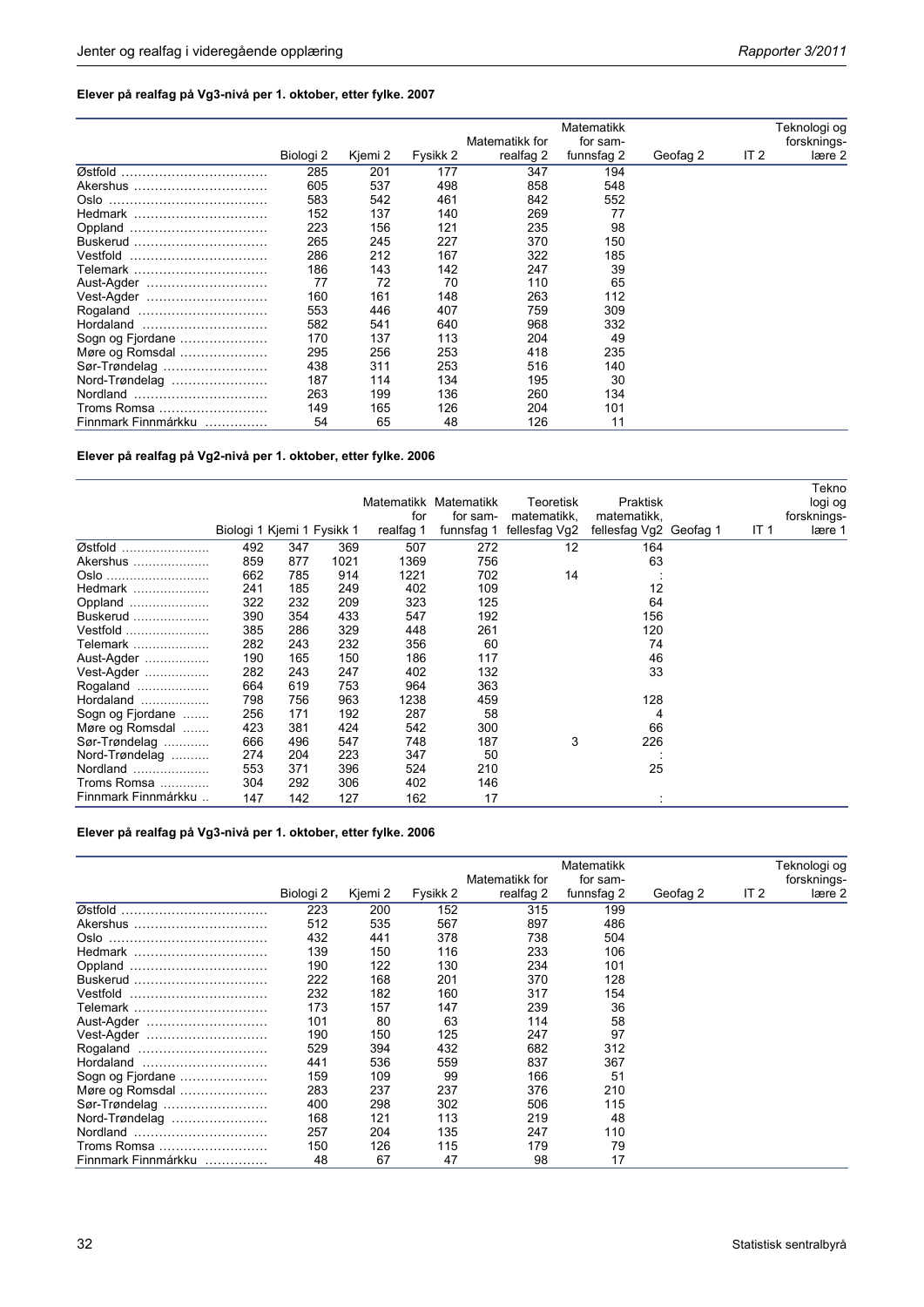### **Andel jenter på realfag på Vg2-nivå per 1. oktober, etter fylke. 2009. Prosent**

|                     |                            |      |      |           | Matematikk Matematikk | Teoretisk     | Praktisk               |      |             | Tekno<br>logi og |
|---------------------|----------------------------|------|------|-----------|-----------------------|---------------|------------------------|------|-------------|------------------|
|                     |                            |      |      | for       | for sam-              | matematikk,   | matematikk,            |      |             | forsknings-      |
|                     | Biologi 1 Kjemi 1 Fysikk 1 |      |      | realfag 1 | funnsfag 1            | fellesfag Vg2 | fellesfag Vg2 Geofag 1 |      | <b>IT 1</b> | lære 1           |
| Østfold             | 71,7                       | 57,1 | 34,5 | 38,5      | 58,9                  | 58,2          | 55,7                   | 59,4 | 25,4        |                  |
| Akershus            | 65,5                       | 54   | 39,5 | 41,7      | 51,8                  | 52,5          | 55,9                   | 57,5 | 31,1        | 15,2             |
| Oslo                | 65,3                       | 49,7 | 39,6 | 40,9      | 50,8                  | 51,7          | 55,5                   | 49   | 33          | 14,1             |
| Hedmark             | 69,3                       | 53,6 | 42,3 | 45,7      | 59,7                  | 63,6          | 56,9                   | 69,5 | 25,4        |                  |
| Oppland             | 66,3                       | 55,6 | 41,6 | 45,4      | 50,7                  | 50            | 54,8                   | 41,5 | 30          |                  |
| Buskerud $\ldots$   | 73,1                       | 55,4 | 42,9 | 43        | 60                    | 43,8          | 59,3                   | 56   | 42          | 25,6             |
| Vestfold            | 71                         | 48,1 | 36,6 | 39,2      | 55,4                  | 50            | 56,8                   | 41,4 | 22          | 16               |
| Telemark            | 69,4                       | 49,1 | 37,7 | 42,5      | 48                    | 28,6          | 59,2                   | 59,1 | 38,6        |                  |
| Aust-Agder          | 65,8                       | 50,6 | 41,4 | 40,7      | 56,3                  |               | 64,4                   |      | 29          |                  |
| Vest-Agder          | 71,7                       | 46,8 | 38   | 39,5      | 56,7                  | 60            | 64,5                   |      | 48,9        | 28,6             |
| Rogaland            | 65,4                       | 51,4 | 40,5 | 42,1      | 54,8                  | 45,5          | 61,2                   | 50,2 | 23,9        | 22,5             |
| Hordaland           | 63,8                       | 50,5 | 39,1 | 41,4      | 52,1                  | 58,3          | 62,6                   | 52,1 | 35,6        | 23,8             |
| Sogn og Fjordane    | 73,9                       | 54,4 | 36   | 41        | 63,6                  | 33,3          | 63,2                   | 100  | 44,4        |                  |
| Møre og Romsdal     | 74,4                       | 58,8 | 42,9 | 45,8      | 59                    | 48,3          | 61,3                   | 67,4 | 42,4        |                  |
| Sør-Trøndelag       | 66,9                       | 52,4 | 40,6 | 45,2      | 53                    | 57,1          | 63,4                   | 47,4 | 30,9        | 26,3             |
| Nord-Trøndelag      | 73,5                       | 61,4 | 41,4 | 50,2      | 61,7                  | 50            | 58,3                   |      | 22,6        | 25               |
| Nordland            | 68,9                       | 56,6 | 44,8 | 47,5      | 62,8                  | 46,1          | 63                     | 57,6 | 33,6        | 14,3             |
| Troms Romsa         | 75,6                       | 51,8 | 44,4 | 45,1      | 53,6                  | 55,2          | 61,2                   | 92,9 | 38,6        | 46,7             |
| Finnmark Finnmárkku | 67,4                       | 55,1 | 40,3 | 43        | 45,5                  |               | 60,7                   | 53,3 | 49,2        | 34,6             |

**Andel jenter på realfag på Vg3-nivå per 1. oktober, etter fylke. 2009. Prosent** 

|                     |           |         |          | Matematikk for | Matematikk<br>for sam- |          |        | Feknologi og<br>forsknings- |
|---------------------|-----------|---------|----------|----------------|------------------------|----------|--------|-----------------------------|
|                     | Biologi 2 | Kjemi 2 | Fysikk 2 | realfag 2      | funnsfag 2             | Geofag 2 | IT $2$ | lære 2                      |
| Østfold             | 73,9      | 58,5    | 25,6     | 41,2           | 53,4                   | 57,9     | 40,2   |                             |
| Akershus            | 67,3      | 56,9    | 24,5     | 35,7           | 53,6                   | 25       | 19,8   | 20                          |
| Oslo                | 62,8      | 57,1    | 24,1     | 36,8           | 52,5                   | 29,4     | 25,2   |                             |
| Hedmark             | 77,2      | 61,4    | 31,9     | 48,6           | 52,1                   | 58,8     | 16,1   |                             |
| Oppland             | 76,5      | 59,6    | 19,8     | 33,7           | 58.6                   | 35,8     | 29,6   |                             |
| Buskerud            | 73,8      | 64,8    | 30,2     | 41,1           | 56,6                   | 100      | 32,6   | 30                          |
| Vestfold            | 69,1      | 52,3    | 24,4     | 38,3           | 47,7                   | 71,4     | 20,5   | 28                          |
| Telemark            | 81,5      | 53      | 31       | 40,9           | 50                     | 56,5     | 40     | 50                          |
| Aust-Agder          | 62,2      | 49,1    | 14,7     | 40,9           | 40,9                   |          | 7,1    |                             |
| Vest-Agder          | 73,6      | 59,8    | 25,2     | 36,1           | 49                     |          | 35,4   |                             |
| Rogaland            | 74,1      | 56,7    | 26,1     | 39,8           | 60,9                   | 54,1     | 27,7   | 32.5                        |
| Hordaland           | 70,6      | 50,8    | 30,2     | 39             | 60,7                   | 42,9     | 21,1   | 32,4                        |
| Sogn og Fjordane    | 77,5      | 56,9    | 27,2     | 45,8           | 75,4                   |          | 48,5   |                             |
| Møre og Romsdal     | 69        | 57,4    | 40,6     | 41,4           | 59,5                   | 58,8     | 33,1   |                             |
| Sør-Trøndelag       | 72,6      | 50,3    | 30       | 45             | 60,3                   | 80       | 20,7   | 13,6                        |
| Nord-Trøndelag      | 76,9      | 56,6    | 26       | 40,5           | 64,8                   | 100      | 20     | 58,3                        |
| Nordland            | 63,9      | 52      | 29,4     | 43,1           | 59,5                   | 58,3     | 20     |                             |
| Troms Romsa         | 73,2      | 65,7    | 37,7     | 45,4           | 52,9                   |          | 16,7   |                             |
| Finnmark Finnmárkku | 59,1      | 51,6    | 42,1     | 44,2           | 50                     |          | 43,5   | 50                          |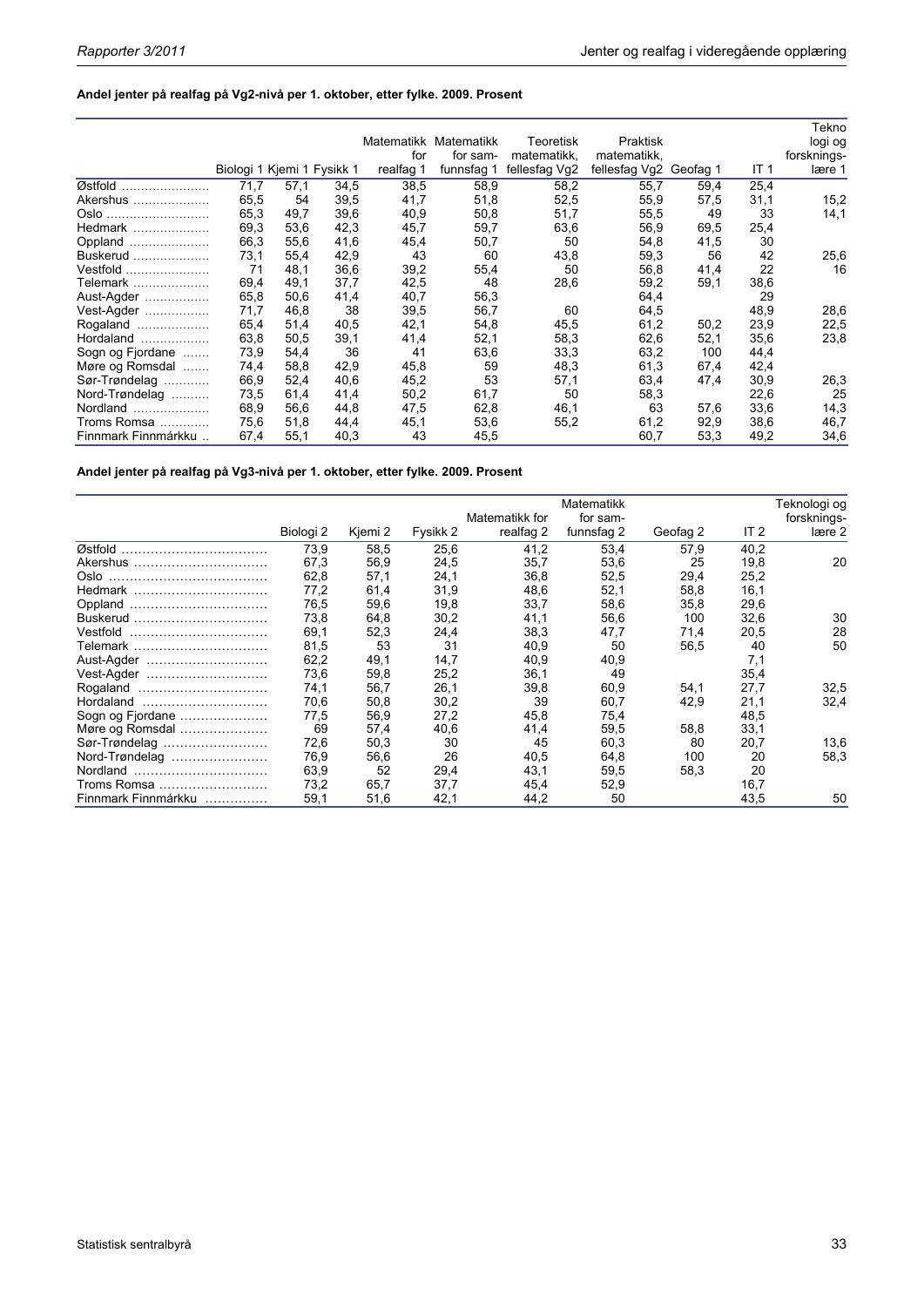### **Andel jenter på realfag på Vg2-nivå per 1. oktober, etter fylke. 2008. Prosent**

|                     |                            |      |      | for       | Matematikk Matematikk<br>for sam- | Teoretisk<br>matematikk, | Praktisk<br>matematikk. |          |             | Tekno<br>logi og<br>forsknings- |
|---------------------|----------------------------|------|------|-----------|-----------------------------------|--------------------------|-------------------------|----------|-------------|---------------------------------|
|                     | Biologi 1 Kjemi 1 Fysikk 1 |      |      | realfag 1 | funnsfag 1                        | fellesfag Vg2            | fellesfag Vg2           | Geofag 1 | <b>IT 1</b> | lære 1                          |
| Østfold             | 71,5                       | 58,2 | 41,9 | 44,9      | 57,7                              | 57,2                     | 61,9                    | 60       | 45,8        | 11,5                            |
| Akershus            | 64,7                       | 50,9 | 36,1 | 38,4      | 52,9                              | 52,7                     | 57,8                    | 58,7     | 29,8        | 23,8                            |
| Oslo                | 66,5                       | 52   | 38,7 | 40        | 50                                | 50,4                     | 54                      | 46,7     | 29,7        | 13,3                            |
| Hedmark             | 73                         | 63,5 | 45,5 | 46,7      | 49,2                              | 64,6                     | 61,8                    | 42,9     | 23,7        |                                 |
| Oppland             | 72,2                       | 56,5 | 33,2 | 46,7      | 53,6                              | 72,2                     | 56,6                    | 50       | 40,2        |                                 |
| Buskerud            | 77,3                       | 58,1 | 43,1 | 45        | 54,2                              | 62,7                     | 58,7                    | 40       | 36,4        | 29,9                            |
| Vestfold,           | 66,1                       | 47,2 | 38,1 | 40,9      | 48,1                              | 35,7                     | 58,2                    | 58,8     | 18,9        | 20,7                            |
| Telemark            | 77,9                       | 51,4 | 40,3 | 45,8      | 59,3                              | 34,6                     | 65,6                    | 47,4     | 36,6        | 40                              |
| Aust-Agder          | 59,6                       | 46,4 | 35,8 | 40,9      | 41,9                              |                          | 61,9                    |          | 23,1        |                                 |
| Vest-Agder          | 79,2                       | 56,2 | 36,4 | 41,5      | 50,4                              | 50                       | 65,4                    |          | 41,4        | 32,1                            |
| Rogaland<br>.       | 72,1                       | 51,9 | 41,5 | 43,4      | 60,3                              | 65,3                     | 62,9                    | 54,3     | 29,7        | 26,1                            |
| Hordaland<br>.      | 72,9                       | 51,3 | 38,8 | 43,4      | 57,5                              | 60                       | 66,1                    | 57,8     | 35,2        | 23,9                            |
| Sogn og Fjordane    | 72,2                       | 52,9 | 39,8 | 50,7      | 66,9                              | 68,3                     | 63,2                    | 33,3     | 51,4        | 100                             |
| Møre og Romsdal     | 71                         | 57,5 | 43,3 | 45,8      | 57,8                              | 46,4                     | 64                      | 47,8     | 33,6        |                                 |
| Sør-Trøndelag       | 70,3                       | 48,5 | 39,2 | 42,1      | 58,6                              | 51,4                     | 62,7                    | 47,4     | 22,2        | 21,3                            |
| Nord-Trøndelag      | 75,6                       | 47,2 | 36,4 | 44,9      | 59,6                              | 37,5                     | 60                      | 100      | 20          | 33,3                            |
| Nordland<br>.       | 66,3                       | 53,1 | 42,7 | 48        | 54,7                              | 41,7                     | 60,8                    |          | 17,2        | 5                               |
| Troms Romsa         | 66,8                       | 53,7 | 46,6 | 49        | 55,2                              | 51,2                     | 59,3                    | 78,6     | 32,1        | 17,6                            |
| Finnmark Finnmárkku | 67,9                       | 50,9 | 49,5 | 54,9      | 56,5                              | 69,2                     | 67,7                    |          | 61,3        | 50                              |

**Andel jenter på realfag på Vg3-nivå per 1. oktober, etter fylke. 2008. Prosent** 

|                     |           |         |          | Matematikk for | Matematikk<br>for sam- |          |        | Teknologi og<br>forsknings- |
|---------------------|-----------|---------|----------|----------------|------------------------|----------|--------|-----------------------------|
|                     | Biologi 2 | Kjemi 2 | Fysikk 2 | realfag 2      | funnsfag 2             | Geofag 2 | IT $2$ | lære 2                      |
| Østfold             | 70,6      | 55,7    | 29,4     | 41,9           | 58                     |          | 29,2   |                             |
| Akershus            | 65,6      | 54      | 25       | 37             | 47,1                   | 57,1     | 21     | 31,7                        |
| Oslo                | 64,8      | 55,5    | 29,1     | 38,3           | 53,2                   | 58,8     | 24,1   | 30                          |
| Hedmark             | 71,8      | 63,1    | 28,5     | 45,3           | 68.5                   | 53,8     | 17,8   |                             |
| Oppland             | 74,6      | 63,6    | 31,9     | 39.2           | 64,8                   | 53,3     | 25     |                             |
| Buskerud            | 76,9      | 59,9    | 30       | 37,7           | 67                     | 64       | 27,9   | 13,3                        |
| Vestfold            | 71,7      | 64,2    | 28,3     | 39,5           | 59,6                   | 28,6     | 33,7   | 42,1                        |
| Telemark            | 66        | 59,8    | 41,4     | 46.5           | 52,9                   |          | 23,4   | 26,7                        |
| Aust-Agder          | 55,1      | 43,8    | 24       | 32,2           | 55,2                   |          | 100    |                             |
| Vest-Agder          | 69,3      | 58,1    | 20,5     | 36,9           | 59.3                   |          | 39,1   |                             |
| Rogaland            | 72,7      | 52,9    | 28.7     | 40,4           | 55.7                   | 61,9     | 22,8   | 32                          |
| Hordaland           | 70,5      | 56,8    | 31,4     | 40,5           | 58,3                   | 57,1     | 33,1   | 26,9                        |
| Sogn og Fjordane    | 74,1      | 58,3    | 34       | 46,9           | 46,5                   |          | 36,7   |                             |
| Møre og Romsdal     | 70,8      | 57,9    | 35,6     | 45,3           | 53,2                   | 61,8     | 27     |                             |
| Sør-Trøndelag       | 67,6      | 53,9    | 31,6     | 44,2           | 61                     | 67,6     | 8,5    | 43,8                        |
| Nord-Trøndelag      | 70,6      | 60,8    | 31       | 43,5           | 70                     |          |        | 44,4                        |
| Nordland            | 70        | 54,7    | 28       | 45,2           | 67,3                   | 53,3     | 28,6   | 22,2                        |
| Troms Romsa         | 66,7      | 59,4    | 33,6     | 41,4           | 65,5                   |          | 27,5   |                             |
| Finnmark Finnmárkku | 75,4      | 57,1    | 28,3     | 42,1           | 75                     |          | 65,2   | 16,7                        |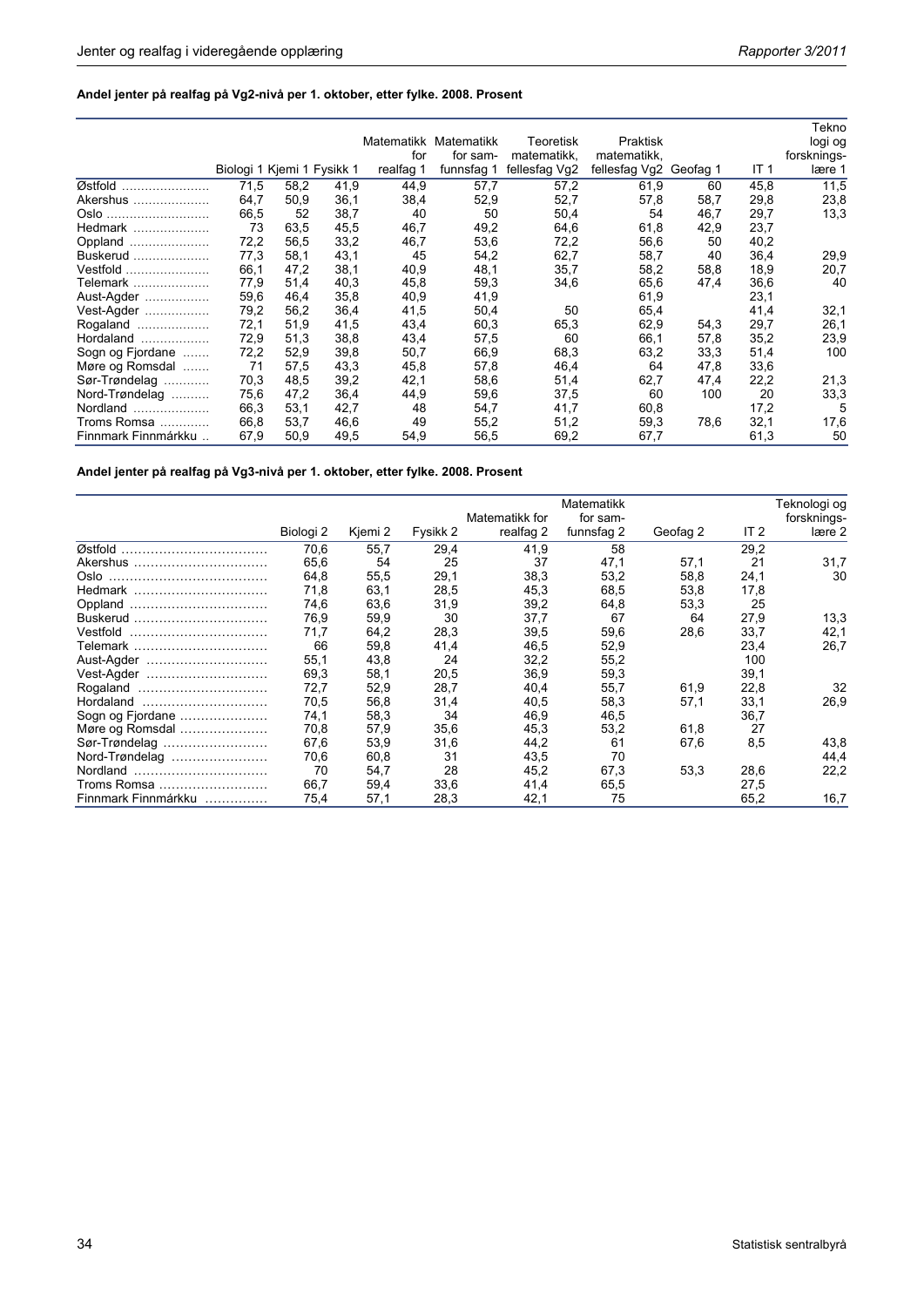### **Andel jenter på realfag på Vg2-nivå per 1. oktober, etter fylke. 2007. Prosent**

|                     |                            |      |      | for       | Matematikk Matematikk<br>for sam- | Teoretisk<br>matematikk, | Praktisk<br>matematikk, |      |                 | Tekno<br>logi og<br>forsknings- |
|---------------------|----------------------------|------|------|-----------|-----------------------------------|--------------------------|-------------------------|------|-----------------|---------------------------------|
|                     | Biologi 1 Kjemi 1 Fysikk 1 |      |      | realfag 1 | funnsfag 1                        | fellesfag Vg2            | fellesfag Vg2 Geofag 1  |      | IT <sub>1</sub> | lære 1                          |
| Østfold             | 65                         | 50   | 39   | 44,5      | 53,8                              | 59,6                     | 60,1                    | 50   | 30,3            | 33,3                            |
| Akershus            | 64,3                       | 47,6 | 35,5 | 38,7      | 48,3                              | 50,6                     | 59,5                    | 41,7 | 24,4            | 27,3                            |
| Oslo                | 62,6                       | 54,2 | 41,3 | 42        | 51,5                              | 61,5                     | 56,7                    | 52,6 | 24,8            | 19,4                            |
| Hedmark             | 67,4                       | 60,2 | 42,8 | 45,6      | 58,2                              | 55,6                     | 57,2                    | 56,3 | 18,1            |                                 |
| Oppland             | 73,8                       | 53,2 | 38,4 | 40,8      | 56,8                              | 60,8                     | 61,7                    | 40,9 | 39,1            |                                 |
| Buskerud            | 65,3                       | 52,8 | 39,4 | 42,3      | 61,9                              | 61,7                     | 59,8                    | 65,2 | 28,5            | 20,8                            |
| Vestfold            | 70,5                       | 54,5 | 36,3 | 42,8      | 57,9                              | 70,4                     | 58,3                    | 30,8 | 35              | 36,5                            |
| Telemark            | 66,2                       | 52,4 | 45,9 | 48,8      | 61,4                              | 74,2                     | 57,6                    |      | 29,1            | 40                              |
| Aust-Agder          | 62,1                       | 39,7 | 33,3 | 36,4      | 61,5                              | 50                       | 67,2                    |      | 100             |                                 |
| Vest-Agder          | 67,4                       | 53,3 | 35,7 | 43,8      | 54,9                              | 54,1                     | 65,4                    | 100  | 33,8            |                                 |
| Rogaland            | 70,3                       | 51,1 | 38,9 | 42,7      | 54                                | 63,5                     | 62,2                    | 54,5 | 31,9            | 19,4                            |
| Hordaland<br>.      | 68,2                       | 53,7 | 38,5 | 43,5      | 58,9                              | 55,7                     | 62,4                    | 50   | 39,1            | 33,9                            |
| Sogn og Fjordane    | 62,4                       | 51,9 | 42,6 | 48,9      | 54,8                              | 25                       | 60,4                    |      | 31,3            |                                 |
| Møre og Romsdal     | 70,7                       | 53,9 | 46,6 | 52,3      | 54,8                              | 70,2                     | 61,7                    | 61,3 | 29,3            |                                 |
| Sør-Trøndelag       | 63                         | 55,1 | 42,2 | 45,8      | 54,8                              | 68,4                     | 57,7                    | 60   | 20,9            | 29                              |
| Nord-Trøndelag      | 73,6                       | 56,1 | 42   | 48,3      | 61,8                              | 80                       | 59,8                    |      |                 | 45,5                            |
| Nordland            | 68,2                       | 46,4 | 36,9 | 41,8      | 63,5                              | 56,5                     | 60                      | 72,2 | 20,9            | 35,3                            |
| Troms Romsa         | 71,5                       | 58,7 | 43,5 | 43,8      | 57,8                              | 45,8                     | 61,7                    | 58,3 | 31              |                                 |
| Finnmark Finnmárkku | 78,5                       | 53,1 | 47,1 | 50,8      | 72,7                              | 64,3                     | 67,7                    |      | 54,7            |                                 |

**Andel jenter på realfag på Vg3-nivå per 1. oktober, etter fylke. 2007. Prosent** 

|                     |           |         |          | Matematikk for | Matematikk<br>for sam- |          |        | Teknologi og<br>forsknings- |
|---------------------|-----------|---------|----------|----------------|------------------------|----------|--------|-----------------------------|
|                     | Biologi 2 | Kjemi 2 | Fysikk 2 | realfag 2      | funnsfag 2             | Geofag 2 | IT $2$ | lære 2                      |
| Østfold             | 68,4      | 57,7    | 28,2     | 44,1           | 62,9                   |          |        |                             |
| Akershus            | 65,3      | 51      | 28,1     | 36,5           | 56,9                   |          |        |                             |
| Oslo                | 64,3      | 45,2    | 25,2     | 37,2           | 54,7                   |          |        |                             |
| Hedmark             | 71,1      | 55,5    | 33,6     | 46,8           | 57,1                   |          |        |                             |
|                     | 72,2      | 55,8    | 33,9     | 45,5           | 59,2                   |          |        |                             |
| Buskerud            | 74,7      | 53,5    | 27,8     | 40,3           | 54                     |          |        |                             |
| Vestfold            | 70,6      | 50,9    | 22,2     | 37,3           | 57,3                   |          |        |                             |
| Telemark            | 60,8      | 46,9    | 40,8     | 42,1           | 48,7                   |          |        |                             |
| Aust-Agder          | 74        | 40,3    | 21,4     | 30             | 64,6                   |          |        |                             |
| Vest-Agder          | 76,9      | 51,6    | 33,1     | 39,2           | 63,4                   |          |        |                             |
| Rogaland            | 73,1      | 47,5    | 30       | 42,2           | 68,9                   |          |        |                             |
| Hordaland           | 69,4      | 40,3    | 27,5     | 37,5           | 59,9                   |          |        |                             |
| Sogn og Fjordane    | 65,3      | 48,9    | 31       | 44,1           | 67,3                   |          |        |                             |
| Møre og Romsdal     | 67,8      | 52      | 34,8     | 43,1           | 60                     |          |        |                             |
| Sør-Trøndelag       | 69,9      | 53,7    | 29,2     | 45,5           | 68,6                   |          |        |                             |
| Nord-Trøndelag      | 67,9      | 49,1    | 34,3     | 40             | 53,3                   |          |        |                             |
| Nordland            | 70,7      | 52,3    | 32,4     | 45             | 56                     |          |        |                             |
| Troms Romsa         | 61,1      | 54,5    | 34,9     | 40,2           | 53,5                   |          |        |                             |
| Finnmark Finnmárkku | 87        | 53,8    | 31,3     | 50,8           | 54,5                   |          |        |                             |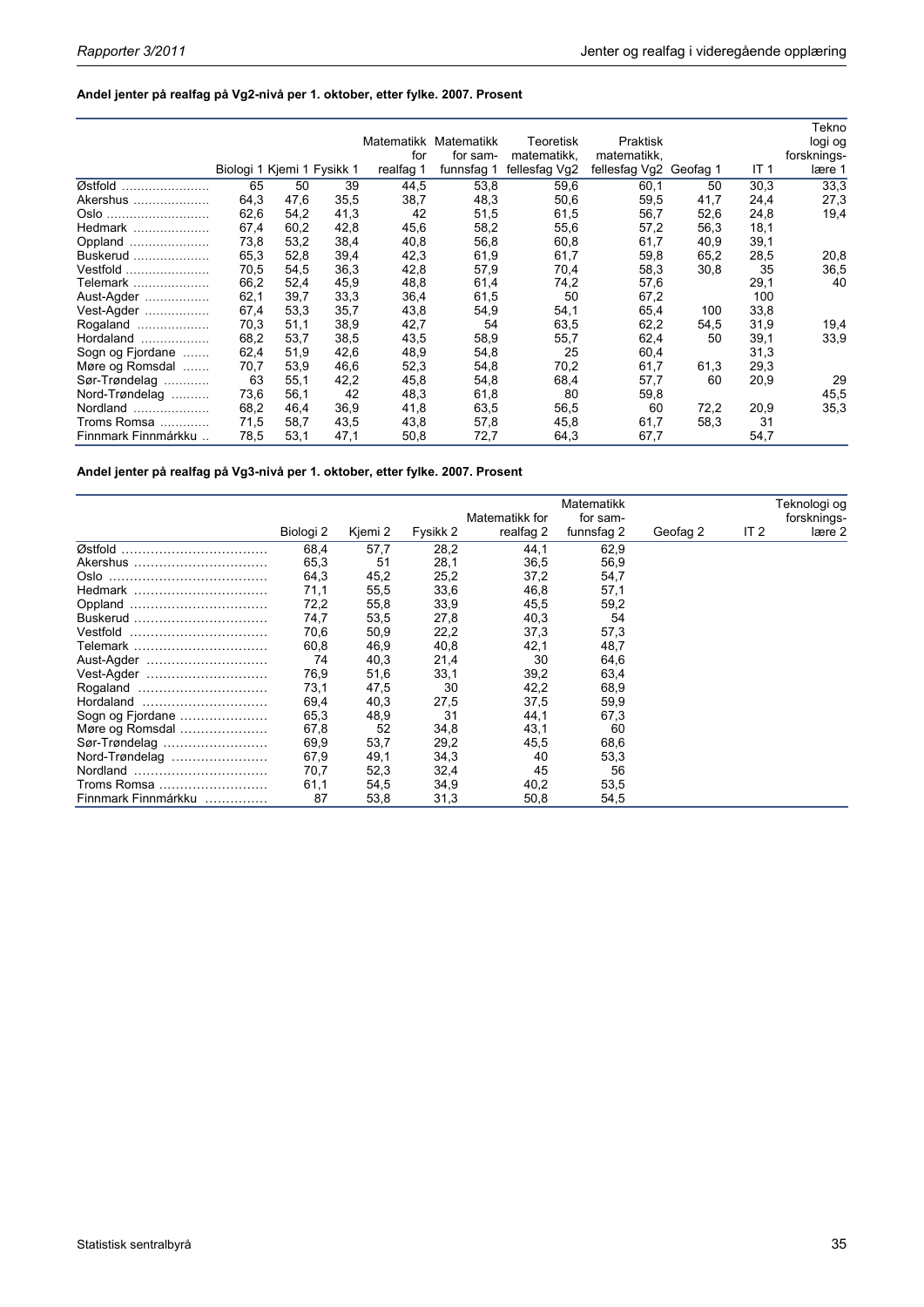### **Andel jenter på realfag på Vg2-nivå per 1. oktober, etter fylke. 2006. Prosent**

|                     |                            |      |      |           | Matematikk Matematikk | Teoretisk     | Praktisk      |          |      | Tekno<br>logi og |
|---------------------|----------------------------|------|------|-----------|-----------------------|---------------|---------------|----------|------|------------------|
|                     |                            |      |      | for       | for sam-              | matematikk,   | matematikk,   |          |      | forsknings-      |
|                     | Biologi 1 Kjemi 1 Fysikk 1 |      |      | realfag 1 | funnsfag 1            | fellesfag Vg2 | fellesfag Vg2 | Geofag 1 | IT 1 | lære 1           |
| Østfold             | 66,9                       | 55   | 35,8 | 45,4      | 57                    | 8,3           | 18,9          | 66,9     | 55   | 35,8             |
| Akershus            | 64,1                       | 51   | 37,5 | 40,6      | 56,5                  |               | 22,2          | 64,1     | 51   | 37,5             |
| Oslo                | 66,9                       | 49,7 | 34,8 | 41        | 54,7                  | 78,6          |               | 66,9     | 49,7 | 34,8             |
| Hedmark             | 68                         | 53   | 40,2 | 47,8      | 54,1                  |               | 75            | 68       | 53   | 40,2             |
| Oppland             | 69,6                       | 56   | 34,9 | 45,5      | 61,6                  |               | 45,3          | 69,6     | 56   | 34,9             |
| Buskerud            | 69,2                       | 54,5 | 31,9 | 41,3      | 52,1                  |               | 20,5          | 69,2     | 54,5 | 31,9             |
| Vestfold            | 69,6                       | 52,8 | 35,6 | 42,9      | 55,6                  |               | 9,2           | 69,6     | 52,8 | 35,6             |
| Telemark            | 62,8                       | 49,8 | 42,7 | 46,9      | 51,7                  |               | 64,9          | 62,8     | 49,8 | 42,7             |
| Aust-Agder          | 73,2                       | 43,6 | 28,7 | 33,3      | 64,1                  |               | 71,7          | 73,2     | 43,6 | 28,7             |
| Vest-Agder          | 77,7                       | 50,2 | 34,8 | 41,3      | 61,4                  |               | 21,2          | 77,7     | 50,2 | 34,8             |
| Rogaland            | 71,7                       | 47,2 | 39,2 | 43,2      | 66,4                  |               |               | 71,7     | 47,2 | 39,2             |
| Hordaland<br>.      | 68,4                       | 44,8 | 35,3 | 40,7      | 56                    |               | 32,8          | 68,4     | 44,8 | 35,3             |
| Sogn og Fjordane    | 67,2                       | 52,6 | 37   | 42,5      | 58,6                  |               |               | 67,2     | 52,6 | 37               |
| Møre og Romsdal     | 66,2                       | 51,2 | 37   | 45,8      | 55                    |               |               | 66,2     | 51,2 | 37               |
| Sør-Trøndelag       | 71,9                       | 54,6 | 40,6 | 45,5      | 64,7                  | 33,3          | 10,2          | 71,9     | 54,6 | 40,6             |
| Nord-Trøndelag      | 69                         | 50   | 37,7 | 44,1      | 48                    |               | 50            | 69       | 50   | 37,7             |
| Nordland<br>.       | 70,3                       | 52,8 | 38,9 | 46,6      | 57,6                  |               | 52            | 70,3     | 52,8 | 38,9             |
| Troms Romsa         | 65,5                       | 55,5 | 40,8 | 42        | 55,5                  |               |               | 65,5     | 55,5 | 40,8             |
| Finnmark Finnmárkku | 81                         | 50   | 44,9 | 51,2      | 52,9                  |               | 100           | 81       | 50   | 44,9             |

**Andel jenter på realfag på Vg3-nivå per 1. oktober, etter fylke. 2006. Prosent** 

|                     |           |         |          | Matematikk for | Matematikk<br>for sam- |          |        | Teknologi og<br>forsknings- |
|---------------------|-----------|---------|----------|----------------|------------------------|----------|--------|-----------------------------|
|                     | Biologi 2 | Kjemi 2 | Fysikk 2 | realfag 2      | funnsfag 2             | Geofag 2 | IT $2$ | lære 2                      |
| Østfold             | 64,6      | 55,5    | 30,9     | 37,1           | 56,3                   |          |        |                             |
| Akershus            | 70,1      | 53,1    | 30       | 39,2           | 54,1                   |          |        |                             |
| Oslo                | 63,9      | 53,1    | 22,2     | 39             | 50                     |          |        |                             |
| Hedmark             | 74,1      | 50      | 27,6     | 44,6           | 57,5                   |          |        |                             |
| Oppland             | 73,7      | 54,9    | 30       | 41,5           | 58,4                   |          |        |                             |
| Buskerud            | 71,2      | 48,8    | 24,9     | 37,8           | 58,6                   |          |        |                             |
| Vestfold            | 73,7      | 53,3    | 26,9     | 41,3           | 63,6                   |          |        |                             |
| Telemark            | 62,4      | 42,7    | 34.7     | 39,7           | 61,1                   |          |        |                             |
| Aust-Agder          | 65,3      | 42,5    | 17,5     | 36             | 63,8                   |          |        |                             |
| Vest-Agder          | 68,4      | 55,3    | 37,6     | 46,6           | 50,5                   |          |        |                             |
| Rogaland            | 69,6      | 43,7    | 27,3     | 34             | 70,8                   |          |        |                             |
| Hordaland           | 70,7      | 45,9    | 29,3     | 40,3           | 53,7                   |          |        |                             |
| Sogn og Fjordane    | 71,1      | 50,5    | 34,3     | 39,2           | 52,9                   |          |        |                             |
| Møre og Romsdal     | 72,4      | 49,4    | 25,7     | 37,8           | 62,9                   |          |        |                             |
| Sør-Trøndelag       | 70,3      | 53      | 35,1     | 41,1           | 64,3                   |          |        |                             |
| Nord-Trøndelag      | 74,4      | 47,9    | 30,1     | 44,7           | 50                     |          |        |                             |
| Nordland            | 68,1      | 50      | 28,1     | 36,4           | 53,6                   |          |        |                             |
| Troms Romsa         | 67,3      | 60,3    | 27,8     | 43             | 62                     |          |        |                             |
| Finnmark Finnmárkku | 72,9      | 53,7    | 27,7     | 42,9           | 70,6                   |          |        |                             |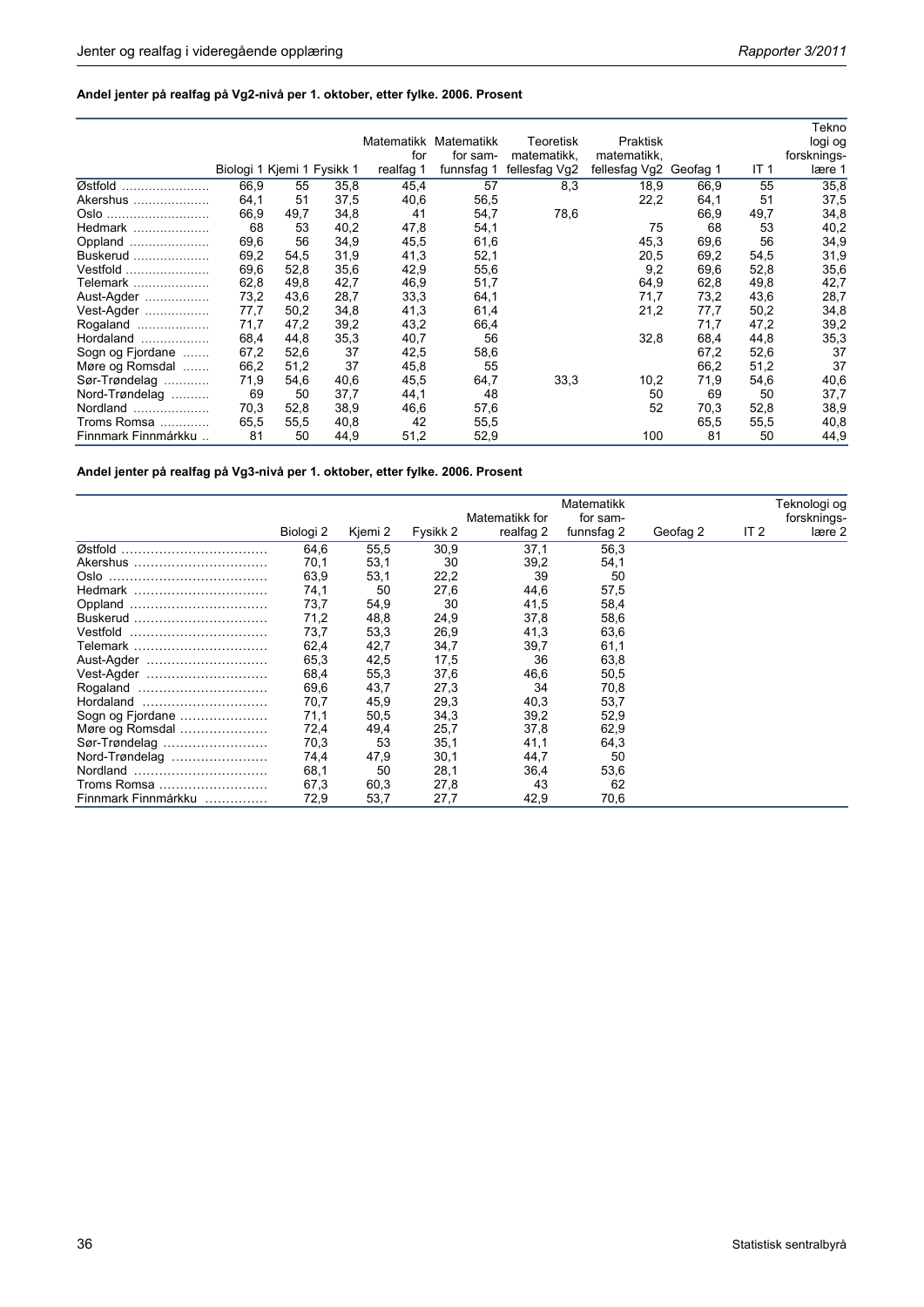## **Vedlegg B: Antall elever som har gått opp til eksamen i realfag**

|                                          |               | Alle          |               |               | Jenter        |               |               | Gutter        |               |
|------------------------------------------|---------------|---------------|---------------|---------------|---------------|---------------|---------------|---------------|---------------|
|                                          | 2006/<br>2007 | 2007/<br>2008 | 2008/<br>2009 | 2006/<br>2007 | 2007/<br>2008 | 2008/<br>2009 | 2006/<br>2007 | 2007/<br>2008 | 2008/<br>2009 |
| Vg2/VKI<br>Matematikk for realfag 1      | 5 0 4 1       | 4659          | 4588          | 2 1 1 1       | 1967          | 2 0 4 3       | 2930          | 2692          | 2545          |
| Matematikk for<br>samfunnsfag 1<br>.     | 1668          | 1524          | 2071          | 951           | 830           | 1 0 9 3       | 717           | 694           | 978           |
| Teoretisk matematikk,<br>fellesfag $Vg2$ | 0             | 306           | 383           | 0             | 158           | 194           | 0             | 148           | 189           |
| Praktisk matematikk,<br>fellesfag $Vg2$  | 0             | 4 0 8 7       | 9755          | 0             | 2 3 7 9       | 5975          | 0             | 1708          | 3780          |
| Vg3/VKII                                 |               |               |               |               |               |               |               |               |               |
| Biologi 2                                | 2 5 3 6       | 2932          | 3 4 6 4       | 1765          | 2 0 3 4       | 2424          | 771           | 898           | 1 0 4 0       |
| Kjemi 2                                  | 1910          | 2085          | 3 3 6 6       | 1 0 9 0       | 1 1 4 7       | 2055          | 820           | 938           | 1311          |
| Fysikk 2                                 | 1761          | 1803          | 2 9 0 3       | 558           | 549           | 889           | 1 203         | 1 2 5 4       | 2014          |
| Matematikk for realfag 2                 | 3 1 3 8       | 3718          | 5 2 6 2       | 1 2 2 7       | 1508          | 2 1 6 4       | 1911          | 2 2 1 0       | 3098          |
| Matematikk for<br>samfunnsfag $2$        | 1 1 7 6       | 1 3 8 7       | 1940          | 669           | 840           | 1077          | 507           | 547           | 863           |
| Geofag 2                                 | 0             | 0             | 262           | 0             | 0             | 150           | 0             | 0             | 112           |
| $IT 2$                                   | 0             | 0             | 1 1 7 7       | 0             | $\Omega$      | 313           | $\Omega$      | 0             | 864           |
| Teknologi og<br>forskningslære 2         | 0             | 0             | 169           | 0             | 0             | 53            | 0             | 0             | 116           |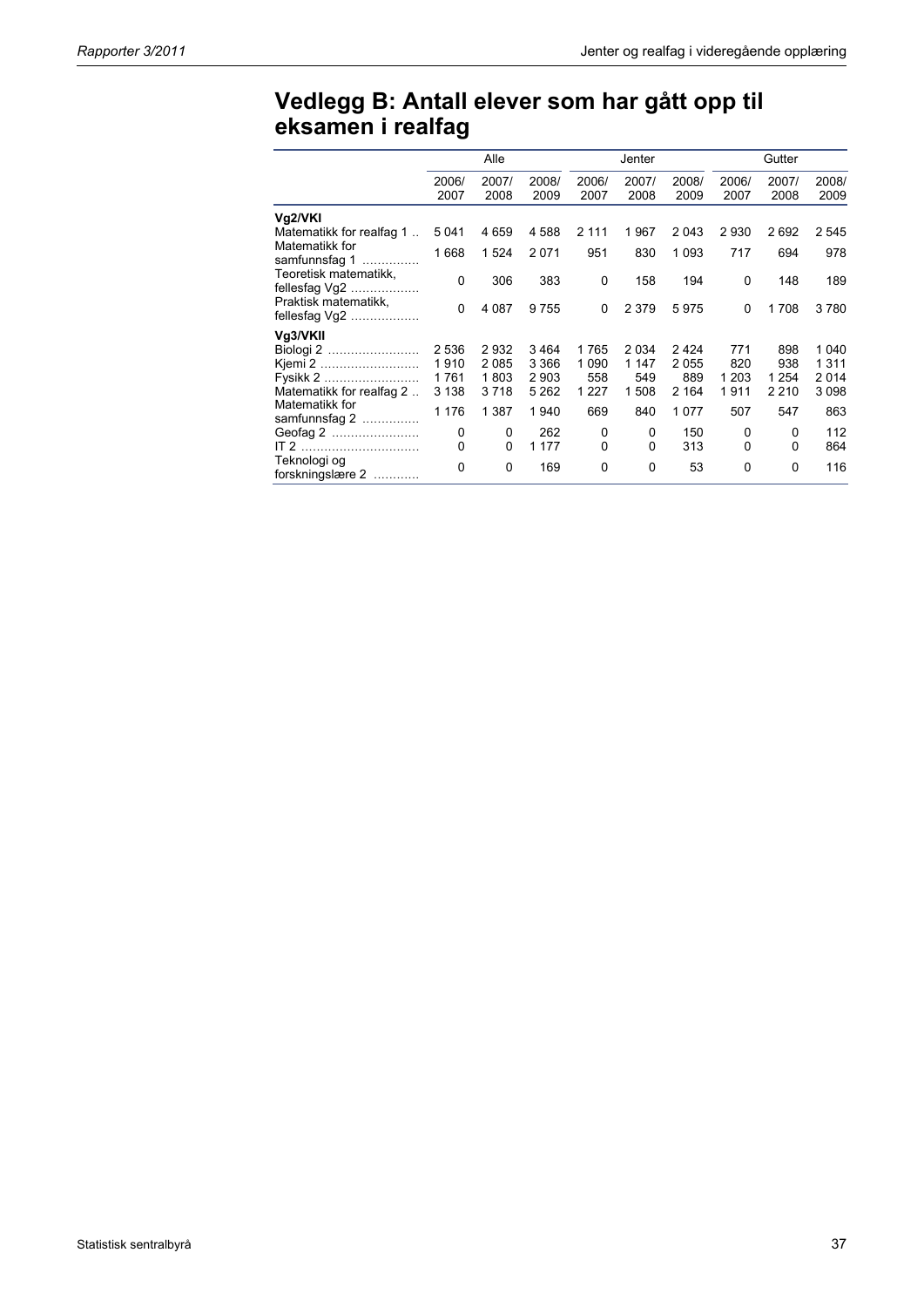## **Vedlegg C: Multivariate analyser av karakterer i realfag**

**Logistisk regresjon av sannsynlighet for å velge matematikk for realfag 2. 2009** 

|                                           | Koeffisient | Standardfeil | $P > K$ jikvadrat |
|-------------------------------------------|-------------|--------------|-------------------|
|                                           | $-1.7132$   | 0.0321       | < 0.0001          |
|                                           | $-1.0942$   | 0.031        | < 0.0001          |
| Foreldre har lang høyere utdanning        | 0.6742      | 0.0489       | < 0.0001          |
| Foreldre har kort høyere utdanning        | 0.4044      | 0.0359       | < 0.0001          |
|                                           | $-0.2697$   | 0.0802       | 0.0008            |
|                                           | 0.6468      | 0.07         | < 0.0001          |
| Norskfødt med innvandrerforeldre          | 0.8071      | 0.0771       | < 0.0001          |
| Far har realfagsutdanning på høyere nivå  | 0.673       | 0.0629       | < 0.0001          |
| Mor har realfagsutdanning på høyere nivå. | 0.5033      | 0.0977       | < 0.0001          |
| Færre enn 30 grunnskolepoeng              | $-3.4746$   | 0.3803       | < 0.0001          |
| Mellom 30 og 39 grunnskolepoeng           | $-1.941$    | 0.0653       | < 0.0001          |
| Over 50 grunnskolepoeng                   | 1.3779      | 0.0344       | < 0.0001          |
|                                           | 0.0068      |              |                   |
| N                                         | 54 545      |              |                   |

### **OLS-regresjon av karakterer**

#### **Standpunkt skoleåret 2008/2009**

|                                                                                                                          | Ustandardisert koeffisient Standardfeil           |                                          | P-verdi                              |
|--------------------------------------------------------------------------------------------------------------------------|---------------------------------------------------|------------------------------------------|--------------------------------------|
| Biologi 1                                                                                                                | 2,66292<br>0,16261                                | 0,07048<br>0,03484                       | < 0,0001<br>$<$ 0,0001               |
| Foreldre har lang høyere utdanning<br>Foreldre har kort høyere utdanning                                                 | 0,85165<br>0,42941<br>$-0.05492$                  | 0,07684<br>0,06870<br>0,06887            | < 0.0001<br>< 0.0001<br>0,0103       |
| Norskfødt med innvandrerforeldre<br>Far har realfagsutdanning på høyere nivå<br>Mor har realfagsutdanning på høyere nivå | $-0.14949$<br>$-0.05015$<br>$-0,07406$<br>0,22118 | 0.07836<br>0,07267<br>0,07232<br>0,11582 | 0,0995<br>0,7450<br>0,4956<br>0,0077 |
| N                                                                                                                        | 0,0774<br>5683                                    |                                          |                                      |
| Kjemi 1                                                                                                                  | 3,58769                                           | 0,07225                                  | < 0.0001                             |
| Foreldre har lang høyere utdanning                                                                                       | 0,14932<br>0,86395                                | 0,03031<br>0,07793                       | $<$ 0,0001<br>< 0.0001               |
| Foreldre har kort høyere utdanning                                                                                       | 0,60950<br>0,24534<br>$-0.27829$                  | 0,07281<br>0,07416<br>0,08075            | < 0.0001<br>0,0009<br>0,0006         |
| Norskfødt med innvandrerforeldre<br>Far har realfagsutdanning på høyere nivå<br>Mor har realfagsutdanning på høyere nivå | $-0,02601$<br>0.03537<br>0,11446                  | 0,07157<br>0,05547<br>0,07994            | 0,7163<br>0,5237<br>0,1523           |
| N                                                                                                                        | 0,0647<br>6651                                    |                                          |                                      |
| Fysikk 1                                                                                                                 |                                                   |                                          |                                      |
| Foreldre har lang høyere utdanning                                                                                       | 3,56192<br>0,16969<br>0,93741                     | 0,06508<br>0,02663<br>0,07050            | < 0.0001<br>$<$ 0,0001<br>< 0.0001   |
| Foreldre har kort høyere utdanning                                                                                       | 0,61570<br>0,31861                                | 0,06592<br>0,06748                       | < 0.0001<br>< 0.0001                 |
| Norskfødt med innvandrerforeldre                                                                                         | $-0.28364$<br>$-0.14602$                          | 0.07254<br>0,06496                       | < 0.0001<br>0,0246                   |
| Far har realfagsutdanning på høyere nivå<br>Mor har realfagsutdanning på høyere nivå                                     | $-0,00828$<br>0,02029                             | 0,04829<br>0,07262                       | 0,8639<br>0,7800                     |
| N                                                                                                                        | 0,0728<br>7 5 9 4                                 |                                          |                                      |
| Matematikk for realfag 1                                                                                                 |                                                   |                                          |                                      |
| Foreldre har lang høyere utdanning                                                                                       | 3,10651<br>0,26185<br>0,91820                     | 0,07412<br>0,02997<br>0,08093            | $<$ 0.0001<br>$0,0001$<br>< 0.0001   |
| Foreldre har kort høyere utdanning                                                                                       | 0,57041<br>0,14978                                | 0,07555<br>0,07692<br>0.08526            | $0,0001$<br>0,0516<br>0.0002         |
| Norskfødt med innvandrerforeldre<br>Far har realfagsutdanning på høyere nivå                                             | $-0,31557$<br>0,02506<br>0,00006417               | 0,08213<br>0,05657                       | 0,7603<br>0,9991                     |
| Mor har realfagsutdanning på høyere nivå                                                                                 | 0,14213                                           | 0,07891                                  | 0,0717                               |
| N                                                                                                                        | 0.0637<br>8820                                    |                                          |                                      |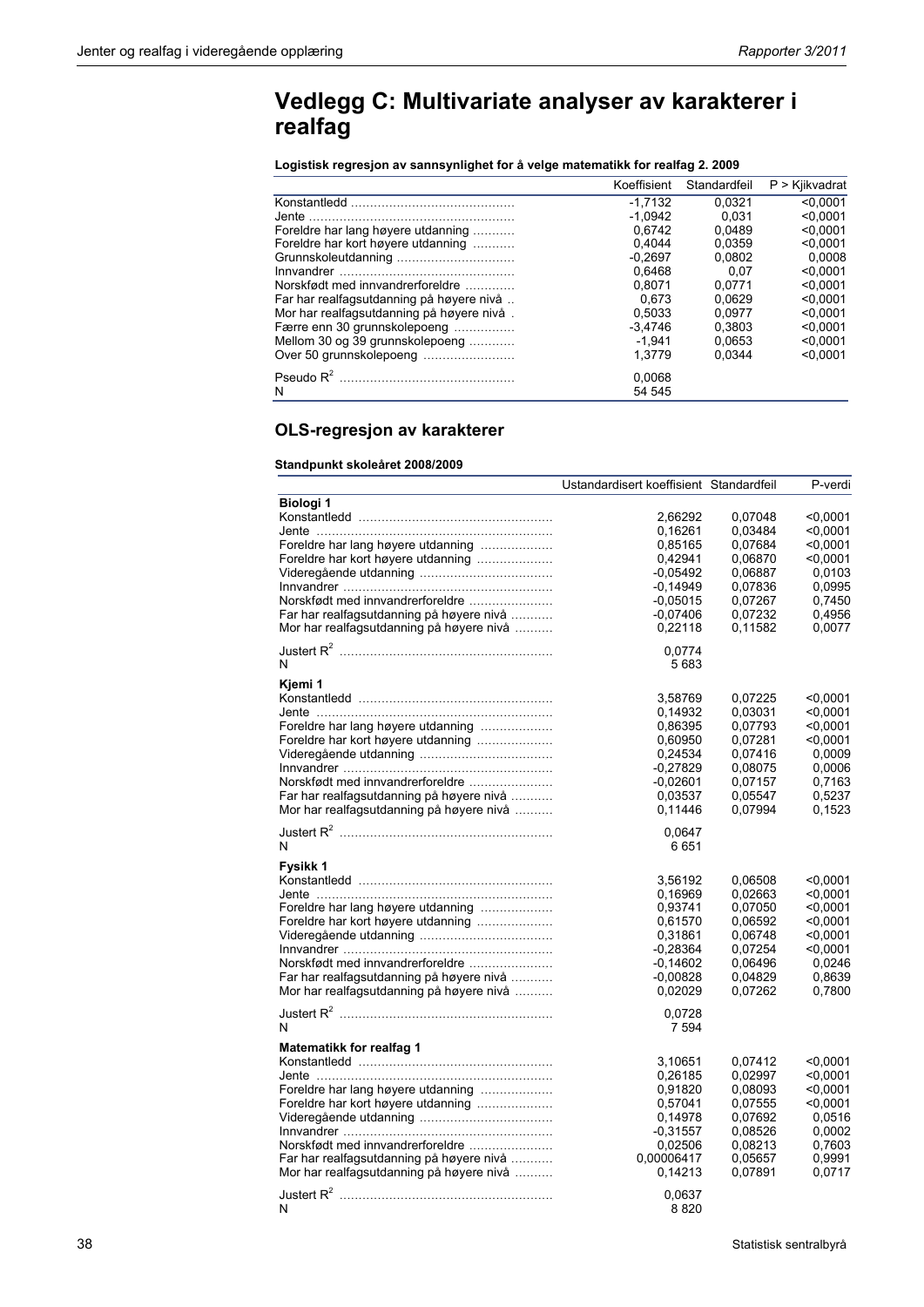|                                          | Ustandardisert koeffisient Standardfeil |         | P-verdi    |
|------------------------------------------|-----------------------------------------|---------|------------|
| Matematikk for samfunnsfag 1             |                                         |         |            |
|                                          | 2,88831                                 | 0,07582 | $<$ 0,0001 |
|                                          | 0,52065                                 | 0,03418 | $0.0001$   |
| Foreldre har lang høyere utdanning       | 0,57628                                 | 0,08670 | $<$ 0.0001 |
| Foreldre har kort høyere utdanning       | 0,46159                                 | 0.07654 | $0.0001$   |
|                                          | 0,24652                                 | 0,07695 | 0,0014     |
|                                          | $-0.60727$                              | 0,09019 | $<$ 0.0001 |
| Norskfødt med innvandrerforeldre         | $-0,19775$                              | 0,08478 | 0,0197     |
| Far har realfagsutdanning på høyere nivå | 0,26762                                 | 0,08387 | 0,0014     |
| Mor har realfagsutdanning på høyere nivå | $-0,11793$                              | 0,13868 | 0,3952     |
|                                          |                                         |         |            |
|                                          | 0,0774                                  |         |            |
| N                                        | 5896                                    |         |            |
| Praktisk matematikk, fellesfag Vg2       |                                         |         |            |
|                                          | 2,94661                                 | 0,02872 | $<$ 0,0001 |
|                                          |                                         | 0,01640 | $0.0001$   |
|                                          | 0,08301                                 |         |            |
| Foreldre har lang høyere utdanning       | 0,58871                                 | 0,04125 | $0.0001$   |
| Foreldre har kort høyere utdanning       | 0,46392                                 | 0,02956 | $<$ 0,0001 |
|                                          | 0,22586                                 | 0,02854 | $<$ 0.0001 |
|                                          | $-0,49701$                              | 0,03947 | $<$ 0.0001 |
| Norskfødt med innvandrerforeldre         | $-0.65554$                              | 0,04768 | $0,0001$   |
| Far har realfagsutdanning på høyere nivå | 0,12109                                 | 0,05946 | 0,0417     |
| Mor har realfagsutdanning på høyere nivå | 0,24662                                 | 0,11542 | 0,0326     |
|                                          |                                         |         |            |
|                                          | 0,0442                                  |         |            |
| N                                        | 25 640                                  |         |            |
| <b>IT 1</b>                              |                                         |         |            |
|                                          | 3,79365                                 | 0,08370 | $<$ 0,0001 |
|                                          | 0,02879                                 | 0,03778 | 0,4461     |
| Foreldre har lang høyere utdanning       |                                         |         |            |
|                                          | 0,71486                                 | 0,10177 | $<$ 0.0001 |
| Foreldre har kort høyere utdanning       | 0,48636                                 | 0,08603 | $<$ 0.0001 |
|                                          | 0,26070                                 | 0,08585 | 0,0024     |
|                                          | $-0,40076$                              | 0,10736 | 0,0002     |
| Norskfødt med innvandrerforeldre         | $-0.05649$                              | 0,09648 | 0,5583     |
| Far har realfagsutdanning på høyere nivå | 0.11545                                 | 0,08603 | 0,1797     |
| Mor har realfagsutdanning på høyere nivå | 0,03442                                 | 0,13378 | 0,7970     |
|                                          |                                         |         |            |
| N                                        | 0,0450<br>3829                          |         |            |
|                                          |                                         |         |            |
| Biologi 2                                |                                         |         |            |
|                                          | 2,95674                                 | 0,09773 | $<$ 0.0001 |
|                                          | 0,52812                                 | 0,04415 | $0.0001$   |
| Foreldre har lang høyere utdanning       | 0,95255                                 | 0.10725 | $<$ 0.0001 |
| Foreldre har kort høyere utdanning       | 0,67519                                 | 0,09554 | $<$ 0,0001 |
|                                          | 0,25866                                 | 0,09616 | 0,0072     |
|                                          | $-0,56060$                              | 0,11120 | $<$ 0,0001 |
| Norskfødt med innvandrerforeldre         | $-0,31863$                              | 0.10716 |            |
|                                          |                                         |         | 0,0030     |
| Far har realfagsutdanning på høyere nivå | $-0,02567$                              | 0,09160 | 0.7793     |
| Mor har realfagsutdanning på høyere nivå | 0,29481                                 | 0,14699 | 0,0449     |
|                                          | 0,0979                                  |         |            |
| N                                        | 4513                                    |         |            |
|                                          |                                         |         |            |
| Kjemi 2                                  |                                         |         |            |
|                                          | 3,49355                                 | 0,10449 | $<$ 0,0001 |
|                                          | 0.03298                                 | 0,04161 | 0,4281     |
| Foreldre har lang høyere utdanning       | 0,72545                                 | 0,11050 | $0.0001$   |
| Foreldre har kort høyere utdanning       | 0,39714                                 | 0,10409 | 0,0001     |
|                                          | 0,07411                                 | 0,10554 | 0.4826     |
|                                          | $-0.68966$                              | 0,11176 | $<$ 0.0001 |
| Norskfødt med innvandrerforeldre         | $-0,43796$                              | 0,09994 | < 0.0001   |
| Far har realfagsutdanning på høyere nivå | 0,09373                                 | 0,07967 | 0,2395     |
| Mor har realfagsutdanning på høyere nivå | 0,19435                                 | 0,11489 | 0,0908     |
|                                          |                                         |         |            |
|                                          | 0,0733                                  |         |            |
| N                                        | 4 6 0 5                                 |         |            |
|                                          |                                         |         |            |
| Matematikk for samfunnsfag 2             |                                         |         |            |
|                                          | 3,16882                                 | 0,10656 | $<$ 0,0001 |
|                                          | 0,54965                                 | 0,04704 | $<$ 0.0001 |
| Foreldre har lang høyere utdanning       | 0,38712                                 | 0,12016 | 0,0013     |
| Foreldre har kort høyere utdanning       | 0.15713                                 | 0,10662 | 0,1407     |
|                                          | $-0,05008$                              | 0,10708 | 0,6401     |
|                                          | $-0.64642$                              | 0,12662 | $<$ 0,0001 |
| Norskfødt med innvandrerforeldre         |                                         |         |            |
|                                          | $-0,34702$                              | 0,12425 | 0,0053     |
| Far har realfagsutdanning på høyere nivå | $-0.03712$                              | 0,10230 | 0,7167     |
| Mor har realfagsutdanning på høyere nivå | 0,24802                                 | 0,22695 | 0,2746     |
|                                          |                                         |         |            |
|                                          | 0,0677                                  |         |            |
| N                                        | 3 2 4 5                                 |         |            |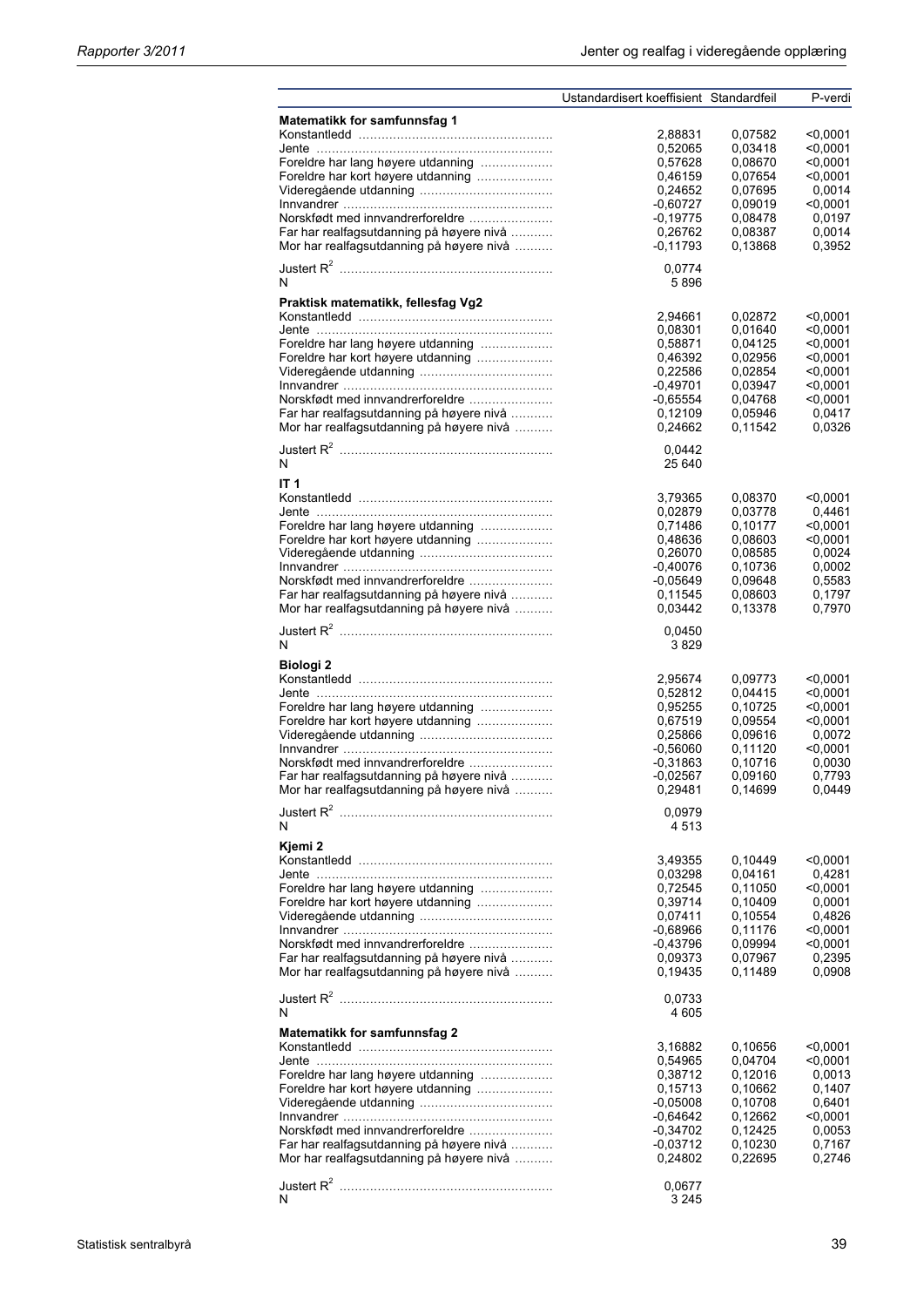|                                          | Ustandardisert koeffisient Standardfeil |         | P-verdi  |
|------------------------------------------|-----------------------------------------|---------|----------|
| IT $2$                                   |                                         |         |          |
|                                          | 3.43909                                 | 0.11199 | < 0.0001 |
| .Jente                                   | $-0.15614$                              | 0.05425 | 0.0040   |
| Foreldre har lang høyere utdanning       | 0.80238                                 | 0.13407 | < 0.0001 |
| Foreldre har kort høyere utdanning       | 0.62989                                 | 0.11564 | < 0.0001 |
|                                          | 0.33939                                 | 0.11439 | 0.0030   |
|                                          | $-0.52489$                              | 0.14280 | 0.0002   |
| Norskfødt med innvandrerforeldre         | $-0.10001$                              | 0.14702 | 0.4964   |
| Far har realfagsutdanning på høyere nivå | 0.33355                                 | 0.11907 | 0.0051   |
| Mor har realfagsutdanning på høyere nivå | 0.13364                                 | 0.21159 | 0.5277   |
| N                                        | 0.0608<br>2574                          |         |          |

#### **Eksamen, skoleåret 2008/2009**

| Matematikk for realfag 1<br>2,66292<br>0,09023<br>< 0.0001<br>0,16261<br>0,04043<br>< 0.0001<br>Foreldre har lang høyere utdanning<br>0,10132<br>< 0.0001<br>0,85165<br>Foreldre har kort høyere utdanning<br>0.42941<br>0,09133<br>< 0.0001<br>$-0.05492$<br>0,09273<br>$-0,14949$<br>0,10176<br>Norskfødt med innvandrerforeldre<br>$-0.05015$<br>0,10553<br>Far har realfagsutdanning på høyere nivå<br>$-0,07406$<br>0.08407<br>Mor har realfagsutdanning på høyere nivå<br>0,22118<br>0,12400<br>0,0646<br>N<br>4588<br>Matematikk for samfunnsfag 1<br>2,03204<br>0,11605<br>< 0.0001<br>0,35439<br>0,05682<br>$<$ 0,0001<br>Foreldre har lang høyere utdanning<br>0,77834<br>0,14274<br>< 0.0001<br>Foreldre har kort høyere utdanning<br>0,61964<br>0,11713<br>< 0.0001<br>0,34585<br>0,11521<br>$-0.40104$<br>0,13076<br>Norskfødt med innvandrerforeldre<br>$-0,08564$<br>0,12572<br>0,4958<br>Far har realfagsutdanning på høyere nivå<br>0,14894<br>0,16250<br>0,3595<br>Mor har realfagsutdanning på høyere nivå<br>$-0,00953$<br>0.32321<br>0,0636<br>N<br>2071<br>Praktisk matematikk, fellesfag Vg2<br>2,80528<br>0,04126<br>< 0,0001<br>$-0.19391$<br>0,02568<br>< 0.0001<br>Foreldre har lang høyere utdanning<br>0,06736<br>0,58738<br>< 0.0001<br>0.31163<br>Foreldre har kort høyere utdanning<br>0.04276<br>< 0.0001<br>< 0.0001<br>0,16449<br>0,04021<br>$-0.65666$<br>0,04883<br>< 0.0001<br>Norskfødt med innvandrerforeldre<br>0,05748<br>< 0.0001<br>$-0,70307$<br>Far har realfagsutdanning på høyere nivå<br>$-0.08532$<br>0,4116<br>0,10391<br>Mor har realfagsutdanning på høyere nivå<br>0,22592<br>0,18730<br>0,0648<br>9755<br>N<br>Biologi <sub>2</sub><br>2,59180<br>0,09119<br>< 0.0001<br>0,39847<br>0,04497<br>< 0,0001<br>Foreldre har lang høyere utdanning<br>0,10107<br>0,84518<br>< 0.0001<br>Foreldre har kort høyere utdanning<br>0,50780<br>0,09050<br>< 0.0001<br>0,17876<br>0,09080<br>0.0491<br>$-0.62554$<br>0,09566<br>< 0.0001<br>< 0,0001<br>Norskfødt med innvandrerforeldre<br>$-0,49520$<br>0,09921<br>Far har realfagsutdanning på høyere nivå<br>$-0,08293$<br>0,09256<br>0,3703<br>Mor har realfagsutdanning på høyere nivå<br>0,29974<br>0,14881<br>0,0441<br>0,1025 |   | Ustandardisert koeffisient Standardfeil | P-verdi |
|-----------------------------------------------------------------------------------------------------------------------------------------------------------------------------------------------------------------------------------------------------------------------------------------------------------------------------------------------------------------------------------------------------------------------------------------------------------------------------------------------------------------------------------------------------------------------------------------------------------------------------------------------------------------------------------------------------------------------------------------------------------------------------------------------------------------------------------------------------------------------------------------------------------------------------------------------------------------------------------------------------------------------------------------------------------------------------------------------------------------------------------------------------------------------------------------------------------------------------------------------------------------------------------------------------------------------------------------------------------------------------------------------------------------------------------------------------------------------------------------------------------------------------------------------------------------------------------------------------------------------------------------------------------------------------------------------------------------------------------------------------------------------------------------------------------------------------------------------------------------------------------------------------------------------------------------------------------------------------------------------------------------------------------------------------------------------------------------------------------------------------------------------------------------------------------------------------------------------------------|---|-----------------------------------------|---------|
|                                                                                                                                                                                                                                                                                                                                                                                                                                                                                                                                                                                                                                                                                                                                                                                                                                                                                                                                                                                                                                                                                                                                                                                                                                                                                                                                                                                                                                                                                                                                                                                                                                                                                                                                                                                                                                                                                                                                                                                                                                                                                                                                                                                                                                   |   |                                         |         |
|                                                                                                                                                                                                                                                                                                                                                                                                                                                                                                                                                                                                                                                                                                                                                                                                                                                                                                                                                                                                                                                                                                                                                                                                                                                                                                                                                                                                                                                                                                                                                                                                                                                                                                                                                                                                                                                                                                                                                                                                                                                                                                                                                                                                                                   |   |                                         |         |
|                                                                                                                                                                                                                                                                                                                                                                                                                                                                                                                                                                                                                                                                                                                                                                                                                                                                                                                                                                                                                                                                                                                                                                                                                                                                                                                                                                                                                                                                                                                                                                                                                                                                                                                                                                                                                                                                                                                                                                                                                                                                                                                                                                                                                                   |   |                                         |         |
|                                                                                                                                                                                                                                                                                                                                                                                                                                                                                                                                                                                                                                                                                                                                                                                                                                                                                                                                                                                                                                                                                                                                                                                                                                                                                                                                                                                                                                                                                                                                                                                                                                                                                                                                                                                                                                                                                                                                                                                                                                                                                                                                                                                                                                   |   |                                         |         |
|                                                                                                                                                                                                                                                                                                                                                                                                                                                                                                                                                                                                                                                                                                                                                                                                                                                                                                                                                                                                                                                                                                                                                                                                                                                                                                                                                                                                                                                                                                                                                                                                                                                                                                                                                                                                                                                                                                                                                                                                                                                                                                                                                                                                                                   |   |                                         |         |
|                                                                                                                                                                                                                                                                                                                                                                                                                                                                                                                                                                                                                                                                                                                                                                                                                                                                                                                                                                                                                                                                                                                                                                                                                                                                                                                                                                                                                                                                                                                                                                                                                                                                                                                                                                                                                                                                                                                                                                                                                                                                                                                                                                                                                                   |   |                                         | 0,5537  |
|                                                                                                                                                                                                                                                                                                                                                                                                                                                                                                                                                                                                                                                                                                                                                                                                                                                                                                                                                                                                                                                                                                                                                                                                                                                                                                                                                                                                                                                                                                                                                                                                                                                                                                                                                                                                                                                                                                                                                                                                                                                                                                                                                                                                                                   |   |                                         | 0,1419  |
|                                                                                                                                                                                                                                                                                                                                                                                                                                                                                                                                                                                                                                                                                                                                                                                                                                                                                                                                                                                                                                                                                                                                                                                                                                                                                                                                                                                                                                                                                                                                                                                                                                                                                                                                                                                                                                                                                                                                                                                                                                                                                                                                                                                                                                   |   |                                         | 0,6347  |
|                                                                                                                                                                                                                                                                                                                                                                                                                                                                                                                                                                                                                                                                                                                                                                                                                                                                                                                                                                                                                                                                                                                                                                                                                                                                                                                                                                                                                                                                                                                                                                                                                                                                                                                                                                                                                                                                                                                                                                                                                                                                                                                                                                                                                                   |   |                                         | 0.3784  |
|                                                                                                                                                                                                                                                                                                                                                                                                                                                                                                                                                                                                                                                                                                                                                                                                                                                                                                                                                                                                                                                                                                                                                                                                                                                                                                                                                                                                                                                                                                                                                                                                                                                                                                                                                                                                                                                                                                                                                                                                                                                                                                                                                                                                                                   |   |                                         | 0.0745  |
|                                                                                                                                                                                                                                                                                                                                                                                                                                                                                                                                                                                                                                                                                                                                                                                                                                                                                                                                                                                                                                                                                                                                                                                                                                                                                                                                                                                                                                                                                                                                                                                                                                                                                                                                                                                                                                                                                                                                                                                                                                                                                                                                                                                                                                   |   |                                         |         |
|                                                                                                                                                                                                                                                                                                                                                                                                                                                                                                                                                                                                                                                                                                                                                                                                                                                                                                                                                                                                                                                                                                                                                                                                                                                                                                                                                                                                                                                                                                                                                                                                                                                                                                                                                                                                                                                                                                                                                                                                                                                                                                                                                                                                                                   |   |                                         |         |
|                                                                                                                                                                                                                                                                                                                                                                                                                                                                                                                                                                                                                                                                                                                                                                                                                                                                                                                                                                                                                                                                                                                                                                                                                                                                                                                                                                                                                                                                                                                                                                                                                                                                                                                                                                                                                                                                                                                                                                                                                                                                                                                                                                                                                                   |   |                                         |         |
|                                                                                                                                                                                                                                                                                                                                                                                                                                                                                                                                                                                                                                                                                                                                                                                                                                                                                                                                                                                                                                                                                                                                                                                                                                                                                                                                                                                                                                                                                                                                                                                                                                                                                                                                                                                                                                                                                                                                                                                                                                                                                                                                                                                                                                   |   |                                         |         |
|                                                                                                                                                                                                                                                                                                                                                                                                                                                                                                                                                                                                                                                                                                                                                                                                                                                                                                                                                                                                                                                                                                                                                                                                                                                                                                                                                                                                                                                                                                                                                                                                                                                                                                                                                                                                                                                                                                                                                                                                                                                                                                                                                                                                                                   |   |                                         |         |
|                                                                                                                                                                                                                                                                                                                                                                                                                                                                                                                                                                                                                                                                                                                                                                                                                                                                                                                                                                                                                                                                                                                                                                                                                                                                                                                                                                                                                                                                                                                                                                                                                                                                                                                                                                                                                                                                                                                                                                                                                                                                                                                                                                                                                                   |   |                                         |         |
|                                                                                                                                                                                                                                                                                                                                                                                                                                                                                                                                                                                                                                                                                                                                                                                                                                                                                                                                                                                                                                                                                                                                                                                                                                                                                                                                                                                                                                                                                                                                                                                                                                                                                                                                                                                                                                                                                                                                                                                                                                                                                                                                                                                                                                   |   |                                         |         |
|                                                                                                                                                                                                                                                                                                                                                                                                                                                                                                                                                                                                                                                                                                                                                                                                                                                                                                                                                                                                                                                                                                                                                                                                                                                                                                                                                                                                                                                                                                                                                                                                                                                                                                                                                                                                                                                                                                                                                                                                                                                                                                                                                                                                                                   |   |                                         | 0,0027  |
|                                                                                                                                                                                                                                                                                                                                                                                                                                                                                                                                                                                                                                                                                                                                                                                                                                                                                                                                                                                                                                                                                                                                                                                                                                                                                                                                                                                                                                                                                                                                                                                                                                                                                                                                                                                                                                                                                                                                                                                                                                                                                                                                                                                                                                   |   |                                         | 0,0022  |
|                                                                                                                                                                                                                                                                                                                                                                                                                                                                                                                                                                                                                                                                                                                                                                                                                                                                                                                                                                                                                                                                                                                                                                                                                                                                                                                                                                                                                                                                                                                                                                                                                                                                                                                                                                                                                                                                                                                                                                                                                                                                                                                                                                                                                                   |   |                                         |         |
|                                                                                                                                                                                                                                                                                                                                                                                                                                                                                                                                                                                                                                                                                                                                                                                                                                                                                                                                                                                                                                                                                                                                                                                                                                                                                                                                                                                                                                                                                                                                                                                                                                                                                                                                                                                                                                                                                                                                                                                                                                                                                                                                                                                                                                   |   |                                         |         |
|                                                                                                                                                                                                                                                                                                                                                                                                                                                                                                                                                                                                                                                                                                                                                                                                                                                                                                                                                                                                                                                                                                                                                                                                                                                                                                                                                                                                                                                                                                                                                                                                                                                                                                                                                                                                                                                                                                                                                                                                                                                                                                                                                                                                                                   |   |                                         | 0.9765  |
|                                                                                                                                                                                                                                                                                                                                                                                                                                                                                                                                                                                                                                                                                                                                                                                                                                                                                                                                                                                                                                                                                                                                                                                                                                                                                                                                                                                                                                                                                                                                                                                                                                                                                                                                                                                                                                                                                                                                                                                                                                                                                                                                                                                                                                   |   |                                         |         |
|                                                                                                                                                                                                                                                                                                                                                                                                                                                                                                                                                                                                                                                                                                                                                                                                                                                                                                                                                                                                                                                                                                                                                                                                                                                                                                                                                                                                                                                                                                                                                                                                                                                                                                                                                                                                                                                                                                                                                                                                                                                                                                                                                                                                                                   |   |                                         |         |
|                                                                                                                                                                                                                                                                                                                                                                                                                                                                                                                                                                                                                                                                                                                                                                                                                                                                                                                                                                                                                                                                                                                                                                                                                                                                                                                                                                                                                                                                                                                                                                                                                                                                                                                                                                                                                                                                                                                                                                                                                                                                                                                                                                                                                                   |   |                                         |         |
|                                                                                                                                                                                                                                                                                                                                                                                                                                                                                                                                                                                                                                                                                                                                                                                                                                                                                                                                                                                                                                                                                                                                                                                                                                                                                                                                                                                                                                                                                                                                                                                                                                                                                                                                                                                                                                                                                                                                                                                                                                                                                                                                                                                                                                   |   |                                         |         |
|                                                                                                                                                                                                                                                                                                                                                                                                                                                                                                                                                                                                                                                                                                                                                                                                                                                                                                                                                                                                                                                                                                                                                                                                                                                                                                                                                                                                                                                                                                                                                                                                                                                                                                                                                                                                                                                                                                                                                                                                                                                                                                                                                                                                                                   |   |                                         |         |
|                                                                                                                                                                                                                                                                                                                                                                                                                                                                                                                                                                                                                                                                                                                                                                                                                                                                                                                                                                                                                                                                                                                                                                                                                                                                                                                                                                                                                                                                                                                                                                                                                                                                                                                                                                                                                                                                                                                                                                                                                                                                                                                                                                                                                                   |   |                                         |         |
|                                                                                                                                                                                                                                                                                                                                                                                                                                                                                                                                                                                                                                                                                                                                                                                                                                                                                                                                                                                                                                                                                                                                                                                                                                                                                                                                                                                                                                                                                                                                                                                                                                                                                                                                                                                                                                                                                                                                                                                                                                                                                                                                                                                                                                   |   |                                         |         |
|                                                                                                                                                                                                                                                                                                                                                                                                                                                                                                                                                                                                                                                                                                                                                                                                                                                                                                                                                                                                                                                                                                                                                                                                                                                                                                                                                                                                                                                                                                                                                                                                                                                                                                                                                                                                                                                                                                                                                                                                                                                                                                                                                                                                                                   |   |                                         |         |
|                                                                                                                                                                                                                                                                                                                                                                                                                                                                                                                                                                                                                                                                                                                                                                                                                                                                                                                                                                                                                                                                                                                                                                                                                                                                                                                                                                                                                                                                                                                                                                                                                                                                                                                                                                                                                                                                                                                                                                                                                                                                                                                                                                                                                                   |   |                                         |         |
|                                                                                                                                                                                                                                                                                                                                                                                                                                                                                                                                                                                                                                                                                                                                                                                                                                                                                                                                                                                                                                                                                                                                                                                                                                                                                                                                                                                                                                                                                                                                                                                                                                                                                                                                                                                                                                                                                                                                                                                                                                                                                                                                                                                                                                   |   |                                         |         |
|                                                                                                                                                                                                                                                                                                                                                                                                                                                                                                                                                                                                                                                                                                                                                                                                                                                                                                                                                                                                                                                                                                                                                                                                                                                                                                                                                                                                                                                                                                                                                                                                                                                                                                                                                                                                                                                                                                                                                                                                                                                                                                                                                                                                                                   |   |                                         |         |
|                                                                                                                                                                                                                                                                                                                                                                                                                                                                                                                                                                                                                                                                                                                                                                                                                                                                                                                                                                                                                                                                                                                                                                                                                                                                                                                                                                                                                                                                                                                                                                                                                                                                                                                                                                                                                                                                                                                                                                                                                                                                                                                                                                                                                                   |   |                                         | 0,2278  |
|                                                                                                                                                                                                                                                                                                                                                                                                                                                                                                                                                                                                                                                                                                                                                                                                                                                                                                                                                                                                                                                                                                                                                                                                                                                                                                                                                                                                                                                                                                                                                                                                                                                                                                                                                                                                                                                                                                                                                                                                                                                                                                                                                                                                                                   |   |                                         |         |
|                                                                                                                                                                                                                                                                                                                                                                                                                                                                                                                                                                                                                                                                                                                                                                                                                                                                                                                                                                                                                                                                                                                                                                                                                                                                                                                                                                                                                                                                                                                                                                                                                                                                                                                                                                                                                                                                                                                                                                                                                                                                                                                                                                                                                                   |   |                                         |         |
|                                                                                                                                                                                                                                                                                                                                                                                                                                                                                                                                                                                                                                                                                                                                                                                                                                                                                                                                                                                                                                                                                                                                                                                                                                                                                                                                                                                                                                                                                                                                                                                                                                                                                                                                                                                                                                                                                                                                                                                                                                                                                                                                                                                                                                   |   |                                         |         |
|                                                                                                                                                                                                                                                                                                                                                                                                                                                                                                                                                                                                                                                                                                                                                                                                                                                                                                                                                                                                                                                                                                                                                                                                                                                                                                                                                                                                                                                                                                                                                                                                                                                                                                                                                                                                                                                                                                                                                                                                                                                                                                                                                                                                                                   |   |                                         |         |
|                                                                                                                                                                                                                                                                                                                                                                                                                                                                                                                                                                                                                                                                                                                                                                                                                                                                                                                                                                                                                                                                                                                                                                                                                                                                                                                                                                                                                                                                                                                                                                                                                                                                                                                                                                                                                                                                                                                                                                                                                                                                                                                                                                                                                                   |   |                                         |         |
|                                                                                                                                                                                                                                                                                                                                                                                                                                                                                                                                                                                                                                                                                                                                                                                                                                                                                                                                                                                                                                                                                                                                                                                                                                                                                                                                                                                                                                                                                                                                                                                                                                                                                                                                                                                                                                                                                                                                                                                                                                                                                                                                                                                                                                   |   |                                         |         |
|                                                                                                                                                                                                                                                                                                                                                                                                                                                                                                                                                                                                                                                                                                                                                                                                                                                                                                                                                                                                                                                                                                                                                                                                                                                                                                                                                                                                                                                                                                                                                                                                                                                                                                                                                                                                                                                                                                                                                                                                                                                                                                                                                                                                                                   |   |                                         |         |
|                                                                                                                                                                                                                                                                                                                                                                                                                                                                                                                                                                                                                                                                                                                                                                                                                                                                                                                                                                                                                                                                                                                                                                                                                                                                                                                                                                                                                                                                                                                                                                                                                                                                                                                                                                                                                                                                                                                                                                                                                                                                                                                                                                                                                                   |   |                                         |         |
|                                                                                                                                                                                                                                                                                                                                                                                                                                                                                                                                                                                                                                                                                                                                                                                                                                                                                                                                                                                                                                                                                                                                                                                                                                                                                                                                                                                                                                                                                                                                                                                                                                                                                                                                                                                                                                                                                                                                                                                                                                                                                                                                                                                                                                   |   |                                         |         |
|                                                                                                                                                                                                                                                                                                                                                                                                                                                                                                                                                                                                                                                                                                                                                                                                                                                                                                                                                                                                                                                                                                                                                                                                                                                                                                                                                                                                                                                                                                                                                                                                                                                                                                                                                                                                                                                                                                                                                                                                                                                                                                                                                                                                                                   |   |                                         |         |
|                                                                                                                                                                                                                                                                                                                                                                                                                                                                                                                                                                                                                                                                                                                                                                                                                                                                                                                                                                                                                                                                                                                                                                                                                                                                                                                                                                                                                                                                                                                                                                                                                                                                                                                                                                                                                                                                                                                                                                                                                                                                                                                                                                                                                                   |   |                                         |         |
|                                                                                                                                                                                                                                                                                                                                                                                                                                                                                                                                                                                                                                                                                                                                                                                                                                                                                                                                                                                                                                                                                                                                                                                                                                                                                                                                                                                                                                                                                                                                                                                                                                                                                                                                                                                                                                                                                                                                                                                                                                                                                                                                                                                                                                   |   |                                         |         |
|                                                                                                                                                                                                                                                                                                                                                                                                                                                                                                                                                                                                                                                                                                                                                                                                                                                                                                                                                                                                                                                                                                                                                                                                                                                                                                                                                                                                                                                                                                                                                                                                                                                                                                                                                                                                                                                                                                                                                                                                                                                                                                                                                                                                                                   |   |                                         |         |
|                                                                                                                                                                                                                                                                                                                                                                                                                                                                                                                                                                                                                                                                                                                                                                                                                                                                                                                                                                                                                                                                                                                                                                                                                                                                                                                                                                                                                                                                                                                                                                                                                                                                                                                                                                                                                                                                                                                                                                                                                                                                                                                                                                                                                                   | N | 3464                                    |         |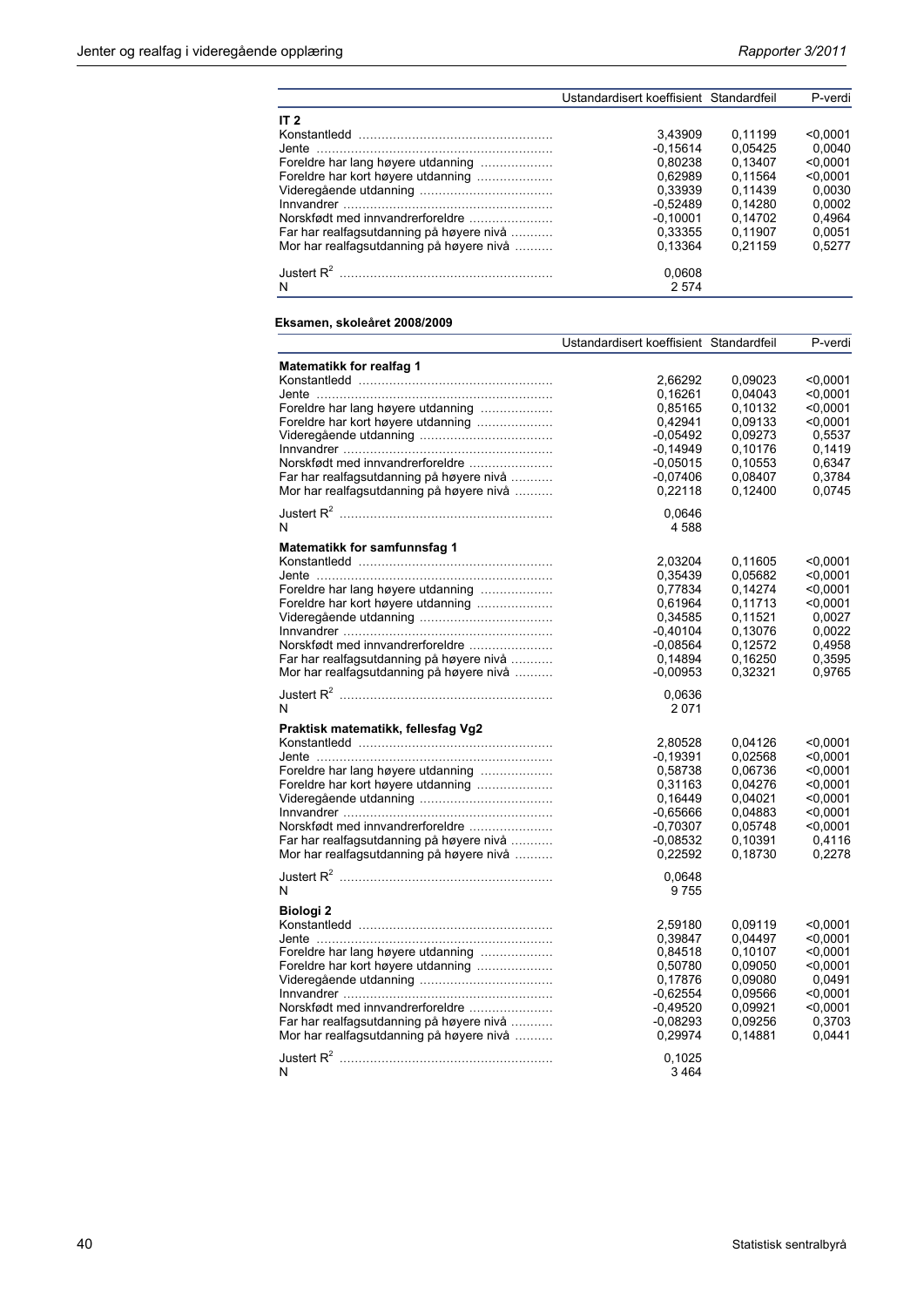|                                                                          | Ustandardisert koeffisient Standardfeil |                    | P-verdi            |
|--------------------------------------------------------------------------|-----------------------------------------|--------------------|--------------------|
| Kjemi 2                                                                  | 3,21512                                 | 0,10156            | < 0.0001           |
|                                                                          | $-0,11421$                              | 0,04536            | 0.0118             |
| Foreldre har lang høyere utdanning                                       | 0,46781                                 | 0,10658            | < 0.0001           |
| Foreldre har kort høyere utdanning                                       | 0,19339                                 | 0.09956            | 0.0522             |
|                                                                          | $-0,17540$                              | 0,10309            | 0,0890             |
|                                                                          | $-0,75284$                              | 0,10301            | < 0.0001           |
| Norskfødt med innvandrerforeldre                                         | $-0,60001$                              | 0.08878            | < 0,0001           |
| Far har realfagsutdanning på høyere nivå                                 | 0,22606                                 | 0,08755            | 0,0099             |
| Mor har realfagsutdanning på høyere nivå                                 | 0,27035                                 | 0,13572            | 0,0465             |
| Justert $R^2$                                                            | 0,0938                                  |                    |                    |
| N                                                                        | 3 3 6 6                                 |                    |                    |
| <b>Matematikk for samfunnsfag 2</b>                                      |                                         |                    |                    |
| Konstantledd                                                             | 2,77137                                 | 0,12220            | < 0.0001           |
| Jente                                                                    | 0,45081<br>0,32801                      | 0,05475<br>0,14334 | < 0.0001<br>0,0222 |
| Foreldre har lang høyere utdanning<br>Foreldre har kort høyere utdanning | 0,00639                                 | 0,12165            | 0,9581             |
| Videregående utdanning                                                   | $-0,17436$                              | 0,12155            | 0,1516             |
| Innvandrer                                                               | $-0,70721$                              | 0,13106            | < 0,0001           |
| Norskfødt med innvandrerforeldre                                         | $-0,44204$                              | 0,11907            | 0.0002             |
| Far har realfagsutdanning på høyere nivå                                 | $-0,00684$                              | 0.13110            | 0.9584             |
| Mor har realfagsutdanning på høyere nivå                                 | 0,22149                                 | 0,27309            | 0,4174             |
| Justert $R^2$                                                            | 0,0752                                  |                    |                    |
| N                                                                        | 1940                                    |                    |                    |
| IT <sub>2</sub>                                                          |                                         |                    |                    |
| Konstantledd                                                             | 3,34583                                 | 0,14702            | < 0.0001           |
| Jente                                                                    | $-0,31833$                              | 0,07786            | < 0,0001           |
| Foreldre har lang høyere utdanning                                       | 0,74163                                 | 0,17293            | < 0.0001           |
| Foreldre har kort høyere utdanning                                       | 0,57938                                 | 0,15273            | 0.0002             |
| Videregående utdanning                                                   | 0,30374                                 | 0,15006            | 0,0432             |
| Innvandrer<br>Norskfødt med innvandrerforeldre                           | $-0,31710$                              | 0,16771            | 0,0589             |
| Far har realfagsutdanning på høyere nivå                                 | 0,04697<br>0.18558                      | 0,15600<br>0,17496 | 0,7634<br>0,2890   |
| Mor har realfagsutdanning på høyere nivå                                 | 0,02564                                 | 0,30058            | 0,9320             |
| Justert $R^2$                                                            | 0,0546                                  |                    |                    |
| Ν                                                                        | 1 1 7 7                                 |                    |                    |
|                                                                          |                                         |                    |                    |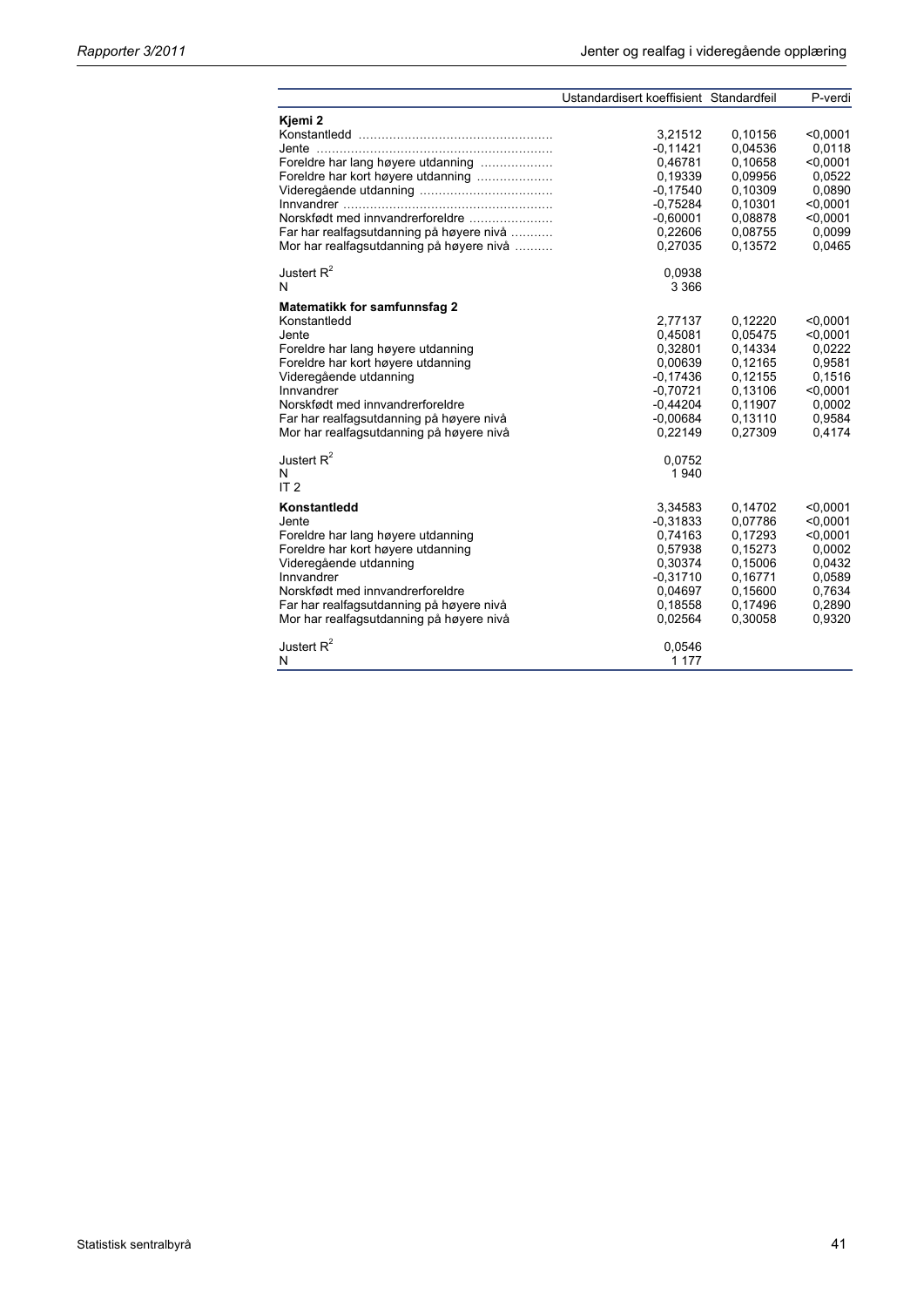# **Figurregister**

| 2.1. |                                                                                       |    |
|------|---------------------------------------------------------------------------------------|----|
| 2.2. | Andel av årskull som var registrert på realfag på Vg2-nivå per 1. oktober. 2003-      |    |
|      | 2009. Prosent                                                                         |    |
| 2.3. |                                                                                       |    |
| 2.4. | Andel av årskull som var registrert på realfag på Vg3-nivå per 1. oktober. 2003-      |    |
|      | . 15<br>2009. Prosent.                                                                |    |
| 2.5. | Andel jenter på realfag på Vg2-nivå per 1. oktober. 2006-2009. Prosent 15             |    |
| 2.6. | Andel jenter på realfag på Vg3-nivå per 1. oktober. 2006-2009. Prosent 16             |    |
| 2.7. | Andel jenter på utvalgte realfag på Vg3-nivå per 1. oktober. 2003-2009 16             |    |
| 3.1. | Andel jenter på matematikk for realfag på Vg3-nivå per 1. oktober, etter fylke        |    |
|      | . 17<br>(regiongruppert). 2006-2009. Prosent                                          |    |
| 3.2. | Andel jenter på fysikk på Vg3-nivå per 1. oktober, etter fylke (regiongruppert).      |    |
|      | 2006-2009. Prosent.                                                                   | 18 |
| 3.3. | Andel jenter på matematikk for realfag på Vg3-nivå per 1. oktober, etter sentralitet. |    |
|      | 2006-2009. Prosent.                                                                   | 19 |
| 3.4. | Andel jenter på fysikk på Vg3-nivå per 1. oktober, etter sentralitet. 2006-2009.      |    |
|      | Prosent.                                                                              | 19 |
| 4.1. | Elever på teoretisk matematikk på Vg1 per 1. oktober, etter grunnskolepoeng og        |    |
|      | kiønn. 2009. Prosent.                                                                 | 21 |
| 4.2. | Gjennomsnittlige standpunktkarakterer realfag på Vg2-nivå, etter kjønn. Skoleåret     |    |
|      | 2008/2009                                                                             | 23 |
| 4.3. | Gjennomsnittlige standpunktkarakterer i realfag på Vg3-nivå, etter kjønn. Skoleåret   |    |
|      | 2008/2009.                                                                            | 23 |
| 4.4. | Karakterfordeling, standpunkt matematikk for realfag 2, etter kjønn. Skoleåret        |    |
|      | 2008/2009. Prosent.                                                                   | 25 |
| 4.5. | Karakterfordeling, eksamen matematikk for realfag 2. Skoleåret 2008/2009.             |    |
|      | Prosent                                                                               | 25 |